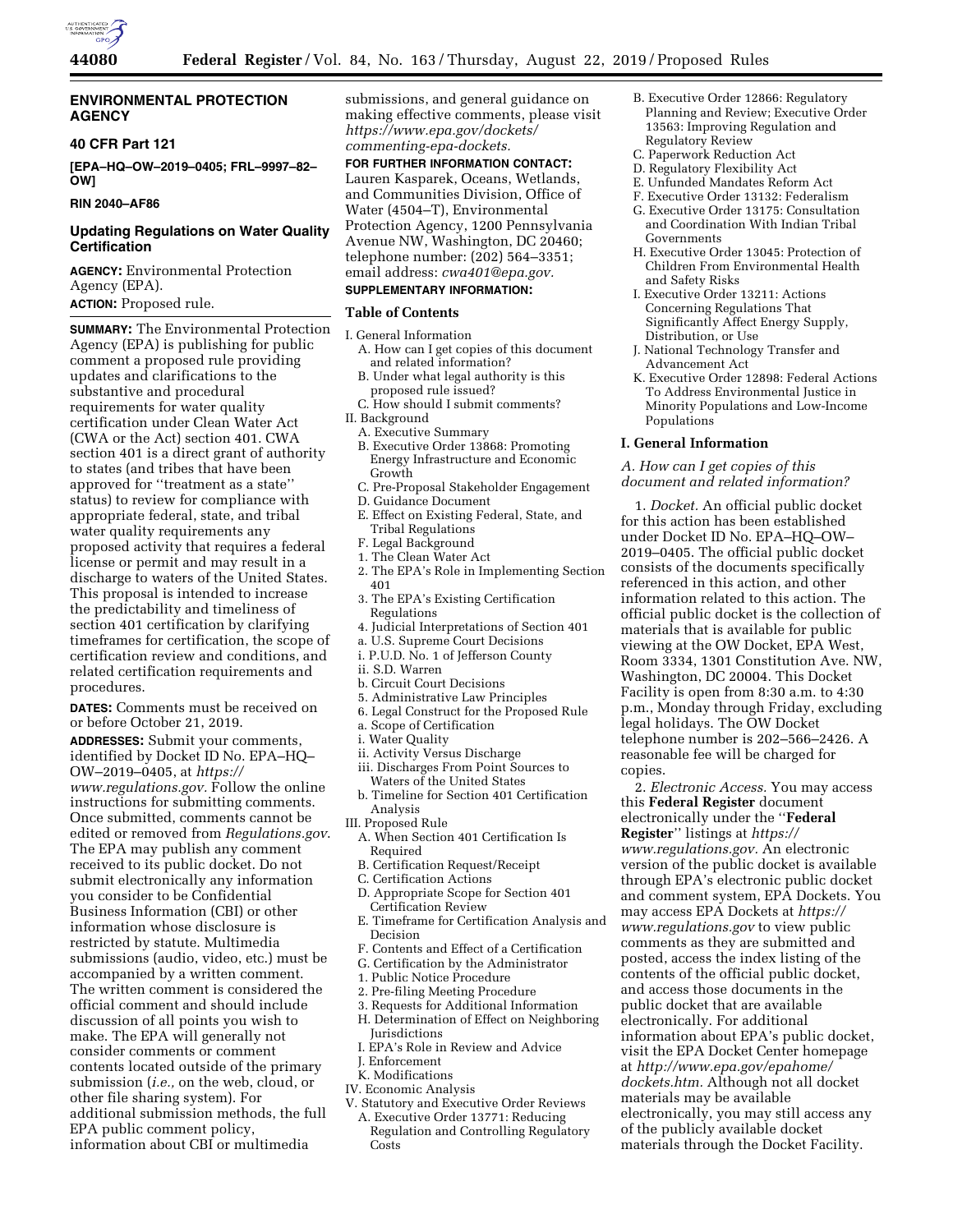## *B. Under what legal authority is this proposed rule issued?*

The authority for this action is the Federal Water Pollution Control Act, 33 U.S.C. 1251 *et seq.,* including section 401 and 501(a).

### *C. How should I submit comments?*

Throughout this document, the EPA solicits comment on a number of issues related to the proposed rulemaking. Comments on this proposed rulemaking should be submitted to Docket ID No. EPA–HQ–OW–2019–0405 at *https:// www.regulations.gov* per the online instructions for submitting comments and the information provided in **ADDRESSES**, above.

As discussed in section II.C in this preamble, this proposed rule is the outgrowth of extensive outreach efforts, including requests for recommendations, and the EPA has taken recommendations received into account in developing this proposal. In developing a final rule, the EPA will be considering comments submitted on this proposal. Persons who wish to provide views or recommendations on this proposal and have them considered as part of this rulemaking process must provide comments to the EPA as part of this comment process. To facilitate the processing of comments, commenters are encouraged to organize their comments in a manner that corresponds to the outline of this proposal.

## **II. Background**

### *A. Executive Summary*

Congress enacted section 401 of the CWA to provide states and authorized tribes with an important tool to help protect water quality of federally regulated waters within their borders in collaboration with federal agencies. Under section 401, a Federal agency may not issue a license or permit to conduct any activity that may result in any discharge into waters of the United States,<sup>1</sup> unless the state or authorized tribe where the discharge would originate either issues a section 401 water quality certification finding compliance with existing water quality requirements or waives the certification requirement. As described in greater detail below, section 401 envisions a robust state and tribal role in the federal licensing or permitting process where

local authority may otherwise be preempted by federal law, but places limitations on how that role may be implemented to maintain an efficient process, consistent with the overall cooperative federalism construct established by the CWA as explained below in section II.F.1 in this preamble.

The plain language of section 401 provides that a state or authorized tribe must act on a section 401 certification request within a reasonable period of time, which shall not exceed one year.<sup>2</sup> Section 401 does not guarantee a state or tribe a full year to act on a certification request. The statute only grants as much time as is reasonable, and federal licensing or permitting agencies, in their discretion, may establish a period of time shorter than one year if the federal licensing and permitting agencies determine that a shorter period is ''reasonable.'' 33 U.S.C.  $1341(a)\overline{(1)}$ . The CWA provides that the timeline for action on a section 401 certification begins ''upon receipt'' of a certification request. *Id.* If a state or tribe does not grant, grant with conditions, deny, or expressly waive the section 401 certification within a reasonable time period as determined by the federal licensing and permitting agencies, section 401 authorizes the federal licensing and permitting agencies to find that the state or tribe waived the section 401 certification requirement and issue the federal license or permit. *Id.* at 1341; 40 CFR 121.16(b). If the certification requirement has been waived and the federal license or permit is issued, any subsequent action by a state or tribe to grant, grant with condition, or deny section 401 certification has no legal force or effect.

Section 401 authorizes states and tribes to certify that a discharge to waters of the United States that may result from a proposed activity will comply with certain enumerated sections of the CWA, including the effluent limitations and standards of performance for new and existing discharge sources (sections 301, 302 and 306 of the CWA), water quality standards and implementation plans (section 303), and toxic pretreatment effluent standards (section 307). When granting a section 401 certification, states and tribes are directed by CWA section 401(d) to include conditions,

including ''effluent limitations 3 and other limitations, and monitoring requirements'' that are necessary to assure that the applicant for a federal license or permit will comply with applicable provisions of CWA sections 301, 302, 306 and 307, and with ''any other appropriate requirement of State law.''

As the agency charged with administering the CWA,<sup>4</sup> the EPA is responsible for developing a common framework for certifying authorities to follow when completing section 401 certifications. *See* 33 U.S.C. 1251(d), 1361(a). In 1971, the EPA promulgated at 40 CFR part 121 a common framework for implementing the certification provisions pursuant to section 21(b) of the Federal Water Pollution Control Act of 1948 (FWCPA), but the EPA never updated that framework to reflect the 1972 amendments to the FWCPA (commonly known as the Clean Water Act or CWA), which created section 401. Over the last several years, litigation over the section 401 certifications for several highprofile infrastructure projects have highlighted the need for the EPA to update its regulations to provide a common framework for consistency with CWA section 401 and to give project proponents, certifying authorities, and federal licensing and permitting agencies additional clarity and regulatory certainty.

In April 2019, the President issued Executive Order 13868 titled *Promoting Energy Infrastructure and Economic Growth,* which directed the EPA to engage with states, tribes, and federal agencies and update the Agency's outdated guidance and regulations, including the existing certification framework. Consistent with Executive Order 13868 and the modern CWA, this proposal provides an updated common framework that is consistent with the modern CWA and which seeks to increase predictability and timeliness.

*B. Executive Order 13868: Promoting Energy Infrastructure and Economic Growth* 

On April 10, 2019, the President issued Executive Order 13868 titled *Promoting Energy Infrastructure and Economic Growth.* Its purpose is to encourage greater investment in energy

<sup>&</sup>lt;sup>1</sup>The CWA, including section 401, uses ''navigable waters'', defined as ''waters of the United States, including territorial seas.'' 33 U.S.C. 1362(7). This proposal uses ''waters of the United States'' throughout. The EPA is currently in the process of revising the definition of waters of the United States via rulemaking and expects the final definition of the term to control in all CWA contexts.

<sup>2</sup> ''If the State, interstate agency, or Administrator, as the case may be, fails or refuses to act on a request for certification, within a reasonable period of time (which shall not exceed one year) after receipt of such request, the certification requirements of this subsection shall be waived with respect to such Federal application.'' 33 U.S.C. 1341(a)(1); *see also Hoopa Valley Tribe* v. *FERC,*  913 F.3d 1099 (D.C. Cir. 2019).

<sup>3</sup>This proposal does not interpret ''effluent limitations'' to be synonymous with ''effluent limitation guidelines'', the pollution control technology-based limits developed under section 304, 306, and 307 of the CWA, but also does interpret the term to include, for example, water quality based effluent limits required under sections 301 and 303.

<sup>4</sup>The EPA co-administers section 404 with the Corps.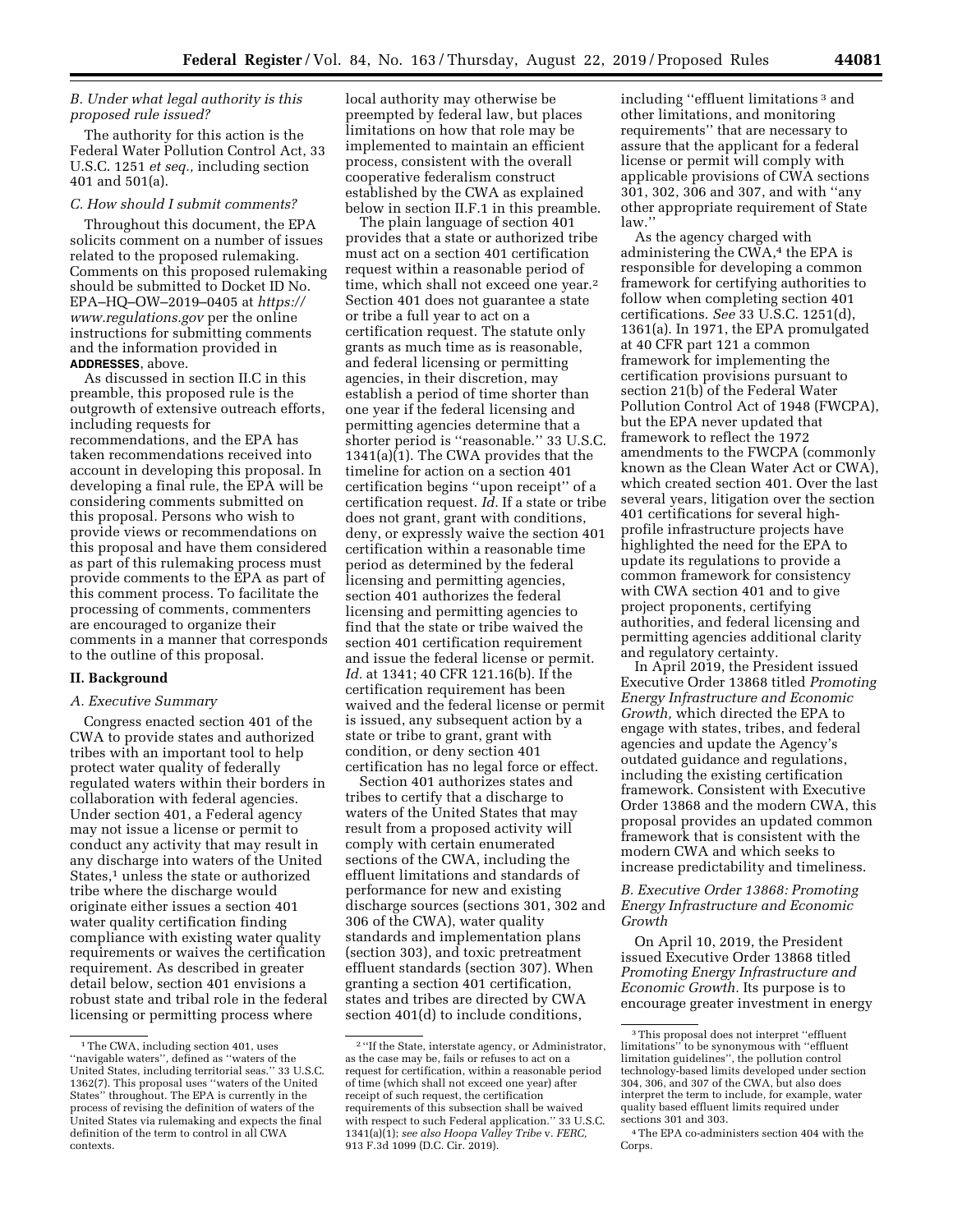infrastructure in the United States by promoting efficient federal permitting processes and reducing regulatory uncertainty. The Executive Order identifies the EPA's outdated federal guidance and regulations as one source of confusion and uncertainty hindering the development of energy infrastructure. As noted above, the EPA's current certification regulations (codified at 40 CFR part 121) have not been updated since they were promulgated in 1971, pursuant to section 21(b) of the FWPCA. Additionally, at the time the Executive Order was issued, the EPA's only guidance to the public on section 401 implementation was an interim handbook titled *Clean Water Act Section 401 Water Quality Certification: A Water Quality Protection Tool for States and Tribes,* which had not been updated since it was released in 2010 and therefore no longer reflected the current case law interpreting CWA section 401.

The Executive Order directed the EPA to review CWA section 401 and the EPA's existing certification regulations and interim guidance, issue new guidance to states, tribes, and federal agencies within 60 days of the Order, and propose new section 401 regulations within 120 days of the Order. The Executive Order also directed the EPA to consult with states, tribes, and relevant federal agencies while reviewing its existing guidance and regulations to identify areas that would benefit from greater clarity.

As part of its review, the Executive Order directed the EPA to take into account the federalism considerations underlying section 401 and to focus its attention on the appropriate scope of water quality reviews and conditions, the scope of information needed to act on a certification request in reasonable period of time, and expectations for certification review times. Section 3.a. of Executive Order 13868 *Promoting Energy Infrastructure and Economic Growth.* Following the release of the EPA's new guidance document, the Executive Order directed the EPA to lead an interagency review of all existing federal regulations and guidance pertaining to section 401 to ensure consistency with the EPA's new guidance and rulemaking efforts. The Executive Order directs all federal agencies to update their existing section 401 guidance within 90 days after publication of the EPA's new guidance documents. Additionally, the Executive Order directs other federal agencies to initiate rulemaking, if necessary, within 90 days of the completion of the EPA's rulemaking, to ensure their own CWA

section 401 regulations are consistent with the EPA's new rules and with the Executive Order's policy goals. Although the Executive Order focuses on section 401's impact on the energy sector, section 401 applies broadly to any proposed federally licensed or permitted activity that may result in any discharge into a water of the United States. Therefore, updates to the EPA's existing certification regulations and guidance are relevant to all water quality certifications.

Additional information on the EPA's state and tribal engagement is discussed in section II.C in this preamble, and additional information on the EPA's updated guidance document is discussed in section II.D in this preamble.

## *C. Pre-Proposal Stakeholder Engagement*

Prior to the release of Executive Order 13868 *Promoting Energy Infrastructure and Economic Growth,* the Agency's 2018 Spring Unified Agenda of Regulatory and Deregulatory Actions announced that the Agency was considering, as a long-term action, the issuance of a notice soliciting public comment on whether the section 401 certification process would benefit from a rulemaking to promote nationwide consistency and regulatory certainty for states, authorized tribes, and stakeholders. While the Agency has decided to issue this proposal instead of the notice, that entry was the first indication to the public of the Agency's interest in revising its section 401 certification process.

On August 6, 2018, the Agency sent a letter to the Environmental Council of the States, the Association of Clean Water Administrators, the Association of State Wetlands Managers, the National Tribal Water Council, and the National Tribal Caucus indicating the Agency's interest in engaging on potential clarifications to the section 401 process. The Agency discussed section 401 at several association meetings and calls in Fall 2018 and Spring 2019 and received correspondence from several stakeholders between Fall 2018 and Spring 2019. Early stakeholder feedback received prior to the issuance of the Executive Order, as well as presentations given between Fall 2018 and Spring 2019, may be found in the pre-proposal recommendations docket (Docket ID No. EPA–HQ–OW–2018– 0855).

Following the release of the Executive Order, the EPA continued its effort to engage with states and tribes on how to increase clarity in the section 401

certification process, including creating a new website to provide information on section 401 and notifying state environmental commissioners and tribal environmental directors of a two-part webinar series for states and tribes. *See www.epa.gov/cwa-401.* The first webinar was held on April 17, 2019, and discussed the Executive Order, the EPA's next steps, and solicited feedback from states and tribes consistent with the Executive Order. Shortly thereafter, the EPA initiated formal consultation efforts with states and tribes regarding provisions that require clarification within section 401 of the CWA and related federal regulations and guidance. Consultation occurred from April 24, 2019 through May 24, 2019, and the EPA opened a docket for preproposal recommendations during this time period (Docket ID No. EPA–HQ– OW–2018–0855). On May 7, 2019 and May 15, 2019, the EPA held tribal informational webinars, and on May 8, 2019, the EPA held an informational webinar for both states and tribes. See section V in this preamble for further details on the Agency's federalism and tribal consultations. Questions and recommendations from the webinar attendees are available in the preproposal docket (Docket ID No. EPA– HQ–OW–2018–0855).

During the consultation period, the EPA participated in phone calls and inperson meetings with intergovernmental and tribal associations including the National Governor's Association and National Tribal Water Council. The EPA also attended the EPA Region 9 Regional Tribal Operations Committee meeting on May 22, 2019, to solicit recommendations for the proposed rule. The EPA engaged with federal agencies that issue permits or licenses subject to section 401, including the United States Department of Agriculture, Federal Energy Regulatory Commission, Army Corps of Engineers, Alcohol and Tobacco Tax and Trade Bureau, and Nuclear Regulatory Commission through several meetings and phone calls to gain additional feedback from federal partners.

At the webinars and meetings, the EPA provided a presentation and sought input on areas of section 401 that may require updating or benefit from clarification, including timeframe, scope of certification review, and coordination among certifying authorities, federal licensing or permitting agencies, and project proponents. The EPA requested input on issues and process improvements that the EPA might consider for a future rule. Participant recommendations from webinars,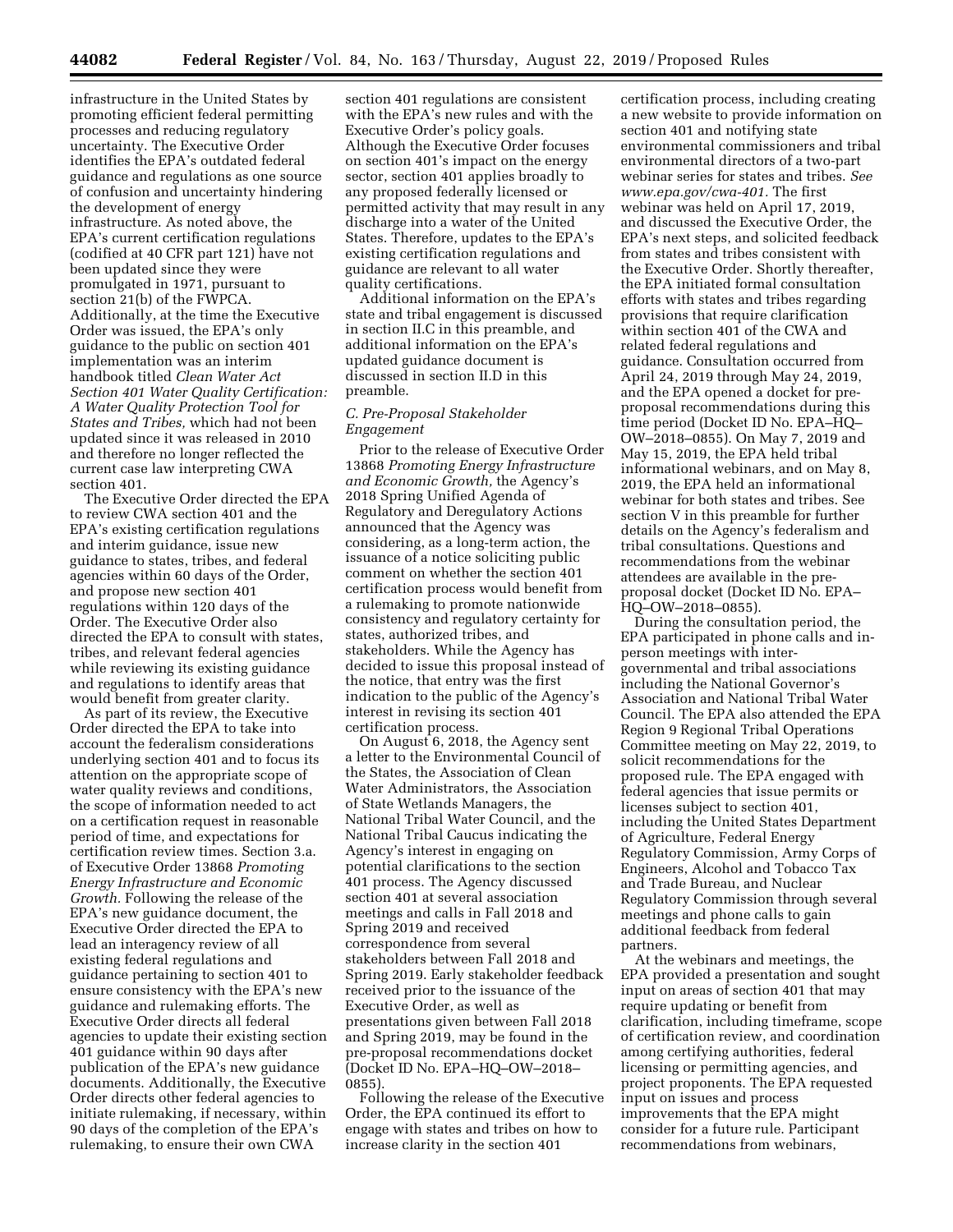meetings, and the docket represent a diverse range of interests, positions and suggestions. Several themes emerged throughout this process, including support for ongoing state and tribal engagement, support for retention of state and tribal authority, and suggestions for process improvements for CWA section 401 water quality certifications.

Tribes provided several specific recommendations regarding the proposed rulemaking. First, some tribes requested the EPA better clarify its responsibilities under CWA section 401(a)(2). These tribes expressed the importance of considering impacts to neighboring jurisdictions during the section 401 certification process. Tribes also emphasized that section 401 certification decision-making should not be prolonged such that section 401 certifications delay implementation of updated water quality standards. Tribes also requested that any changes to the section 401 certification process should maintain tribal authority and sovereignty. Finally, tribes emphasized the importance of meaningful consultation and engagement throughout the rulemaking process.

The EPA received several specific recommendations regarding process improvements for section 401 certifications. First, states, cross-cutting state organizations, and industry groups expressed support for pre-application meetings and information-sharing among project proponents, certifying authorities, and federal licensing and permitting agencies. Additionally, state officials, tribal officials, and crosscutting state organizations cited deficient certification applications as a primary cause for delays in the certification decision-making process. Permit applicants suggested the lack of clear state processes and prolonged information requests contributed significantly to the delay in the 401 certification process. The Agency was also made aware of relatively low staffing availability in many state and tribal 401 certification programs. Stakeholders suggested that preapplication meetings as well as explicit state processes and checklists could increase the quality of certification applications.

Additionally, state and tribal officials as well as cross-cutting state organizations cautioned the Agency against mandating a specific reasonable period of time (*e.g.,* 60 days) that would apply to all types of projects. These recommendations encouraged the EPA to maintain the authority of federal licensing and permitting agencies to

determine the appropriate reasonable period of time.

Finally, the EPA received preproposal recommendations covering a wide variety of viewpoints on the certifying authority's scope of certification review. The EPA considered all of this information and stakeholder input, including all 72 recommendations submitted to the docket during development of this proposed rule, and feedback received prior to the initiation of and during the formal consultation period.

#### *D. Guidance Document*

Pursuant to Executive Order 13868, the Agency released updated section 401 guidance on June 7, 2019, available at *https://www.epa.gov/cwa-401/cleanwater-act-section-401-guidance-federalagencies-states-and-authorized-tribes.*  Coincident with the release of the new guidance, EPA rescinded the 2010 document titled *Clean Water Act Section 401 Water Quality Certification: A Water Quality Protection Tool for States and Tribes* (''Interim Handbook''). The 2010 Interim Handbook had not been updated or revised since its release in 2010, and therefore no longer reflected the current case law interpreting CWA section 401, nor had it been finalized.

The updated guidance provides information and recommendations for implementing the substantive and procedural requirements of section 401, consistent with the areas of focus in the Executive Order. More specifically, the guidance focuses on aspects of the certification process, including the timeline for review and decision-making and the appropriate scope of review and conditions. Additionally, the guidance provides recommendations for how federal licensing and permitting agencies, states, and tribes can better coordinate to improve the section 401 certification process. The emphasis on early coordination and collaboration to increase process efficiency aligns with other agency directives under Executive Order 13807, *Establishing Discipline and Accountability in the Environmental Review and Permitting Process for Infrastructure Projects,* or simply, the ''One Federal Decision'' policy. For major infrastructure projects, the One Federal Decision policy directs federal agencies to use a single, coordinated process for compliance with the National Environmental Policy Act (NEPA), 42 U.S.C. 4321 *et seq.,* and emphasizes advance coordination to streamline federal permitting actions.

The new guidance is not a regulation, nor does it change or substitute for any applicable regulations. Therefore, it

does not impose legally binding requirements on the EPA, states, tribes, other federal agencies, or the regulated community. The EPA expects its final regulation, once promulgated, will provide the clarity and regulatory certainty expected by the Executive Order and additional guidance will not be necessary to implement section 401. The Agency therefore requests comment on whether it should rescind its June 7, 2019 guidance upon completion of this rulemaking or whether separate guidance would be helpful on implementation of the provisions that are finalized in this proposal.

### *E. Effect on Existing Federal, State, and Tribal Regulations*

Section 3.d. of Executive Order 13868 provides that, within 90 days after the EPA issues its final section 401 regulations, ''if necessary, the heads of each 401 implementing Agency shall initiate a rulemaking to ensure that their respective agencies' regulations are consistent with'' EPA's final section 401 regulations and ''the policies set forth in section 2 of [the Executive Order].'' According to the Executive Order, these subsequent federal agency rulemaking efforts will follow an EPA-led interagency review and examination of existing federal guidance and regulations ''for consistency with EPA guidance and regulations.'' As the EPA understands the Executive Order, the other federal agencies that issue permits or licenses subject to the certification requirements of section 401 are expected to ensure that regulations governing their own processing, disposition, and enforcement of section 401 certifications are consistent with the EPA's final regulations and the policies articulated in section 2 of the Executive Order. The EPA plans to review its own National Pollutant Discharge Elimination System (NPDES) regulations to ensure its program certification regulations are also consistent with the Agency's final regulations under this proposal. The EPA will be working with its fellow section 401 implementing agencies to accomplish this goal.

The EPA recommends that states and authorized tribes update, as necessary, their own CWA section 401 regulations to provide procedural and substantive requirements that are consistent with those the EPA eventually promulgates. Regulatory consistency across both federal and state governments with respect to issues like timing, waiver, and scope of section 401 reviews and conditions will substantially contribute towards ensuring that section 401 is implemented in an efficient, effective,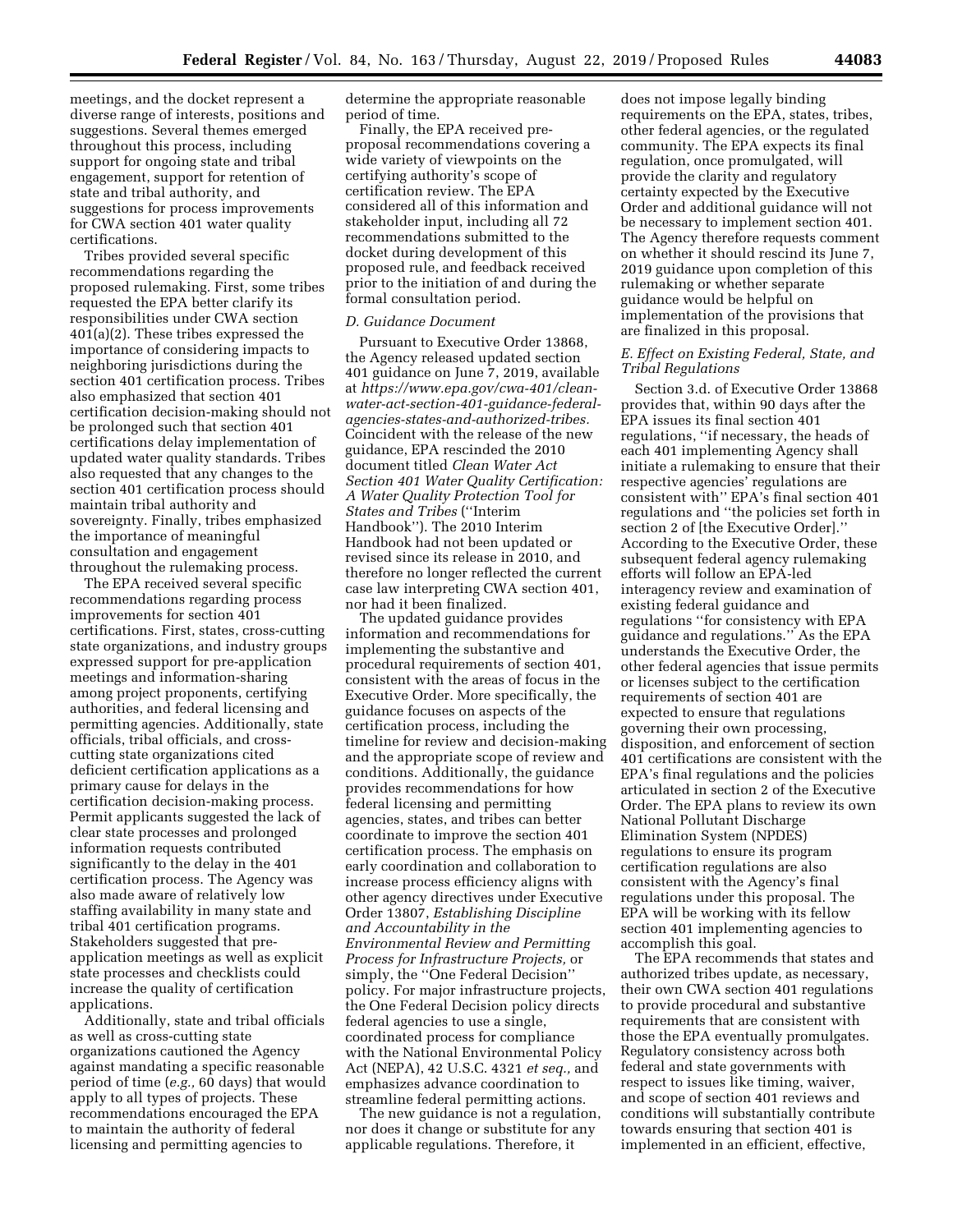transparent, and nationally consistent manner and will reduce the likelihood of protracted litigation over these issues.

The EPA solicits comments from state and tribal governments, and the public at large regarding the need for, and potential benefits of, a consistent, national and state regulatory approach to section 401 and how the EPA may best promote such consistency.

## *F. Legal Background*

This proposal initiates the EPA's first comprehensive effort to promulgate federal rules governing the implementation of CWA section 401. The Agency's existing certification regulations at 40 CFR part 121 pre-date the 1972 CWA amendments. This proposal therefore provides the EPA's first holistic analysis of the statutory text, legislative history, and relevant case law informing the implementation of the CWA section 401 program by the Agency and our federal, state, and tribal partners. The proposal, while focused on the relevant statutory provisions and case law interpreting those provisions, is informed by policy considerations where necessary to address certain ambiguities in the statutory text. The following sections describe the basic operational construct and history of the modern CWA, how section 401 fits within that construct, and certain core administrative legal principles that guide agency decision-making in this context. This legal background is intended to inform the public's review of the proposed regulation by summarizing the legal framework for the proposal.

# 1. The Clean Water Act

Congress amended the CWA 5 in 1972 to address longstanding concerns regarding the quality of the nation's waters and the federal government's ability to address those concerns under existing law. Prior to 1972, the ability to control and redress water pollution in the nation's waters largely fell to the U.S. Army Corps of Engineers (Corps) under the Rivers and Harbors Act of 1899 (RHA). While much of that statute focused on restricting obstructions to navigation on the nation's major waterways, section 13 of the RHA made it unlawful to discharge refuse ''into any navigable water of the United States,<sup>6</sup> or

into any tributary of any navigable water from which the same shall float or be washed into such navigable water.'' 33 U.S.C. 407. Congress had also enacted the Water Pollution Control Act of 1948, Pub. L. 80–845, 62 Stat. 1155 (June 30, 1948), to address interstate water pollution, and subsequently amended that statute in 1956 (giving the statute is current formal name), 1961, and 1965. The early versions of the CWA promoted the development of pollution abatement programs, required states to develop water quality standards, and authorized the federal government to bring enforcement actions to abate water pollution.

These earlier statutory frameworks, however, proved challenging for regulators, who often worked backwards from an overly-polluted waterway to determine which dischargers and which sources of pollution may be responsible. *See EPA* v. *State Water Resources Control Bd.,* 426 U.S. 200, 204 (1976). In fact, Congress determined that they ultimately proved inadequate to address the decline in the quality of the nation's waters, *see City of Milwaukee* v. *Illinois,*  451 U.S. 304, 310 (1981), so Congress performed a ''total restructuring'' and ''complete rewriting'' of the existing statutory framework of the Act in 1972. *Id.* at 317 (quoting legislative history of 1972 amendments). That restructuring resulted in the enactment of a comprehensive scheme designed to prevent, reduce, and eliminate pollution in the nation's waters generally, and to regulate the discharge of pollutants into waters of the United States specifically. *See, e.g., S.D. Warren Co.* v. *Maine Bd. of Envtl. Prot.,* 547 U.S. 370, 385 (2006) (''[T]he Act does not stop at controlling the 'addition of pollutants,' but deals with 'pollution' generally[.]").

The objective of the new statutory scheme was ''to restore and maintain the chemical, physical, and biological integrity of the Nation's waters.'' 33 U.S.C. 1251(a). In order to meet that objective, Congress declared two national goals: (1) ''that the discharge of pollutants into the navigable waters be eliminated by 1985;'' and (2) ''that wherever attainable, an interim goal of water quality which provides for the protection and propagation of fish, shellfish, and wildlife and provides for recreation in and on the water be achieved by July 1, 1983 . . . .'' *Id.* at 1251(a)(1)–(2).

Congress established several key policies that direct the work of the Agency to effectuate those goals. For example, Congress declared as a national policy ''that the discharge of toxic pollutants in toxic amounts be prohibited; . . . that Federal financial assistance be provided to construct publicly owned waste treatment works;

. . . that areawide waste treatment management planning processes be developed and implemented to assure adequate control of sources of pollutants in each State; . . . [and] that programs for the control of nonpoint sources of pollution be developed and implemented in an expeditious manner so as to enable the goals of this Act to be met through the control of both point and nonpoint sources of pollution.'' *Id.*  at 1251(a)(3)–(7).

Congress provided a major role for the states in implementing the CWA, balancing the traditional power of states to regulate land and water resources within their borders with the need for a national water quality regulation. For example, the statute highlighted ''the policy of the Congress to recognize, preserve, and protect the primary responsibilities and rights of States to prevent, reduce, and eliminate pollution'' and ''to plan the development and use . . . of land and water resources . . . .'' *Id.* at 1251(b). Congress also declared as a national policy that States manage the major construction grant program and implement the core permitting programs authorized by the statute, among other responsibilities. *Id.* Congress added that ''[e]xcept as expressly provided in this Act, nothing in this Act shall . . . be construed as impairing or in any manner affecting any right or jurisdiction of the States with respect to the waters (including boundary waters) of such States.'' *Id.* at 1370.7 Congress also pledged to provide technical support and financial aid to the States ''in connection with the prevention, reduction, and elimination of pollution.'' *Id.* at 1251(b).

To carry out these policies, Congress broadly defined ''pollution'' to mean ''the man-made or man-induced alteration of the chemical, physical, biological, and radiological integrity of water,'' *id.* at 1362(19), to parallel the broad objective of the Act ''to restore and maintain the chemical, physical, and biological integrity of the Nation's waters.'' *Id.* at 1251(a). Congress then crafted a non-regulatory statutory

<sup>5</sup>The FWPCA is commonly referred to as the CWA following the 1977 amendments to the FWPCA. Public Law 95–217, 91 Stat. 1566 (1977). For ease of reference, the Agency will generally refer to the FWPCA in this notice as the CWA or the Act.

<sup>6</sup>The term ''navigable water of the United States'' is a term of art used to refer to waters subject to federal jurisdiction under the RHA. *See, e.g.,* 33

CFR 329.1. The term is not synonymous with the phrase ''waters of the United States'' under the CWA, *see id.,* and the general term ''navigable waters'' has different meanings depending on the context of the statute in which it is used. *See, e.g., PPL Montana, LLC* v. *Montana,* 132 S. Ct. 1215, 1228 (2012).

<sup>7</sup> 33 U.S.C. 1370 also prohibits authorized states from adopting any limitations, prohibitions, or standards that are less stringent than required by the CWA.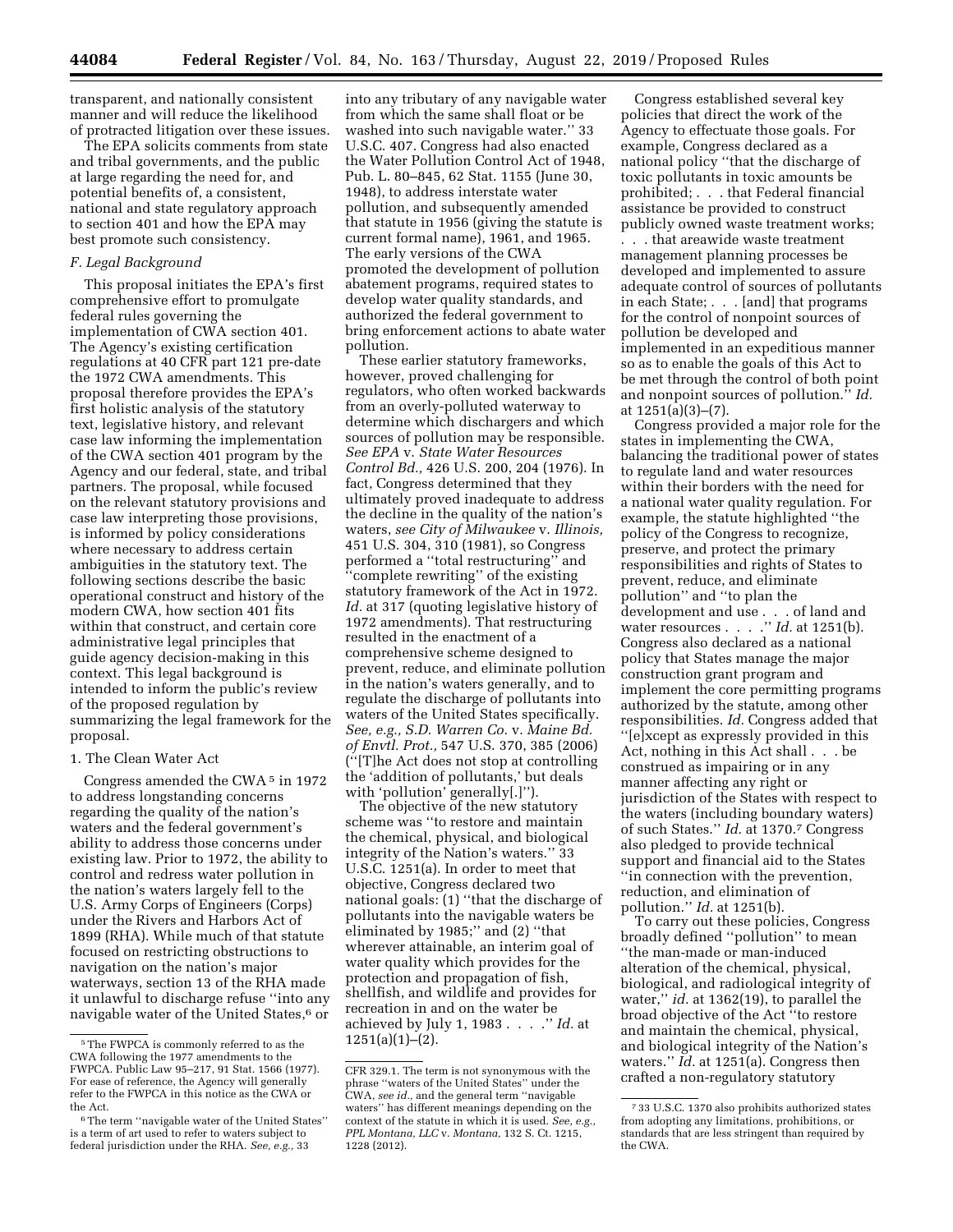framework to provide technical and financial assistance to the states to prevent, reduce, and eliminate pollution in the nation's waters generally. *See, e.g., id.* at 1256(a) (authorizing the EPA to issue ''grants to States and to interstate agencies to assist them in administering programs for the prevention, reduction, and elimination of pollution''); *see also* 84 FR 4154, 4157 (Feb. 14, 2019) (discussing nonregulatory program provisions); 83 FR 32227, 32232 (July 12, 2018) (same).

In addition to the Act's non-regulatory measures to control pollution of the nation's waters, Congress created a federal regulatory program designed to address the discharge of pollutants into a subset of those waters identified as ''the waters of the United States.'' *See*  33 U.S.C. 1362(7). Section 301 contains the key regulatory mechanism: ''Except as in compliance with this section and sections 302, 306, 307, 318, 402, and 404 of this Act, the discharge of any pollutant by any person shall be unlawful.'' *Id.* at 1311(a). A ''discharge of a pollutant'' is defined to include ''any addition of any pollutant to navigable waters from any point source,'' such as a pipe, ditch or other ''discernible, confined and discrete conveyance.'' *Id.* at 1362(12), (14). The term ''pollutant'' means ''dredged spoil, solid waste, incinerator residue, sewage, garbage, sewage sludge, munitions, chemical wastes, biological materials, radioactive materials, heat, wrecked or discarded equipment, rock, sand, cellar dirt and industrial, municipal, and agricultural waste discharged into water.'' *Id.* at 1362(6). Thus, it is unlawful to discharge pollutants into waters of the United States from a point source unless the discharge is in compliance with certain enumerated sections of the CWA, including obtaining authorizations pursuant to the section 402 NPDES permit program or the section 404 dredged or fill material permit program. *See id.* at 1342, 1344. Congress therefore hoped to achieve the Act's objective ''to restore and maintain the chemical, physical, and biological integrity of the Nation's waters'' by addressing pollution of all waters via non-regulatory means and federally regulating the discharge of pollutants to the subset of waters identified as "navigable waters." 8

Within the regulatory programs established by the Act, two principal components focus on ''achieving maximum 'effluent limitations' on 'point sources,' as well as achieving acceptable water quality standards,'' and the development of the NPDES permitting program that imposes specific discharge limitations for regulated entities. *EPA* v. *State Water Resources Control Bd.,* 426 U.S. at 204. Together these components provide a framework for the Agency to focus on reducing or eliminating discharges while creating accountability for each entity that discharges into a waterbody, facilitating greater enforcement and overall achievement of the CWA water quality goals. *Id.; see Oregon Natural Desert Association* v. *Dombeck,* 172 F.3d 1092, 1096 (9th Cir. 1998) (observing that 1972 amendments ''largely supplanted'' earlier version of CWA ''by replacing water quality standards with point source effluent limitations'').

Under this statutory scheme, the states <sup>9</sup> are authorized to assume program authority for issuing section 402 and 404 permits within their borders, subject to certain limitations. 33 U.S.C. 1342(b), 1344(g). States are also responsible for developing water quality standards for ''waters of the United States'' within their borders and reporting on the condition of those waters to the EPA every two years. *Id.*  at 1313, 1315. States must develop total maximum daily loads (TMDLs) for waters that are not meeting established water quality standards and must submit those TMDLs to the EPA for approval. *Id.* at 1313(d). And, central to this proposed rule, states under CWA section 401 have authority to grant, grant with conditions, deny, or waive

water quality certifications for every federal license or permit issued within their borders that may result in a discharge to waters of the United States. Id. at 1341. These same regulatory authorities can be assumed by Indian tribes under section 518 of the CWA, which authorizes the EPA to treat eligible tribes with reservations in a similar manner to states (referred to as ''treatment as states'' or TAS) for a variety of purposes, including administering the principal CWA regulatory programs. *Id.* at 1377(e). In addition, states and tribes retain authority to protect and manage the use of those waters that are not waters of the United States under the CWA. *See, e.g., id.* at 1251(b), 1251(g), 1370, 1377(a).

In enacting section 401, Congress recognized that where states and tribes do not have direct permitting authority (either under a section 402 or 404 program authorization or where Congress has preempted a regulatory field, *e.g.,* under the Federal Power Act), they may still play a valuable role in protecting water quality of federally regulated waters within their borders in collaboration with federal agencies. Under section 401, a federal agency may not issue a license or permit for an activity that may result in a discharge to waters of the United States, unless the appropriate certification authority provides a section 401 certification or waives its ability to do so. The authority to certify a federal license or permit lies with the agency (the certifying authority) that has jurisdiction over the discharge location to the receiving waters of the United States. *Id.* at 1341(a)(1). Examples of federal licenses or permits potentially subject to section 401 certification include, but are not limited to, CWA section 402 NPDES permits in states where the EPA administers the permitting program, CWA section 404 permits issued by the Corps, hydropower and pipeline licenses issued by Federal Energy Regulatory Commission (FERC), and RHA sections 9 and 10 permits issued by the Corps.

Under section 401, a certifying authority may grant, grant with conditions, deny, or waive certification in response to a request from a project proponent. The certifying authority determines whether the proposed activity will comply with the applicable provisions of sections 301, 302, 303, 306, and 307 of the CWA and any other appropriate requirement of state law. *Id.*  Certifying authorities may also add to a certification ''any effluent limitations and other limitations, and monitoring requirements'' necessary to assure compliance. *Id* at 1341(d). These

<sup>8</sup>Fundamental principles of statutory interpretation support the Agency's recognition of a distinction between ''nation's waters'' and ''navigable waters.'' As the Supreme Court has observed, ''[w]e assume that Congress used two terms because it intended each term to have a particular, nonsuperfluous meaning.'' *Bailey* v. *United States,* 516 U.S. 137, 146 (1995) (recognizing the canon of statutory construction against

superfluity). Further, ''the words of a statute must be read in their context and with a view to their place in the overall statutory scheme.'' *FDA* v. *Brown & Williamson Tobacco Corp.,* 529 U.S. 120, 133 (2000) (internal quotation marks and citation omitted); *see also United Savings Ass'n* v. *Timbers of Inwood Forest Associates,* 484 U.S. 365, 371 (''Statutory construction . . . is a holistic endeavor. A provision that may seem ambiguous in isolation is often clarified by the remainder of the statutory scheme—because the same terminology is used elsewhere in a context that makes its meaning clear[.]'') (citation omitted). The non-regulatory sections of the CWA reveal Congress' intent to restore and maintain the integrity of the nation's waters using federal assistance to support State and local partnerships to control pollution in the nation's waters in addition to a federal regulatory prohibition on the discharge of pollutants into the navigable waters. For further discussion, see 83 FR at 32232 and 84 FR at 4157.

<sup>9</sup>The CWA defines ''state'' as ''a State, the District of Columbia, the Commonwealth of Puerto Rico, the Virgin Islands, Guam, American Samoa, the Commonwealth of the Northern Mariana Islands, and the Trust Territory of the Pacific Islands.'' 33 U.S.C. 1362(3).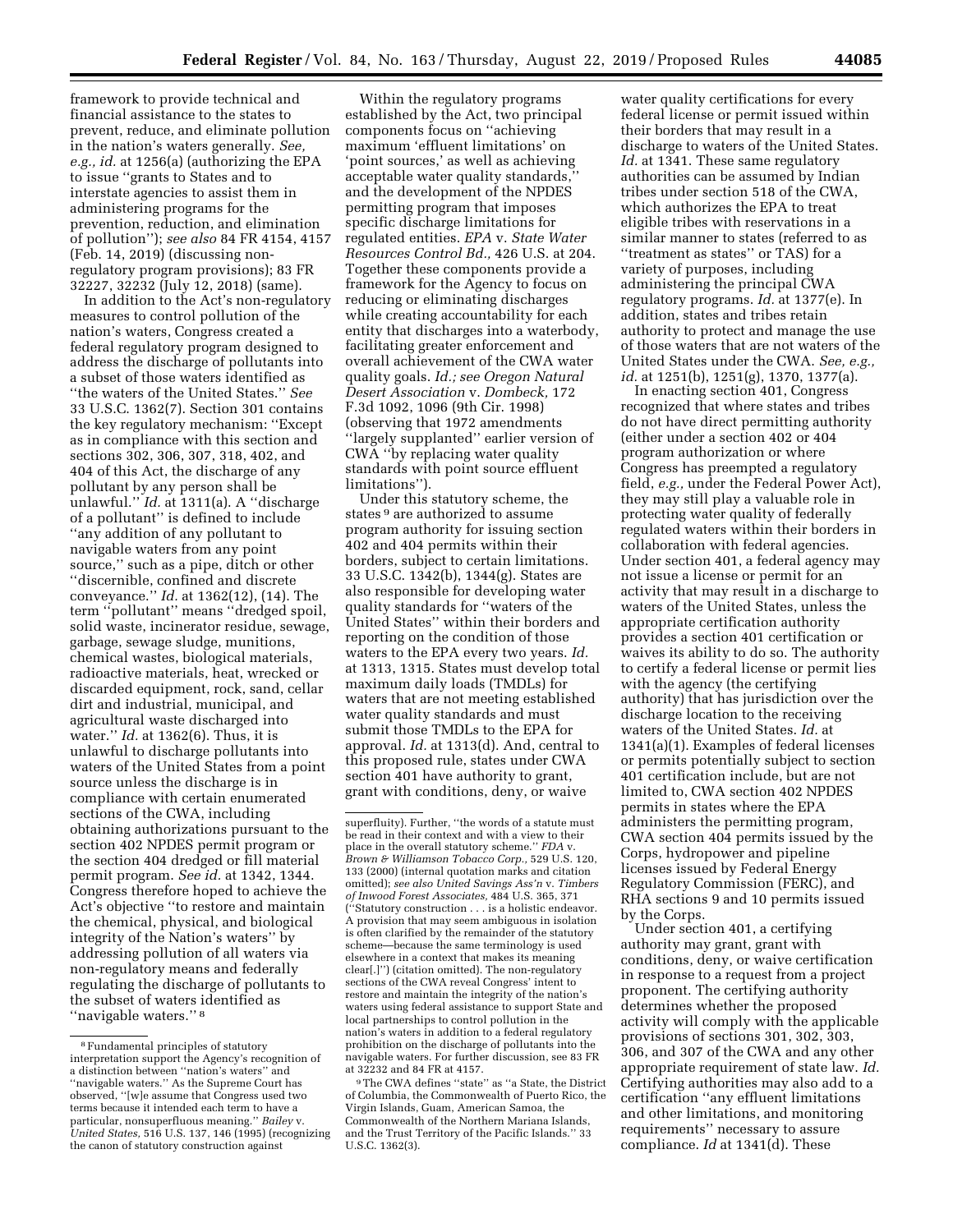additional provisions must become ''a condition'' of the federal license or permit should it be issued. *Id.* A certifying authority may deny certification if it is unable to determine that the discharge from the proposed activity will comply with the applicable sections of the CWA and appropriate requirements of state law. If a certifying authority denies certification, the federal license or permit may not issue. *Id.* at 1341(a)(1). A certifying authority may waive certification by ''fail[ing] or refus[ing] to act on a request for certification, within a reasonable period of time . . . after receipt of such request.'' *Id.* 

Perhaps with the exception of section 401,10 the EPA has developed comprehensive, modern regulatory programs designed to ensure that the CWA is fully implemented as Congress intended. This includes pursuing the overall ''objective'' of the CWA to ''restore and maintain the chemical, physical, and biological integrity of the Nation's waters,'' *id.* at 1251(a), while implementing the specific ''policy'' directives from Congress to, among other things, ''recognize, preserve, and protect the primary responsibilities and rights of States to prevent, reduce, and eliminate pollution'' and ''to plan the development and use . . . of land and water resources.'' *Id.* at 1251(b); *see also Webster's II, New Riverside University Dictionary* (1994) (defining ''policy'' as a ''plan or course of action, as of a government[,] designed to influence and determine decisions and actions;'' an ''objective'' is ''something worked toward or aspired to: Goal''). The Agency therefore recognizes a distinction between the specific word choices of Congress, including the need to develop regulatory programs that aim to accomplish the goals of the Act while implementing the specific policy directives of Congress. For further discussion of these principles, see 83 FR at 32237 and 84 FR at 4168–69.

Congress' authority to regulate navigable waters, including those subject to CWA section 401 water quality certification, derives from its power to regulate the ''channels of interstate commerce'' under the Commerce Clause. *Gibbons* v. *Ogden,* 22 U.S. (9 Wheat.) 1 (1824); *see also United States* v. *Lopez,* 514 U.S. 549, 558–59 (1995) (describing the ''channels of interstate commerce'' as one of three areas of congressional authority under the Commerce Clause). The Supreme

Court explained in *Solid Waste Agency of Northern Cook County* v. *U.S. Army Corps of Engineers (SWANCC)* that the term ''navigable'' indicates ''what Congress had in mind as its authority for enacting the Clean Water Act: Its traditional jurisdiction over waters that were or had been navigable in fact or which could reasonably be so made.'' 531 U.S. 159, 172 (2001). The Court further explained that nothing in the legislative history of the Act provides any indication that ''Congress intended to exert anything more than its commerce power over navigation.'' *Id.*  at 168 n.3. The Supreme Court, however, has recognized that Congress intended ''to exercise its powers under the Commerce Clause to regulate at least some waters that would not be deemed 'navigable' under the classical understanding of that term.'' *United States* v. *Riverside Bayview Homes,* 474 U.S. 121, 133 (1985); *see also SWANCC,*  531 U.S. at 167.

The classical understanding of the term navigable was first articulated by the Supreme Court in *The Daniel Ball:* 

Those rivers must be regarded as public navigable rivers in law which are navigable in fact. And they are navigable in fact when they are used, or are susceptible of being used, in their ordinary condition, as highways of commerce, over which trade and travel are or may be conducted in the customary modes of trade and travel on water. And they constitute navigable waters of the United States within the meaning of the Acts of Congress, in contradistinction from the navigable waters of the States, when they form in their ordinary condition by themselves, or by uniting with other waters, a continued highway over which commerce is or may be carried on with other States or foreign countries in the customary modes in which such commerce is conducted by water.

77 U.S. (10 Wall.) 557, 563 (1871). Over the years, this traditional test has been expanded to include waters that had been used in the past for interstate commerce, *see Economy Light & Power Co.* v. *United States,* 256 U.S. 113, 123 (1921), and waters that are susceptible for use with reasonable improvement. *See United States* v. *Appalachian Elec. Power Co.,* 311 U.S. 377, 407–10 (1940).

By the time the 1972 CWA amendments were enacted, the Supreme Court had held that Congress' authority over the channels of interstate commerce was not limited to regulation of the channels themselves but could extend to activities necessary to protect the channels. *See Oklahoma ex rel. Phillips* v. *Guy F. Atkinson Co.,* 313 U.S. 508, 523 (1941) (''Congress may exercise its control over the non-navigable stretches of a river in order to preserve or promote commerce on the navigable portions.''). The Supreme Court also had clarified that Congress could regulate waterways that formed a part of a channel of interstate commerce, even if they are not themselves navigable or do not cross state boundaries. *See Utah* v. *United States,* 403 U.S. 9, 11 (1971). Congress therefore intended to assert federal regulatory authority over more than just waters traditionally understood as navigable and rooted that authority in ''its commerce power over navigation.'' *SWANCC,* 531 U.S. at 168 n.3.

The EPA recognizes and respects the primary responsibilities and rights of states to regulate their land and water resources, as envisioned by the CWA. *See* 33 U.S.C. 1251(b), 1370. The oftquoted objective of the CWA to ''restore and maintain the chemical, physical, and biological integrity of the Nation's waters,'' *id.* at 1251(a), must be implemented in a manner consistent with Congress' policy directives. The Supreme Court long ago recognized the distinction between waters subject to federal authority, traditionally understood as navigable, and those waters ''subject to the control of the States.'' *The Daniel Ball,* 77 U.S. (10 Wall.) 557, 564–65 (1870). Over a century later, the Supreme Court in *SWANCC* reaffirmed the state's ''traditional and primary power over land and water use.'' 531 U.S. at 174. Ensuring that states retain authority over their land and water resources helps carry out the overall objective of the CWA and ensures that the agency is giving full effect and consideration to the entire structure and function of the Act. *See, e.g., Hibbs* v. *Winn,* 542 U.S. 88, 101 (2004) (''A statute should be construed so that effect is given to all its provisions, so that no part will be inoperative or superfluous, void or insignificant.'') (citation omitted); *see also Rapanos* v. *United States,* 547 U.S. 715, 755–56 (2006) (Scalia, J., plurality opinion) (''[C]lean water is not the *only*  purpose of the statute. So is the preservation of primary state responsibility for ordinary land-use decisions. 33 U.S.C. 1251(b).'') (original emphasis).

In summary, Congress relied on its authority under the Commerce Clause when it enacted the CWA and intended to assert federal authority over more than just waters traditionally understood as navigable, but it limited the exercise of that authority to ''its commerce power over navigation.'' *SWANCC,* 531 U.S. at 168 n.3. In doing so, Congress specifically sought to avoid ''federal encroachment upon a traditional state power.'' *Id.* at 173. The Court in *SWANCC* found that ''[r]ather than expressing a desire to readjust the

<sup>10</sup>As noted in section II.F in this preamble, the EPA's existing certification regulations were promulgated prior to the 1972 CWA Amendments and have not been updated to reflect the current statutory text.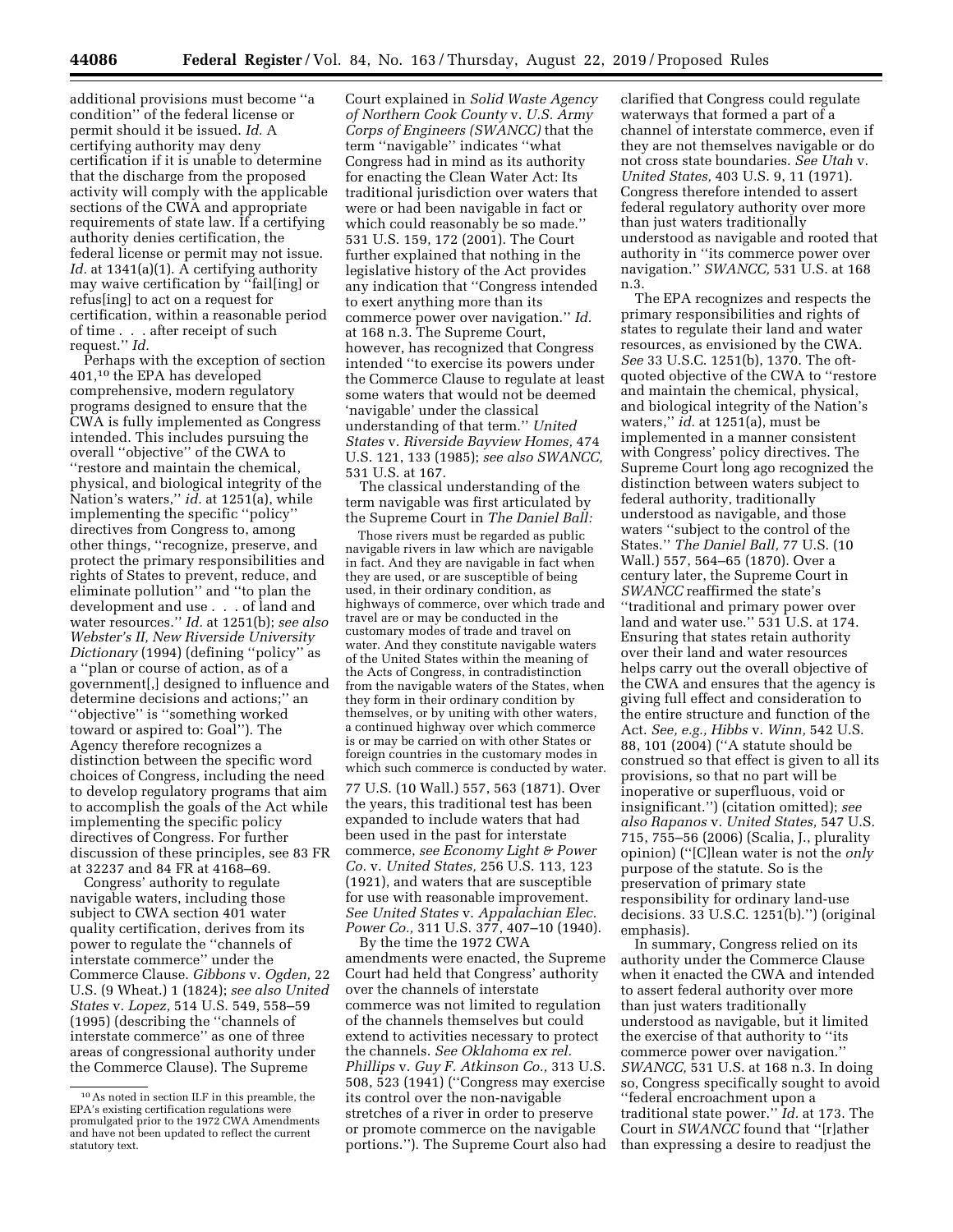federal-state balance in this manner, Congress chose [in the CWA] to 'recognize, preserve, and protect the primary responsibilities and rights of States . . . to plan the development and use . . . of land and water resources . . .'' *Id.* at 174 (quoting 33 U.S.C. 1251(b)). The Court found no clear statement from Congress that it had intended to permit federal encroachment on traditional state power and construed the CWA to avoid the significant constitutional questions related to the scope of federal authority authorized therein. *Id.* That is because the Supreme Court has instructed that ''[w]here an administrative interpretation of a statute invokes the outer limits of Congress' power, we expect a clear indication that Congress intended that result.'' *Id.* at 172. The Court has further stated that this is particularly true ''where the administrative interpretation alters the federal-state framework by permitting federal encroachment upon a traditional state power.'' *Id.* at 173; *see also Will* v. *Michigan Dept. of State Police,* 491 U.S. 58, 65 (1989) (''[I]f Congress intends to alter the 'usual constitutional balance between the States and the Federal Government,' it must make its intention to do so 'unmistakably clear in the language of the statute.' '') (quoting *Atascadero State Hospital* v. *Scanlon,*  473 U.S. 234, 242 (1985)); *Gregory* v. *Ashcroft,* 501 U.S. 452, 461 (1991) (''this plain statement rule . . . acknowledg[es] that the States retain substantial sovereign powers under our constitutional scheme, powers with which Congress does not readily interfere''). This means that that the executive branch's authority under the CWA, while broad, is not unlimited, and the waters to which CWA regulatory programs apply must necessarily respect those limits. For further discussion of these principles,

In some cases, CWA section 401 denials have been challenged on grounds that the denial improperly interfered with interstate commerce. *See, e.g., Lighthouse Resources, Inc.* v. *Inslee,* No. 3:18–cv–5005, Complaint at ¶¶ 206–210; ¶¶ 224–248 (W.D. Wash. Filed Jan. 8, 2018) (alleging State's denial of section 401 certification violated the dormant commerce clause and dormant foreign commerce clause). In *Lake Carriers Association* v. *EPA,* 652 F.3d 1 (D.C. Cir. 2011), a court of appeals found that the section 401 statutory scheme of delegation to states itself does not create an impermissible burden on interstate commerce; however actions taken by states

see 84 FR at 4165 and 83 FR at 32234.

pursuant to section 401 are not insulated from dormant commerce clause challenges. 652 F.3d at 10 (''If [petitioners] believe that the certification conditions imposed by any particular state pose an inordinate burden on their operations, they may challenge those conditions in that state's courts. If [petitioners] believe that a particular state's law imposes an unconstitutional burden on interstate commerce, they may challenge that law in federal (or state) court.''). Accordingly, EPA seeks comment on whether its proposed regulations appropriately balance the scope of state authority under section 401 with Congress' goal of facilitating commerce on interstate navigable waters, and whether they define the scope in a manner that would limit the potential for states to withhold or condition certifications such that it would place undue burdens on interstate commerce.

## 2. The EPA's Role in Implementing Section 401

The EPA, as the federal agency charged with administering the CWA, is responsible for developing regulations and guidance to ensure effective implementation of all CWA programs, including section 401.11 In addition to administering the statute and promulgating implementing regulations, the Agency has several other roles under section 401.

The EPA acts as the section 401 certification authority under two circumstances. First, the EPA will certify on behalf of a state or tribe where the jurisdiction in which the discharge will originate does not itself have certification authority. 33 U.S.C. 1341(a)(1). In practice, this results in the EPA certifying on behalf of the many tribes that do not have TAS authority for section 401. Second, the EPA will act as the certifying authority where the discharge would originate on lands of exclusive federal jurisdiction.12

12The federal government may obtain exclusive federal jurisdiction over lands in multiple ways, including where the federal government purchases lands with state consent consistent with article 1, section 8, clause 17 of the U.S. Constitution, where a state chooses to cede jurisdiction to the federal government, and where the federal government reserved jurisdiction upon granting statehood. *See Collins* v. *Yosemite Park Co.,* 304 U.S. 518, 529–30 (1938); *James* v. *Dravo Contracting Co.,* 302 U.S. 134, 141–42 (1937); *Surplus Trading Company* v. *Cook,* 281 U.S. 647, 650–52 (1930); *Fort Leavenworth Railroad Company* v. *Lowe,* 114 U.S.

The EPA also coordinates the opportunity for neighboring jurisdictions to raise concerns and recommendations where their water quality may be affected by a discharge subject to section 401 certification. *Id.* at 1341(a)(2). Although section 401 certification authority lies with the jurisdiction where the discharge originates, a neighboring jurisdiction whose water quality is potentially affected by the discharge may have an opportunity to raise concerns. Where the EPA Administrator determines that a discharge subject to section 401 ''may affect'' the water quality of a neighboring jurisdiction, the EPA is required to notify that other jurisdiction. Id. If the neighboring jurisdiction determines that the discharge ''will affect'' the quality of its waters in violation of any water quality requirement of that jurisdiction, it may notify the EPA and the federal licensing or permitting agency of its objection to the license or permit. *Id.* It may also request a hearing on its objection with the federal licensing or permitting agency. At the hearing, the EPA will submit its evaluation and recommendations. The federal agency will consider the jurisdiction's and the EPA's recommendations, and any additional evidence presented at the hearing. The federal agency ''shall condition such license or permit in such manner as may be necessary to insure compliance with the applicable water quality requirements'' of the neighboring jurisdiction. *Id.* If the conditions cannot ensure compliance, the federal agency may not issue the license or permit.

The EPA also must provide technical assistance for section 401 certifications upon the request of any federal or state agency, or project proponent. *Id.* at 1341(b). Technical assistance might include provision of any relevant information on applicable effluent limitations, standards, regulations, requirements, or water quality criteria.

Finally, the EPA is responsible for developing regulations and guidance to ensure effective implementation of all CWA programs, including section 401. The EPA's current water quality certification regulations were promulgated in 1971,13 prior to the 1972

<sup>11</sup>*See* 33 U.S.C. 1251(d), 1361(a); *Mayo Found. for Medical Educ. and Res.* v. *United States,* 562 U.S. 44, 45 (2011); *Hoopa Valley Tribe* v. *FERC,* 913 F.3d 1099, 1104 (D.C. Cir. 2019); *Alabama Rivers Alliance* v. *FERC,* 325 F.3d 290, 296–97 (D.C. Cir. 2003); *California Trout* v. *FERC,* 313 F.3d 1131, 1133 (9th Cir. 2002); *American Rivers, Inc.* v. *FERC,*  129 F. 3d 99, 107 (2d. Cir. 1997).

<sup>525, 527 (1895).</sup> Examples of lands of exclusive federal jurisdiction include Denali National Park.

<sup>13</sup>The EPA's existing water quality certification regulations are found at 40 CFR part 121, 36 FR 22487 (November 25, 1971). The EPA has also promulgated regulations addressing how 401 certification applies to the CWA section 402 NPDES program, found at 40 CFR 124.53, 124.54, 124.55; 48 FR 14264 (April 1, 1983). This proposed rule Continued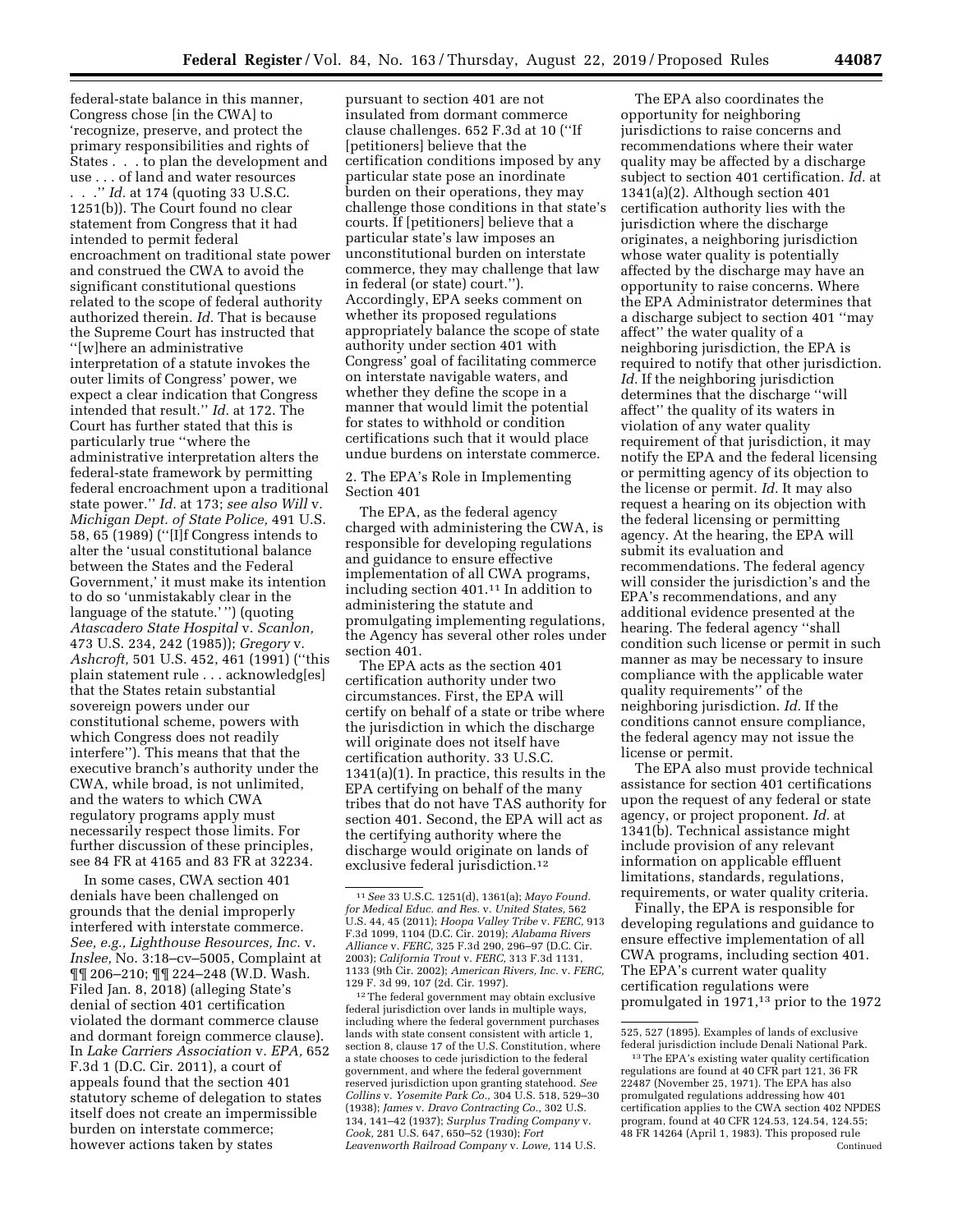amendments that enacted CWA section 401.

The EPA's 1971 regulations were designed to implement an earlier version of the certification requirement that was included in the pre-1972 version of the FWPCA. The legislative history reveals Congress added the certification requirement to ''recognize[] the responsibility of Federal agencies to protect water quality whenever their activities affect public waterways.'' S. Rep. No. 91–351, at 3 (1969). ''In the past, these [Federal] licenses and permits have been granted without any assurance that the [water quality] standards will be met or even considered.'' *Id.* As an example, the legislative history discusses the Atomic Energy Commission's failure to consider the impact of thermal pollution on receiving waters when evaluating ''site selection, construction, and design or operation of nuclear powerplants.'' *Id.* 

Prior to 1972, the certification provision required states to certify that ''such *activity* will be conducted in a manner which will not violate applicable *water quality standards.*'' Public Law 91–224, § 21(b)(1), 84 Stat. 91 (1970) (emphasis added). As described above, the 1972 amendments restructured the CWA and created a framework for compliance with effluent limitations that would be established in discharge permits issued pursuant to the new federal permitting program.

The 1972 amendments retained the pre-existing water quality certification requirements but modified the requirements to be consistent with the overall restructuring of the CWA so that a water quality certification would assure that the ''*discharge will comply*'' with effluent limitations and other enumerated regulatory provisions of the Act, and with ''any other appropriate requirement'' of state or tribal law. 33 U.S.C. 1341(a), (d) (emphasis added). Because the EPA's existing certification regulations were promulgated prior to the 1972 CWA amendments, they contain language from the pre-1972 FWCPA that Congress changed in those amendments. In contrast to the language in CWA section 401, the EPA's existing certification regulations direct authorities to certify that there is ''*reasonable assurance* that *the activity*  will be conducted in a manner which will not violate applicable water quality standards.'' 40 CFR 121.2(a)(2)–(3) (emphasis added). These outdated provisions have caused confusion for states, tribes, stakeholders, and courts

reviewing section 401 certifications, and a primary goal for this proposal is to update and clarify the Agency's regulations to ensure that they are consistent with the CWA.

## 3. The EPA's Existing Certification Regulations

The EPA's existing certification regulations require certifying authorities to act on a certification request within a ''reasonable period of time.'' 40 CFR 121.16(b). The regulations provide that the federal licensing or permitting agency determines what constitutes a ''reasonable period,'' and that the period shall generally be six months but in any event shall not exceed one year. *Id.* 

The existing certification regulations also provide that certifying authorities may waive the certification requirement under two circumstances: First, when the certifying authority sends written notification expressly waiving its authority to act on a request for certification; and second, when the federal licensing or permitting agency sends written notification to the EPA Regional Administrator that the certifying authority failed to act on a certification request within a reasonable period of time after receipt of such a request. *Id.* at 121.16(a)–(b). Once waiver occurs, certification is not required, and the federal license or permit may be issued. 33 U.S.C. 1341(a).

When the EPA is the certifying authority, the existing certification regulations at 40 CFR part 121 establish different requirements, including specific information to be included in a certification request and additional procedures. When the EPA is providing certification, the project proponent must submit to the EPA Regional Administrator the name and address of the project proponent, a description of the facility or activity and of any related discharge into waters of the United States, a description of the function and operation of wastewater treatment equipment, dates on which the activity and associated discharge will begin and end, and a description of the methods to be used to monitor the quality and characteristics of the discharge. 40 CFR 121.22. Once the request is submitted to the EPA, the Regional Administrator must provide public notice of the request and an opportunity to comment, specifically stating that ''all interested and affected parties will be given reasonable opportunity to present evidence and testimony at a public hearing on the question whether to grant or deny certification if the Regional Administrator determines that such a hearing is necessary or appropriate.'' *Id.*  at 121.23. If, after consideration of

relevant information, the Regional Administrator determines that there is ''reasonable assurance that the proposed activity will not result in a violation of applicable water quality standards,'' the Regional Administrator shall issue the certification.14 *Id.* at 121.24.

The existing certification regulations identify a number of requirements that all certifying authorities must include in a section 401 certification. *Id.* at 121.2. For example, a section 401 certification shall include the name and address of the project proponent. *Id.* at 121.2(a)(2). The certification shall also include a statement that the certifying authority examined the application made by the project proponent to the federal licensing or permitting agency and bases its certification upon an evaluation of the application materials which are relevant to water quality considerations or that it examined other information sufficient to permit the certifying authority to make a statement that there is a ''reasonable assurance that the activity will be conducted in a manner which will not violate applicable water quality standards.'' *Id.* at 121.2(a)(2)–(3). The certification shall state ''any conditions which the certifying agency deems necessary or desirable with respect to the discharge of the activity,'' and other information the certifying authority deems appropriate.15 *Id.* at  $121.2(a)(4)–(5)$ .

The existing certification regulations at 40 CFR part 121 also establish a process for the EPA to provide neighboring jurisdictions with an opportunity to comment on a certification that is similar to that provided in the modern CWA section 401(a)(2). Under the existing certification regulations, the Regional Administrator is required to review the federal license or permit application, the certification, and any supplemental information provided to the EPA by the federal licensing or permitting agency, and if the Regional Administrator determines there is ''reason to believe that a discharge may affect the quality of the waters of any State or States other than the State in which the discharge originates,'' the Regional Administrator is required to notify each affected state within thirty days of receipt of the application materials and certification. *Id.* at 121.13. If the documents provided are insufficient to make the

does not address the NPDES regulations, and the Agency will make any necessary conforming regulatory changes in a subsequent rulemaking.

<sup>14</sup>Use of the terms ''reasonable assurance'' and "activity" in this operative provision of the EPA's existing certification regulation is an artifact of the pre-1972 statutory language and those terms are not used in the operative provision of CWA section 401. *See* Public Law 91–224, 21(b)(1), 84 Stat. 91 (1970). 15The term ''desirable'' is also not used in CWA section 401.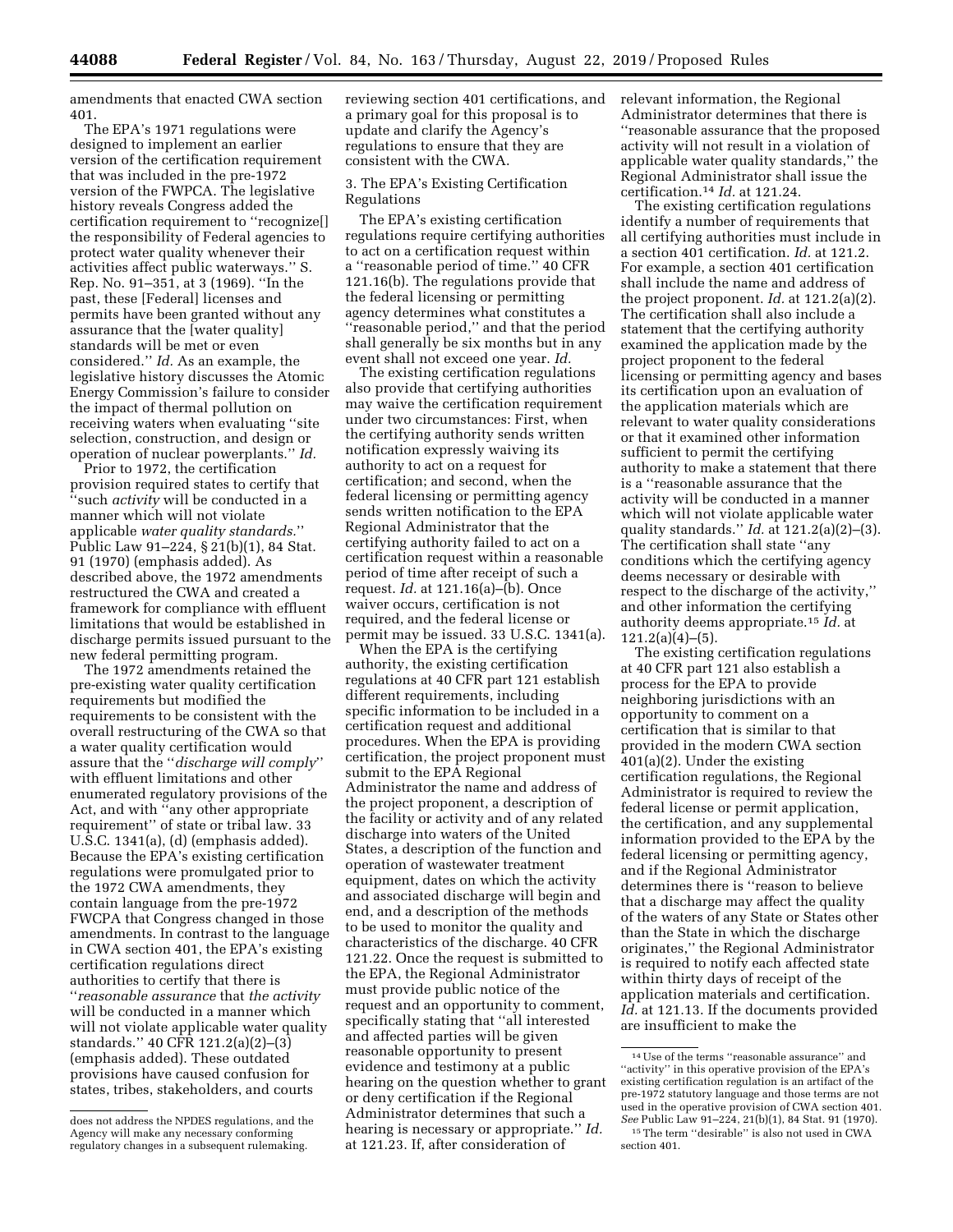determination, the Regional Administrator may request any supplemental information ''as may be required to make the determination.'' *Id.*  at 121.12. In cases where the federal licensing or permitting agency holds a public hearing on the objection raised by a neighboring jurisdiction, notice of such objection shall be forwarded to the Regional Administrator by the licensing or permitting agency no later than 30 days prior to the hearing. *Id.* at 121.15. At the hearing the Regional Administrator shall submit an evaluation and ''recommendations as to whether and under what conditions the license or permit should be issued.'' *Id.*  at 121.15.

The existing certification regulations establish that the Regional Administrator ''may, and upon request shall'' provide federal licensing and permitting agencies, certifying authorities, and project proponents with information regarding water quality standards, status of compliance by dischargers with the conditions and requirements of applicable water quality standards. *Id.* at 121.30.

Finally, the existing certification regulations establish an oversight role for the EPA when a certifying authority modifies a prior certification. The regulation provides for a certifying authority to modify its certification ''in such manner as may be agreed upon by the certifying agency, the licensing or permitting agency, and *the Regional Administrator.*'' *Id.* at 121.2(b) (emphasis added).

As noted throughout this preamble, the EPA's existing certification regulations were promulgated prior to the 1972 CWA amendments and they do not reflect the current statutory language in section 401. In addition, the EPA's existing certification regulations at 40 CFR part 121 do not address some important procedural and substantive components of section 401 certification review and action. This proposal is intended to modernize the EPA's regulations, align them with the current text and structure of the CWA, and provide additional regulatory procedures that the Agency believes will help promote consistent implementation of section 401 and streamline federal license and permit processes, consistent with the objectives of the Executive Order.

4. Judicial Interpretations of Section 401

During the 47 years since its passage, the federal courts on numerous occasions have interpreted key provisions of section 401. The United States Supreme Court has twice addressed questions related to the scope and triggering mechanism of section 401, and lower courts have also addressed certain elements of section 401 certifications. This section summarizes the U.S. Supreme Court decisions and major lower court decisions.

a. U.S. Supreme Court Decisions

i. P.U.D. No. 1 of Jefferson County

In 1994, the Supreme Court reviewed a water quality certification issued by the State of Washington for a new hydroelectric project on the Dosewallips River. *See PUD No. 1 of Jefferson County and City of Tacoma* v. *Washington Department of Ecology,* 511 U.S. 700 (1994) (*PUD No. 1*). This particular decision, though narrow in its holding, has been read by other courts as well as the EPA and some states and tribes to significantly broaden the scope of section 401 beyond its plain language meaning.

The principal dispute adjudicated in *PUD No. 1* was whether a state or tribe may require a minimum stream flow as a condition in a certification issued under section 401. In this case, the project proponent identified two potential discharges from its proposed hydroelectric facility: ''the release of dredged and fill material during construction of the project, and the discharge of water at the end of the tailrace after the water has been used to generate electricity.'' *Id* at 711. The project proponent argued that the minimum stream flow condition was unrelated to these discharges and therefore beyond the scope of the state's authority under section 401. *Id.* 

The Court analyzed sections 401(a) and 401(d); specifically it analyzed the use of different terms in those sections of the statute to inform the scope of a section 401 certification. Section 401(a) requires the certifying authority to certify that the *discharge* from a proposed federally licensed or permitted project will comply with enumerated CWA provisions, and section 401(d) allows the certifying authority to include conditions to assure that the *applicant* will comply with enumerated CWA provisions and ''other appropriate state law requirements.'' The Court concluded that, consistent with the EPA's implementing regulations, section 401(d) ''is most reasonably read as authorizing additional conditions and limitations on the activity as a whole once the threshold condition, the existence of a discharge, is satisfied.'' 16 *Id.* at 712. The

Court cited the EPA's certification regulations at 40 CFR 121.2(a)(3) with approval and quoted the EPA's guidance titled Wetlands and 401 Certification, and stated that ''EPA's conclusion that *activities*—not merely discharges—must comply with state water quality standards is a reasonable interpretation of § 401 and is entitled to deference.'' *Id.*  (citing EPA, *Wetlands and 401 Certification* 23 (April 1989)).

The Court was careful to note that a state's authority to condition a certification ''is not unbounded'' and that states ''can only ensure that the project complies with 'any applicable effluent limitations and other limitations, under [33 U.S.C. 1311, 1312]' or certain other provisions of the Act, 'and with any other appropriate requirement of State Law.<sup>5,5</sup> Id. The Court concluded that ''state water quality standards adopted pursuant to § 303 are among the 'other limitations' with which a State may ensure compliance through the § 401 certification process'' and noted that its view ''is consistent with EPA's view of the statute,'' again citing the EPA's regulations and guidance. *Id.* at 713.

Although this decision has been interpreted by some to broadly expand state authority under section 401 beyond assessing water quality impacts from the discharge and allowing conditions beyond the enumerated CWA provisions—the Court did not stray from the bedrock principles that a section 401 certification must address water quality and that appropriate conditions include those necessary to assure compliance with the state's water quality standards. Indeed, referring to the section 401 language allowing certification conditions based on ''any other appropriate requirements of state law,'' the Court explicitly declined to speculate ''on what additional state laws, *if any,* might be incorporated by this language. But at a minimum, limitations imposed pursuant to state water quality standards adopted pursuant to § 303 are appropriate requirements of state law.'' *Id.*  (emphasis added).

On the scope of section 401, the dissenting opinion would have declined to adopt the interpretation suggested by the EPA's regulations and guidance and instead analyzed the statutory section as a whole, attempting to harmonize sections 401(a) and (d). The dissent first noted that, if the Court's conclusion that states can impose conditions unrelated

<sup>16</sup>The Court apparently failed to identify or understand that the EPA's regulations were promulgated prior to the 1972 CWA amendments

and that the exact provision the Court was analyzing contained outdated terminology, including the term ''activity'' from the pre-1972 versions of the Act.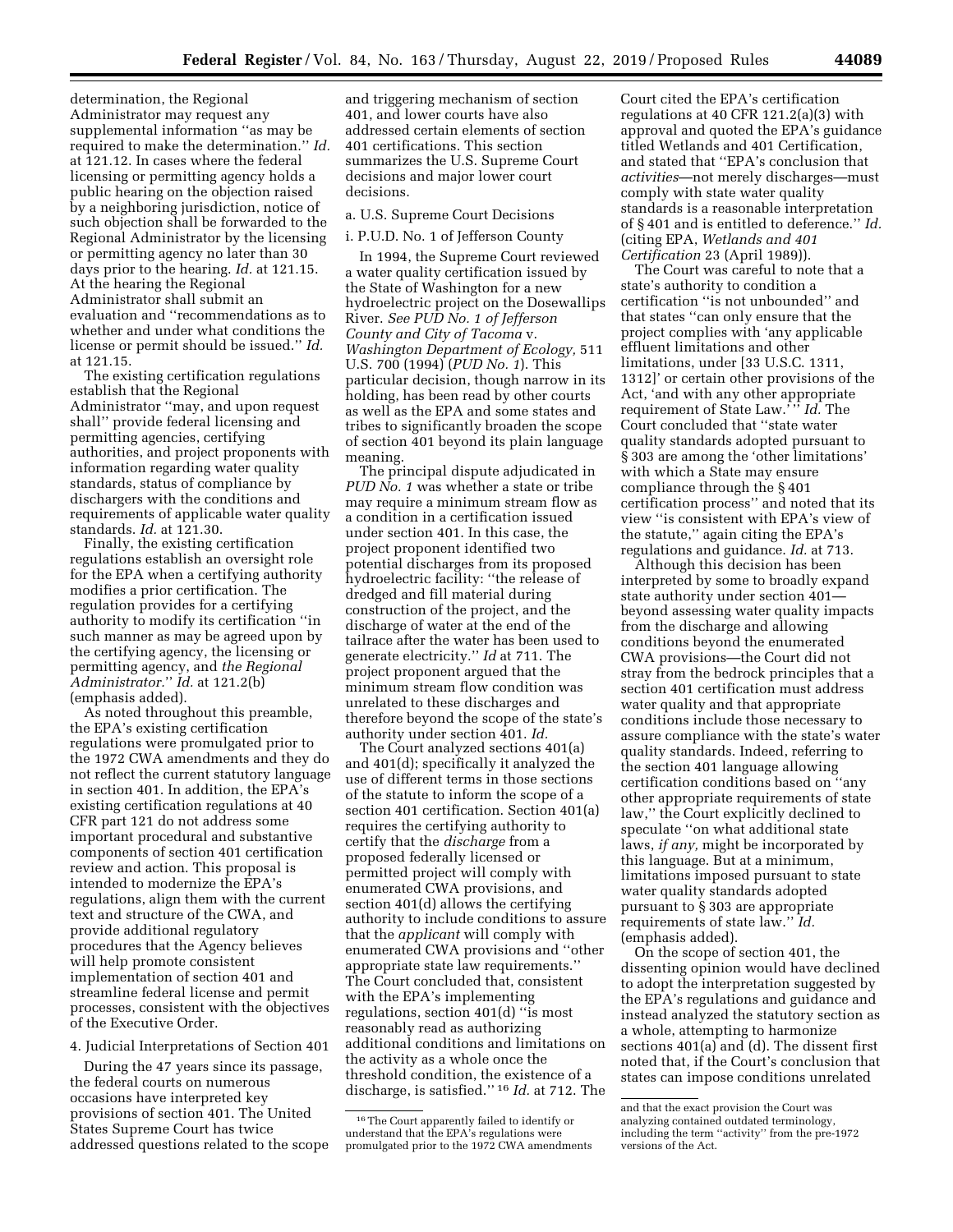to discharges is correct, ''Congress' careful focus on discharges in § 401(a)(1)—the provision that describes the scope and function of the certification process—was wasted effort,'' and that the Court's conclusion ''effectively eliminates the constraints of § 401(a)(1).'' *Id.* at 726. The dissent then ''easily reconciled'' the two provisions by concluding that, ''it is reasonable to infer that the conditions a State is permitted to impose on certification must relate to the very purpose the certification process is designed to serve. Thus, while section 401(d) permits a State to place conditions on a certification to ensure compliance of 'the applicant,' those conditions must still be related to discharges.'' *Id.* at 726–27. The dissent further noted that each of the CWA provisions enumerated in section 401 ''describes dischargerelated limitations'' and therefore the plain language of section 401(d) supports the conclusion that certification conditions must address water quality concerns from the discharge, not the proposed activity as a whole. *Id.* at 727. Finally, the dissent applied the principle *ejusdem generis* in its analysis and concluded that because ''other appropriate requirements of state law" is included in a list of more specific discharge-related CWA provisions, that the ''appropriate'' requirements are ''most reasonably construed to extend only to provisions that, like the other provisions in the list, impose discharge-related restrictions.'' *Id.* at 728.

The dissent also took issue with the Court's reliance, at least in part, on the EPA's regulations and its application of *Chevron* deference in this case without first identifying ambiguity in the statute and, where the government apparently did not seek deference on an interpretation of section 401(d). *Id.* The dissent noted that there was no EPA interpretation directly addressing the language in sections 401(a) and (d), and that the only existing EPA regulation that addresses conditions ''speaks exclusively in terms of limiting discharges.'' 17 *Id.* (citing 40 CFR  $121.2(a)(4)$ .

The *PUD No. 1* decision addressed two other scope-related elements of section 401: Whether certification conditions may be designed to address impacts to designated uses, and whether conditions related to minimum stream flows are appropriate under section 401. First, the Court conducted a plain language analysis of the CWA and concluded that, ''under the literal terms of the statute, a project that does not comply with a designated use of the water does not comply with the applicable water quality standards.'' *Id.*  at 715. This means a section 401 certification may appropriately include conditions to require compliance with designated uses, which pursuant to the CWA, are a component of a water quality standard. *Id.* Second, the Court acknowledged that the Federal Power Act (FPA) empowers FERC ''to issue licenses for projects 'necessary or convenient . . . for the development, transmission, and utilization of power across, along, from, or in any of the streams . . . over which Congress has jurisdiction,''' and that the FPA ''requires FERC to consider a project's effect on fish and wildlife.'' *Id.* at 722. Although the Court had previously rejected a state's minimum stream flow requirement that conflicted with a stream flow requirement in a FERC license, the Court found no similar conflict in this case because FERC had not yet issued the hydropower license. *Id.* Given the breadth of federal permits that CWA section 401 applies to, the Court declined to assert a broad limitation on stream flow conditions in certifications but concluded they may be appropriate if necessary to enforce a state's water quality standard, including designated uses. *Id.* at 723.

### ii. S.D. Warren

In 2006, the Court revisited section 401 in connection with the State of Maine's water quality certification of FERC license renewals for five hydroelectric dams on the Presumpscot River. *S.D. Warren Co.* v. *Maine Board of Environmental Protection et al.,* 547 U.S. 370 (2006) (*S.D. Warren*). The issue presented in *S.D. Warren* was whether operation of a dam may result in a ''discharge'' into the waters of the United States, triggering the need for a section 401 certification, even if the discharge did not add any pollutants. The Court analyzed the use of different

terms—''discharge'' and ''discharge of pollutants''—within the CWA, how those terms are defined and how they are used in CWA sections 401 and 402. The Court noted that section 402 expressly uses the term ''discharge of pollutants'' and requires permits for such discharges; and that section 401, by contrast, provides a tool for states to maintain water quality within their jurisdiction and uses the term ''discharge'' which is not independently defined in the Act.18 Finding no specific definition of the term ''discharge'' in the statute, the Court turned to its common dictionary meaning: A ''flowing or issuing out'' and concluded that the term is ''presumably broader'' than ''discharge of a pollutant.'' *Id.* at 375– 76.

The Court held that operating a dam ''does raise the potential for a discharge'' and, therefore, section 401 is triggered. *Id.* at 373. In so holding, the Court observed that, ''[t]he alteration of water quality as thus defined is a risk inherent in limiting river flow and releasing water through turbines,'' and such changes in a river ''fall within a State's legitimate legislative business, and the Clean Water Act provides for a system that respects the State's concerns.'' *Id.* at 385–86. The Court concluded by observing that ''[s]tate certifications under [section] 401 are essential in the scheme to preserve state authority to address the broad range of pollution.'' *Id.* at 386. This sentence when read in isolation could be interpreted as broadening the scope of section 401 to allow certifying authorities to consider potential environmental impacts from a proposed federally licensed or permitted project beyond water quality. However, the Court followed that sentence with a quote from Senator Muskie's floor statement during the enactment of section 401:

No polluter will be able to hide behind a Federal license or permit as an excuse for a violation of *water quality standard[s].* No polluter will be able to make major investments in facilities under a Federal license or permit without providing assurance that the facility will comply with *water quality standards.* No State water pollution control agency will be confronted with a fait accompli by an industry that has built a plant without consideration of *water quality requirements.* 

Id. (emphasis added). The Court then stated, ''These are the *very reasons* that Congress provided the States with

 $^{\rm 17}\rm{The}$  EPA's amicus brief filed in this case did not grapple with the language in 401(a) and (d) at all, but primarily argued that the proposed project had two distinct discharges (which were undisputed) and that ''both discharges could reasonably be said to cause a violation of the State's water quality standards,'' including the designated uses and antidegradation components. Brief for the United States as Amicus Curiae Supporting Affirmance, at 12 n. 2 (Dec. 1993) (''It is therefore unnecessary to determine in this case whether Congress intended by the use of the term ''applicant,'' rather than ''discharge'' in section 401(d) to grant States a broader power to condition

certifications under Section 401(d) than to deny them under Section 401(a) and, if so, whether there are limitations on the States' authority to impose such conditions.'' The EPA's amicus brief also did not inform the Court that the Agency's implementing regulations included language from the prior version of the Act.

<sup>18</sup>The Court noted that the Act provides, that ''the term 'discharge' when used without qualification incudes a discharge of a pollutant, and a discharge of pollutants.'' 547 U.S. at 375 (quoting 33 U.S.C. 1362(16)).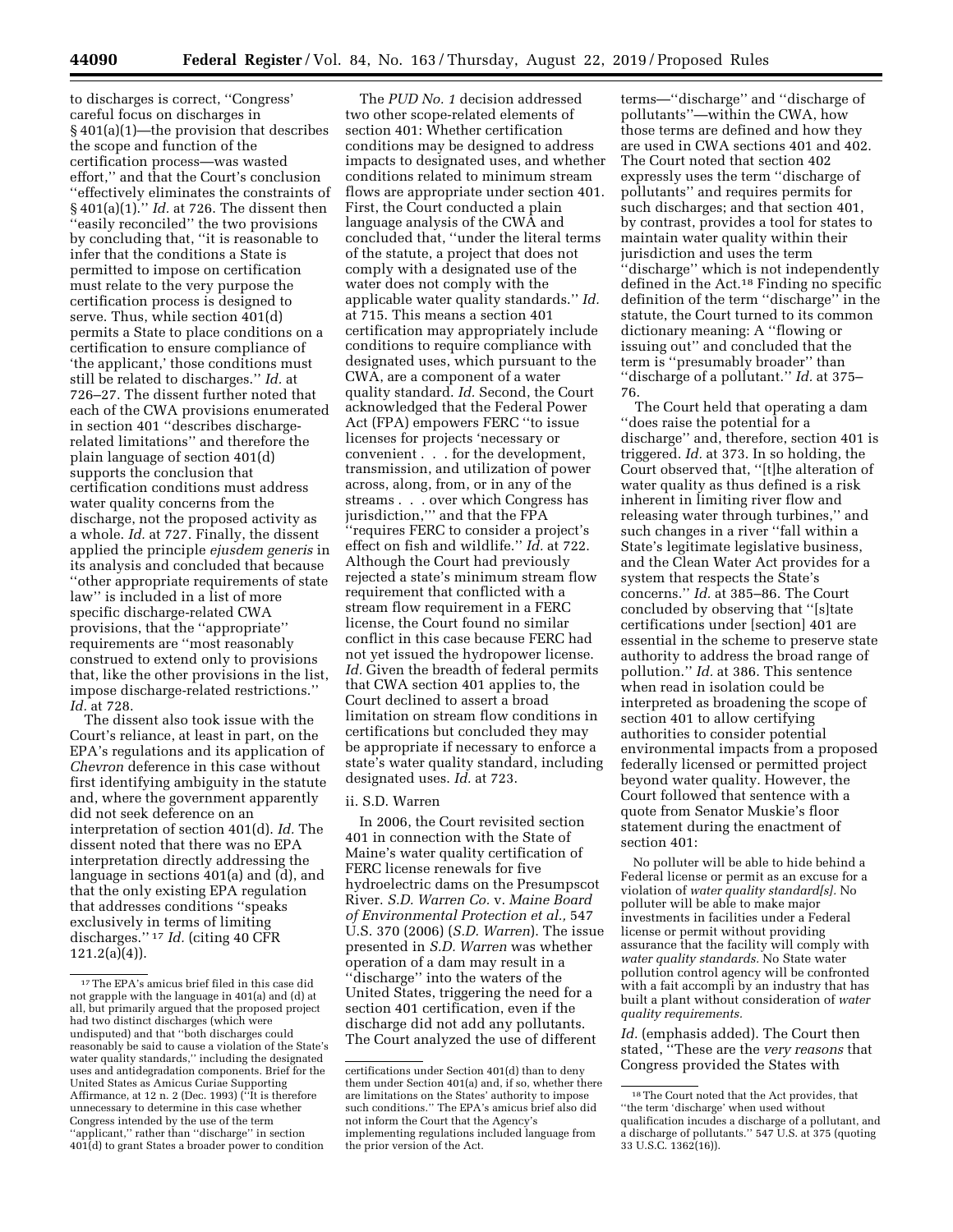power to enforce 'any other appropriate requirement of State law,' by imposing conditions on federal licenses for activities that may result in a discharge.'' *Id.* (emphasis added). Read in context, the Court's statement about a state's authority to address a ''broad range of pollution'' under section 401 does not suggest that an ''appropriate requirement of State law'' means anything other than water quality requirements or that a state's or tribe's action on a certification request can be focused on anything other than compliance with appropriate water quality requirements.

### b. Circuit Court Decisions

Over the years, federal appellate courts have also addressed important aspects of section 401, including the timing for certifying authorities to act on a request and the scope of authority of federal agencies other than the EPA to make determinations on section 401 certifications. This section highlights a few of the most significant issues concerning section 401 and the most often cited decisions but does not cover the universe of lower federal court or state court case law. The Agency intends for this proposed rule, if finalized, to provide consistency and certainty where there may currently be conflicting or unclear but locally binding legal precedent.

Recent case law has provided insight concerning the timing and waiver provisions of section 401. In 2018, the Second Circuit addressed the question of when the statutory review clock begins. *N.Y. State Dep't of Envtl. Conservation* v. *FERC,* 884 F.3d 450, 455–56 (2d Cir. 2018). Considering Millennium Pipeline Company's certification request, the court disagreed with the State of New York and held that the statutory time limit is *not*  triggered when a state determines that a request for certification is ''complete,'' but that the ''plain language of Section 401 outlines a bright-line rule regarding the beginning of review,'' and that the clock begins upon ''receipt of such request'' by the certifying authority. *Id.*  Otherwise, the court noted that states could ''blur this bright-line into a subjective standard, dictating that applications are complete only when state agencies decide that they have all the information they need. The state agencies could thus theoretically request supplemental information indefinitely.'' *Id.* at 456.

The D.C. Circuit has also recently analyzed the statutory timeline for review of a certification and held that, consistent with the plain language of CWA section 401(a)(1), ''while a full

year is the absolute maximum, [the statute] does not preclude a finding of waiver prior to the passage of a full year.'' *Hoopa Valley Tribe* v. *FERC,* 913 F.3d 1099, 1104 (D.C. Cir. 2019). The court also noted that the EPA—''the agency charged with administering the CWA''—has regulations that allow it to find that a state has waived certification of an NPDES permit application after only six months. *Id.* 

In *Hoopa Valley Tribe,* the D.C. Circuit also held that ''the withdrawaland-resubmission of water quality certification requests does not trigger new statutory periods of review.'' *Id.* at 1101. The court found that the project proponent and the certifying authorities (California and Oregon) had improperly entered into an agreement whereby the ''very same'' request for state certification of its relicensing application was automatically withdrawn-and resubmitted every year by operation of ''the same one-page letter,'' submitted to the states before the statute's one-year waiver deadline. *Id.* at 1104. The court observed that ''[d]etermining the effectiveness of such a withdrawal-and-resubmission scheme is an undemanding inquiry'' because the statute's text ''is clear'' that failure or refusal to act on a request for certification within a reasonable period of time, not to exceed one year, waives the state's ability to certify.19 *Id.* at 1103. The court found that, pursuant to the unlawful withdrawal-and resubmission ''scheme,'' the states had not yet rendered a certification decision ''more than a decade'' after the initial request was submitted to the states. *Id.* at 1104. The court declined to ''resolve the legitimacy'' of an alternative arrangement whereby an applicant may actually submit a new request in place of the old one. *Id.* Nor did it determine ''how different a request must be to constitute a 'new request' such that it restarts the one-year clock.'' *Id.* On the facts before it, the court found that ''California's and Oregon's deliberate and contractual idleness'' defied the statute's one-year limitation and ''usurp[ed] FERC's control over whether and when a federal license will issue.'' *Id.* 

Another important area of case law deals with the scope of authority and

deference provided to federal agencies other than the EPA in addressing issues arising under section 401. Many other federal agencies, including FERC and the Corps, routinely issue licenses and permits that require section 401 certifications and are responsible for enforcing state certification conditions that are incorporated into federal licenses and permits. However, because the EPA has been charged by Congress with administering the CWA, some courts have concluded that those other federal agencies are not entitled to deference on their interpretations of section 401. *See Alabama Rivers Alliance* v. *FERC,* 325 F.3d 290, 296–97 (D.C. Cir. 2002); *California Trout, Inc.* v. *FERC,* 313 F.3d 1131, 1133–34 (9th Cir. 2002); *American Rivers, Inc.* v. *FERC,*  129 F.3d 99, 107 (2d. Cir. 1997). Other courts have concluded that FERC has an affirmative obligation to determine whether a certifying authority has complied with requirements related to a section 401 certification. *See City of Tacoma* v. *FERC,* 460 F.3d 53, 67–68 (D.C. Cir. 2006) (FERC had an obligation to ''obtain some minimal confirmation of such compliance.''); *see also Keating*  v. *FERC,* 927 F.2d 616, 622–623, 625 (D.C. Cir. 1991) (while federal agency may not question propriety of state certification before license has issued, ''FERC must at least decide whether the state's assertion of revocation satisfies section 401(a)(3)'s predicate requirements.'').

In an important determination of procedural authorities, the Second Circuit affirmed that FERC—as the licensing agency—''may determine whether the proper state has issued the certification or whether a state has issued a certification within the prescribed period.'' *Am. Rivers, Inc.,*  129 F.3d at 110–111. This holding is consistent with and supported by the implied statutory authority of a federal agency to establish the ''reasonable period of time (which shall not exceed one year)'' in the first place. 33 U.S.C. 1341(a)(1).

Case law also highlights the potential enforcement challenges that federal agencies face with section 401 certification conditions included in federal licenses and permits. Federal agencies have been admonished not to ''second guess'' a state's water quality certification or its conditions, *see, e.g., City of Tacoma,* 460 F.3d at 67; *Am. Rivers Inc.,* 129 F.3d at 107; *U.S. Dept. of Interior* v. *FERC,* 952 F.2d 538, 548 (D.C. Cir. 1992) (''FERC may not alter or reject conditions imposed by the states through section 401 certificates.''), even where the federal agency has attempted to impose conditions that are more

<sup>19</sup>Two decisions from the Second Circuit Court of Appeals recently acknowledged that project proponents have withdrawn and resubmitted certification requests to extend the reasonable time period for a state to review. *See N.Y. State Dep't of Envtl. Conservation* v. *FERC,* 884 F.3d at 456; *Constitution Pipeline* v. *N.Y. State Dep't of Envtl. Conservation,* 868 F.3d 87, 94 (2d Cir. 2018). However, in neither case did the court consider the merits or opine on the legality of such an arrangement.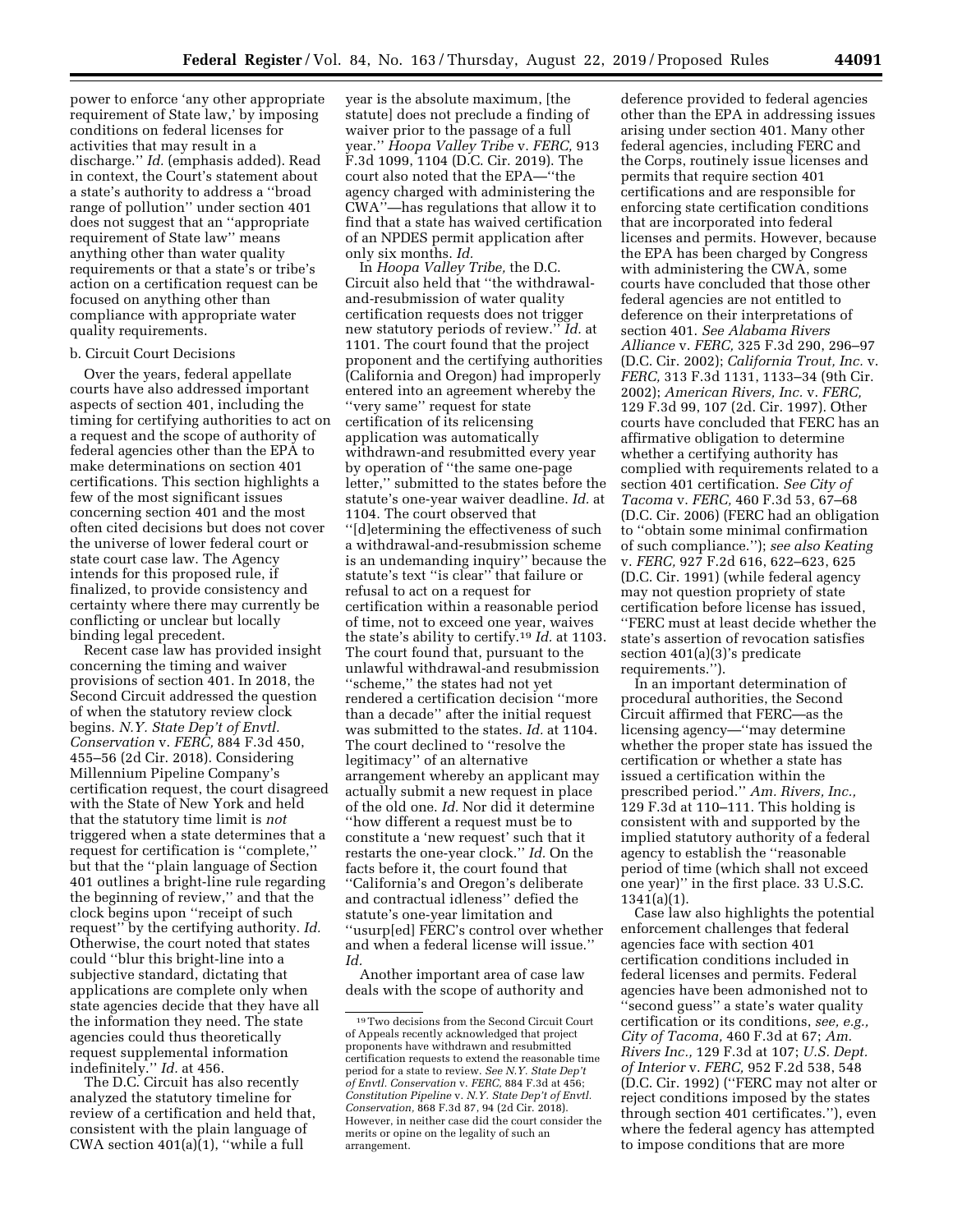stringent than the state's condition. *See Sierra Club* v. *U.S. Army Corps of Engineers,* 909 F.3d 635, 648 (4th Cir. 2018) (''the plain language of the Clean Water Act does not authorize the Corps to replace a state condition with a meaningfully different alternative condition, even if the Corps reasonably determines that the alternative condition is more protective of water quality'')*; see also Lake Carriers' Association* v. *EPA,* 652 F.3d 1, 6, 12 (D.C. Cir. 2011) (concluding that petitioners' request for additional notice and comment procedure on state certification conditions would have been futile because ''the petitioners have failed to establish that EPA can alter or reject state certification conditions. . . .'' But the court also observed, ''[n]otably, the petitioners never argued that the certifications failed to 'compl[y] with the terms of section 401,' . . . by overstepping traditional bounds of state authority to regulate interstate commerce'' (citing *City of Tacoma,* 460 F.3d at 67) and the court ''therefore need not consider whether EPA has authority to reject state conditions under such circumstances.'')). But in *Snoqualmie Indian Tribe* v. *FERC,* the Ninth Circuit upheld FERC's inclusion of minimum flow requirements greater than those specified in the State of Washington's certification as long as they ''do not conflict with or weaken the protections provided by the [State] certification.'' 545 F.3d 1207, 1219 (9th Cir. 2008). In that case, FERC had added license conditions increasing the minimum flows specified in the state's certification in order to ''produce a great amount of mist'' which it determined would ''augment the Tribe's religious experience,'' one of the water's designated uses. *Id.; see also* cases discussed at section III.F in this preamble affirming a role for federal agencies to confirm whether certifications comply with the requirements of section 401.

This proposal is intended to provide clarity to certifying authorities, federal agencies, and project proponents, as it addresses comprehensively and for the first time some competing case law and attempts to clarify the scope of conditions that may be included in a certification and the federal agencies' role in the certification process.

#### 5. Administrative Law Principles

To understand the full context and legal basis for this proposal, it is useful to understand some key governing principles of administrative law. In general, administrative agencies can only exercise authority provided by

Congress, and courts must enforce unambiguous terms that clearly express congressional intent. However, when Congress delegates authority to administrative agencies, it sometimes enacts ambiguous statutory provisions. To carry out their congressionally authorized missions, agencies, including the EPA, must often interpret ambiguous statutory terms. However, they must do so consistent with congressional intent. In *Chevron, U.S.A., Inc.* v. *Natural Resources Defense Council,* Inc., 467 U.S. 837 (1984) (*Chevron*), the Supreme Court concluded that courts have a limited role when reviewing agency interpretations of ambiguous statutory terms. In such cases, reviewing courts defer to an agency's interpretation of ambiguous terms if the agency's interpretation is reasonable. Under *Chevron,* federal agencies—not federal courts—are charged in the first instance with resolving statutory ambiguities to implement delegated authority from Congress.

The Supreme Court has described the *Chevron* analysis as a ''two-step'' process. *Encino Motorcars, LLC* v. *Navarro,* 136 S. Ct. 2117, 2124 (2016). At step one, the reviewing court determines whether Congress has ''directly spoken to the precise question at issue.'' *Chevron,* 467 U.S. at 842. If so, ''that is the end of the matter; for the court, as well as the agency, must give effect to the unambiguously expressed intent of Congress.'' *Id.* at 842–43. If the statute is silent or ambiguous, the reviewing court proceeds to the second step, where the court must defer to the agency's ''reasonable'' interpretation. *Id.*  at 844.

*Chevron* deference relies on the straightforward principle that, ''when Congress grants an agency the authority to administer a statute by issuing regulations with the force of law, it presumes the agency will use that authority to resolve ambiguities in the statutory scheme.'' *Encino Motorcars,*  136 S. Ct. at 2125 (citing *Chevron,* 467 U.S. at 843–44). Indeed, courts have applied *Chevron* deference to an agency's statutory interpretation ''when it appears that Congress delegated authority to the agency generally to make rules carrying the force of law, and that the agency interpretation claiming deference was promulgated in the exercise of that authority.'' *Mayo Found. for Medical Educ. and Res.* v. *United States,* 562 U.S. 44, 45 (2011) (quoting *United States* v. *Mead Corp.,*  533 U.S. 218, 226–27 (2001)).

In *Chevron,* the Supreme Court reviewed the EPA's interpretation of statutory language from the Clean Air

Act Amendments of 1977. Congress amended the Clean Air Act to impose requirements on states that had not achieved the national air quality standards promulgated by the EPA. States that had not attained the established air standards had to implement a permit program that would regulate ''new or modified major stationary sources'' of air pollution. Clean Air Act Amendments of 1977, Public Law 95–95, 91 Stat. 685 (1977). The EPA promulgated regulations defining a ''stationary source'' as the entire plant where pollutant-producing structures may be located. The EPA, therefore, treated numerous pollutionproducing structures collectively as a single ''stationary source,'' even if those structures were part of the same larger facility or complex. *See* 40 CFR 51.18(j)(1)(i)–(ii) (1983). Under the EPA's regulation, a facility could modify or construct new pollution-emitting structures as long as the stationary source—the facility as a whole—did not increase its pollution emissions.

The Natural Resources Defense Council (NRDC) opposed the EPA's definition of ''stationary source'' and filed a challenge to the Agency's regulations. The D.C. Circuit agreed with the NRDC and set aside the EPA's regulations. The D.C. Circuit acknowledged that the Clean Air Act ''does not explicitly define what Congress envisioned as a 'stationary source,' to which the permit program . . . should apply'' and also concluded that Congress had not clearly addressed the issue in the legislative history. *NRDC* v. *Gorsuch,* 685 F.2d 718, 723 (D.C. Cir. 1982). Without clear text or intent from Congress, the D.C. Circuit looked to the purposes of the program to guide the court's interpretation. *Id.* at 726. According to the court, Congress sought to improve air quality when it amended the Clean Air Act, and the EPA's definition of ''stationary source'' merely promoted the maintenance of current air quality standards.

In a unanimous decision, the Supreme Court reversed, finding that the D.C. Circuit committed a ''basic legal error'' by adopting ''a static judicial definition of the term 'stationary source' when it had decided that Congress itself had not commanded that decision.'' *Chevron,* 467 U.S. at 842. The Court explained that it is not the judiciary's place to establish a controlling interpretation of a statute delegating authority to an agency, but, rather, it is the agency's job to ''fill any gap left, implicitly or explicitly, by Congress.'' *Id.* at 843. When Congress expressly delegates to an administrative agency the authority to interpret a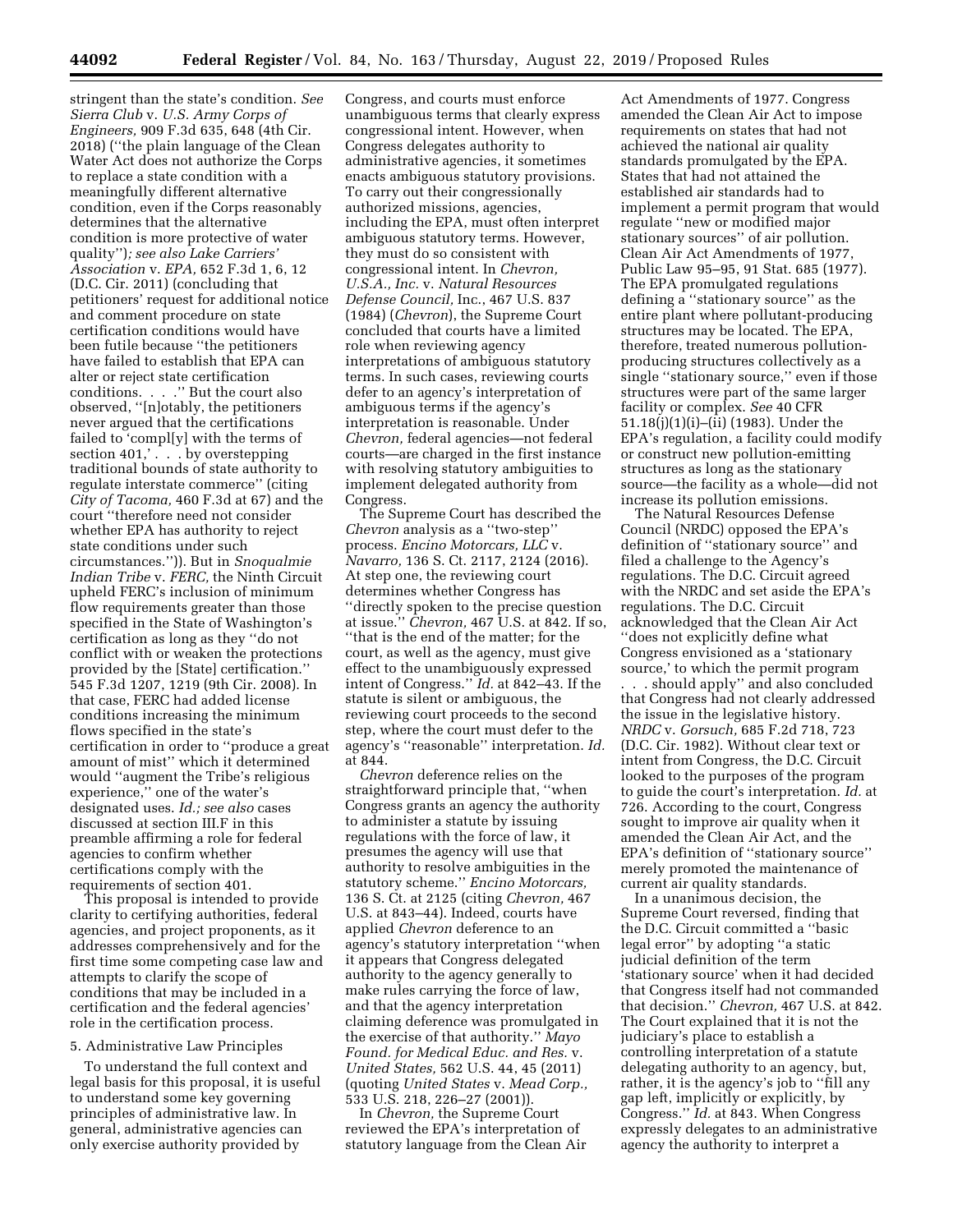statute through regulation, courts cannot substitute their own interpretation of the statute when the agency has provided a reasonable construction of the statute. *See id.* at 843–44.

During the rulemaking process, the EPA had explained that Congress had not fully addressed the definition of ''source'' in the amendments to the Clean Air Act or in the legislative history. *Id.* at 858. The Supreme Court agreed, concluding that ''the language of [the statute] simply does not compel any given interpretation of the term 'source.' '' *Id.* at 860. And the legislative history associated with the amendments was ''silent on the precise issue.'' *Id.* at 862.

In its proposed and final rulemaking, the EPA noted that adopting an individualized equipment definition of ''source'' could disincentivize the modernization of plants, if industry had to go through the permitting process to create changes. *Id.* at 858. The EPA believed that adopting a plant-wide definition of ''source'' could result in reduced pollution emissions. *Id.*  Considering the Clean Air Act's competing objectives of permitting economic growth and reducing pollution emissions, the Supreme Court stated that ''the plantwide definition is fully consistent with one of those concerns—the allowance of reasonable economic growth—and, whether or not we believe it most effectively implements the other, we must recognize that the EPA has advanced a reasonable explanation for its conclusion that the regulations serve the environmental objectives as well.'' *Id.* at 863. The Court upheld the EPA's definition of the term ''stationary source,'' explaining that ''the Administrator's interpretation represents a reasonable accommodation of manifestly competing interests and is entitled to deference: The regulatory scheme is technical and complex, the agency considered the matter in a detailed and reasoned fashion, and the decision involves reconciling conflicting policies.'' *Id.* at 865.20

Even if a court has ruled on the interpretation of a statute, the ''court's prior judicial construction of a statute

trumps an agency construction otherwise entitled to *Chevron* deference *only if* the prior court decision holds that its construction follows from the unambiguous terms of the statute and thus leaves no room for agency discretion.'' *Nat'l Cable & Telecomm. Ass'n* v. *Brand X Internet Serv.,* 545 U.S. 967, 982 (2005) (emphasis added). Put another way, *Brand X* held that ''a court's choice of one reasonable reading of an ambiguous statute does not preclude an implementing agency from later adopting a different reasonable interpretation.'' *United States* v. *Eurodif S.A.,* 555 U.S. 305, 315 (2009). This principle stems from *Chevron* itself, which ''established a 'presumption that Congress, when it left ambiguity in a statute meant for implementation by an agency, understood that the ambiguity would be resolved, first and foremost, by the agency, and desired the agency (rather than the courts) to possess whatever degree of discretion the ambiguity allows.' '' *Brand X,* 545 U.S. at 982 (quoting *Smiley* v. *Citibank,* 517 U.S. 735, 740–41 (1996)). Indeed, even the ''initial agency interpretation is not instantly carved in stone.'' *Chevron,* 467 U.S. at 863.

In *Brand X,* the Federal Communications Commission (FCC or Commission) interpreted the scope of the Communications Act of 1934, which subjects providers of ''telecommunications service'' to mandatory common-carrier regulations. *Brand X,* 545 U.S. at 977–78. Brand X internet Services challenged the FCC's interpretation, and the Ninth Circuit concluded that the Commission could not permissibly construe the Communications Act the way that it did based on the Court's earlier precedent. *Id.* at 979–80. The Supreme Court granted certiorari and reversed. The Supreme Court upheld the FCC's interpretation of the Communications Act by applying *Chevron'*s two-step analysis. The Court found that the relevant statutory provisions failed to unambiguously foreclose the Commission's interpretation, while other provisions were silent. The FCC had ''discretion to fill the consequent statutory gap,'' and its construction was reasonable. *Id.* at 997.

The entire ''point of *Chevron* is to leave the discretion provided by the ambiguities of a statute with the implementing agencies.'' *Id.* at 981 (quoting *Smiley,* 517 U.S. at 742). The Supreme Court emphasized that courts cannot override an agency's interpretation of an ambiguous statute based on judicial precedent. *Id.* at 982. Instead, as a ''better rule,'' a reviewing court only can rely on precedent that

interprets a statute at ''*Chevron* step one.'' *Id.* ''Only a judicial precedent holding that the statute unambiguously forecloses the agency's interpretation, and therefore contains no gap for the agency to fill, displaces a conflicting agency construction.'' *Id.* at 982–83. A contrary rule produces anomalous results because the controlling interpretation would then turn on whether a court or the agency interprets the statutory provision first. *See id.* at 983. Congress delegated authority to agencies to interpret statutes and that authority ''does not depend on the order in which the judicial and administrative constructions occur.'' *Id.* Agencies have the authority to revise ''unwise judicial constructions of ambiguous statutes.'' *Id.* 

## 6. Legal Construct for the Proposed Rule

As the preceding summary of the statutory, regulatory and judicial history demonstrates, the most challenging aspects of section 401 concern the scope of review and action on a certification request, and the amount of time available for a certifying authority to act. The Agency is proposing a regulation that would clarify these aspects and provide additional regulatory certainty for states, tribes, federal agencies, and project proponents. This subsection summarizes some of the core legal principles that inform this proposal, and the following section (section III) describes how the Agency is applying those legal principles to support the proposed regulation.

#### a. Scope of Certification

The EPA has for the first time conducted a holistic analysis of the text, structure, and history of CWA section 401. As a result of that analysis, the EPA proposes to interpret the scope of section 401 as protecting the quality of waters of the United States from point source discharges associated with federally licensed or permitted activities by requiring compliance with the CWA and EPA-approved state and tribal CWA regulatory program provisions.

Since at least 1973, the EPA has issued memoranda and guidance documents and filed briefs in various court cases addressing section 401. Only a handful of these documents address the scope of section 401, and they were not the product of a holistic examination of the statute or its legislative history and, as a result, included little explanation for the Agency's interpretations. For example, in 1989, the EPA issued a guidance document asserting that a section 401 certification could broadly address ''all of the potential effects of a proposed

<sup>20</sup>For other instructive applications of *Chevron's*  interpretative principles, see *Entergy Corp.* v. *Riverkeeper, Inc.* 556 U.S. 208, 222–223 (2009) (statutory silence interpreted as ''nothing more than a refusal to tie the agency's hands''); *Zuni Pub. School Dist.* v. *Dep't of Edu.* 550 U.S. 81, 89–94 (2007) (court considered whether agency's interpretation was reasonable in light of the ''plain language of the statute" as well as the statute's ''background and basic purposes''); *Healthkeepers, Inc.* v. *Richmond Ambulance Auth.,* 642 F.3d 466, 471 (4th Cir. 2011) (''statutory construction . . . is a holistic endeavor'').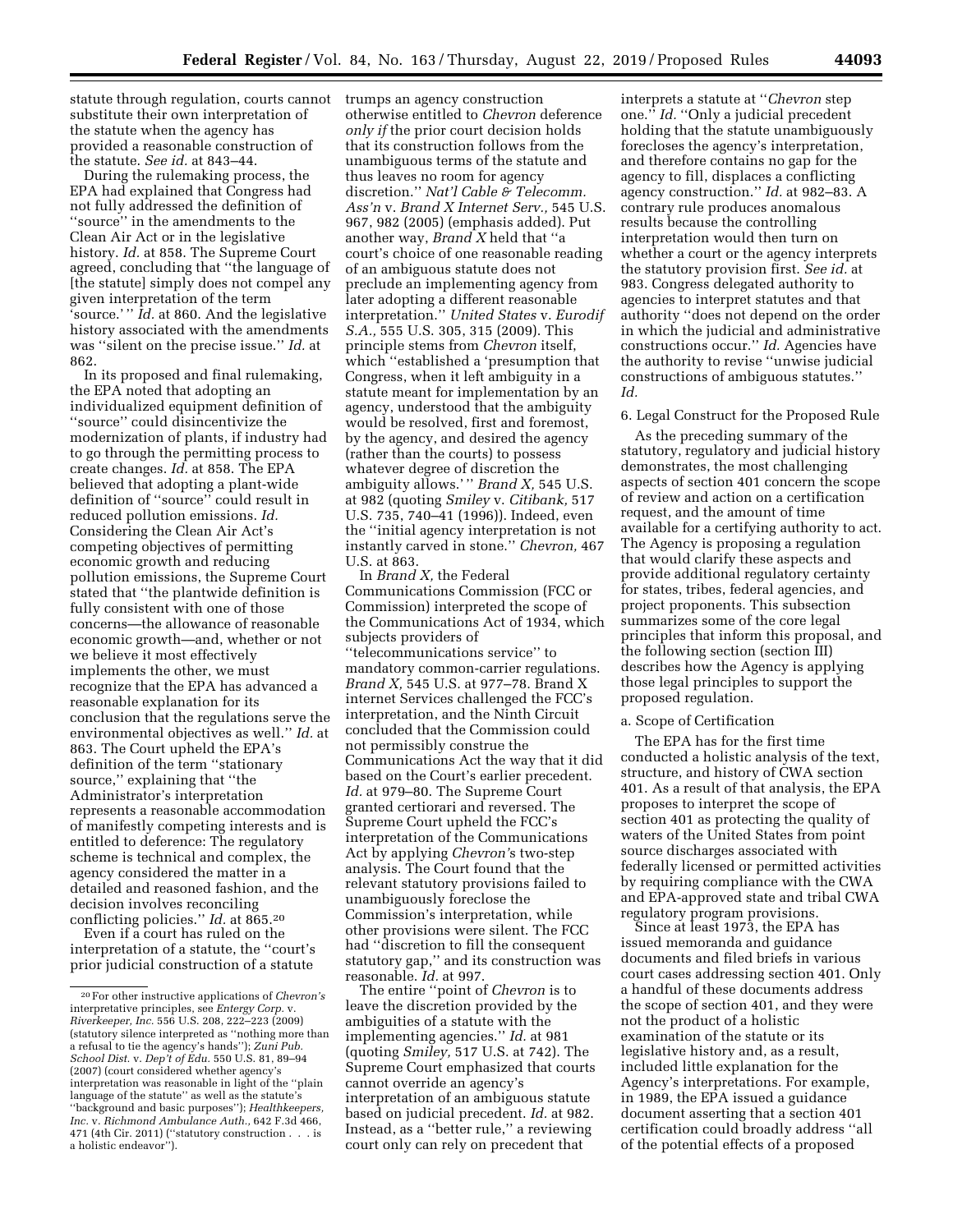activity on water quality—direct and indirect, short and long term, upstream and downstream, construction and operation. . . .'' EPA, *Wetlands and 401 Certification* 23 (April 1989). The EPA's only explanation for this assertion is a reference to section 401(a)(3), which provides that a certification for a construction permit may also be used for an operating permit that requires certification. The guidance does not provide any analysis to support its assertion that a certification could address all potential impacts from the ''proposed activity'' as opposed to the discharge. Several years later, the United States filed an amicus brief on behalf of the EPA in the *PUD No. 1* case. The EPA's brief asserted that petitioners were ''mistaken'' in their contention that the minimum flow condition is outside the scope of section 401 because it does not address a discharge, but the brief provided no analysis to support this position. The EPA's brief also did not offer an affirmative interpretation to harmonize the different language in sections 401(a) and 401(d). More than a decade later, the EPA's amicus brief in the *S.D. Warren* case simply adopted the Supreme Court's analysis in *PUD No. 1*  that once section 401 is triggered by a discharge, a certification can broadly cover impacts from the entire activity. Finally, in 2010 the EPA issued its nowrescinded Interim Handbook which included a number of recommendations on scope, timing, and other issues, none of which were supported with robust analysis or interpretation of the Act.

This proposed rulemaking marks the first time that the EPA has undertaken a holistic review of the text of section 401 in the larger context of the structure and legislative history of the 1972 Act and earlier federal water protection statutes and the first time the Agency has subjected its analysis to public notice and comment. The proposed regulation is informed by this holistic review and presents a framework that EPA considers to be most consistent with congressional intent. The Agency solicits comments on whether the proposed approach appropriately captures the scope of authority for granting, conditioning, denying, and waiving a section 401 certification.

### i. Water Quality

The EPA proposes to conclude that the scope of a section 401 review or action must be limited to considerations of water quality. The Congressional purpose of the CWA is to protect and maintain water quality, and there is no suggestion in either the plain language or structure of the statute that Congress

envisioned section 401 to authorize action beyond that which is necessary to address water quality directly. Indeed, as described in greater detail above, the 1972 amendments to the CWA resulted in the enactment of a comprehensive scheme designed to prevent, reduce, and eliminate pollution in the nation's waters generally, and to regulate the discharge of pollutants into waters of the United States specifically.

The EPA is aware that certifying authorities may have previously interpreted the scope of section 401 in a way that resulted in the incorporation of non-water quality related considerations into their certification review process. For example, certifying authorities have included conditions not related directly to water quality in section 401 certifications, including requiring construction of biking and hiking trails, requiring one-time and recurring payments to state agencies for improvements or enhancements that are unrelated to the proposed federally licensed or permitted project, and creating public access for fishing along waters of the United States. Certifying authorities have also attempted to address all potential impacts from the operation or subsequent use of products generated by a proposed federally licensed or permitted project that may be identified in an environmental impact statement or environmental assessment, prepared pursuant to the NEPA or a state law equivalent. This includes, for example, consideration of impacts associated with air emissions and transportation effects.

The Agency proposes to conclude that expanding the scope of section 401 to include consideration of effects and the imposition of conditions unrelated to water quality would, at a minimum, invoke the outer limits of power Congress delegated under the CWA. There is nothing in the text of the statute or its legislative history that signals that Congress intended to impose federal regulations on anything more than water quality-related impacts to waters of the United States. Indeed, Congress knows how to craft statutes to require consideration of multi-media effects, *see* 42 U.S.C. 4321 *et seq.*  (NEPA), and has enacted specific statutes addressing impacts to air (Clean Air Act), land (Resource Conservation and Recovery Act), wildlife (Endangered Species Act), and cultural resources (National Historic Preservation Act), by way of example.21 Subsequent

congressional action directly addressing a particular subject is relevant to determining whether a previously adopted statute reaches that subject matter. *See FDA* v. *Brown & Williamson Tobacco Corp.,* 529 U.S. 120, 155 (2000) (determining that ''actions by Congress over the past 35 years'' that addressed tobacco directly, when ''taken together,'' ''preclude[d] an interpretation'' that a previously adopted statute, the Food, Drug, and Cosmetic Act, ''grant[ed] the FDA jurisdiction to regulate tobacco products.'').

If Congress intended section 401 of the CWA to authorize consideration or the imposition of certification conditions based on air quality concerns, public access to waters, energy policy, or other multi-media or non-water quality impacts, it would have provided a clear statement to that effect. Neither the CWA nor section 401 contain any such clear statement. In fact, Congress specifically contemplated a broader policy direction in the 1972 amendments that would have authorized the EPA to address impacts to land, air and water through implementation of the CWA, but it was rejected.22 Agencies must avoid interpretations of the statutes they implement to avoid pressing the envelope of constitutional validity absent a clear statement from Congress to do so. *See SWANCC,* 531 U.S. at 172– 73; Rapanos, 547 U.S. at 738 (Scalia, J., plurality). That includes interpretations of the statute that would provide states, tribes and the EPA the ability to regulate interstate commerce beyond the four corners of the CWA. *See* discussion *supra* at section II.F.1 in this preamble. The Agency proposes to conclude that inclusion of the phrase ''other appropriate requirements of state law'' in section 401(d) lacks that clear direction from Congress.23

Pursuant to the plain language of section 401, when a state or authorized tribe (and in some cases, the EPA) issues

23The Agency also proposes to conclude that the use of the term ''applicant'' in 401(d) creates ambiguity in the statute. See section II.F.6.a.ii in this preamble for discussion on the use of the term "applicant" in section 401(d).

<sup>21</sup>*See, e.g.,* 42 U.S.C. 7401 *et seq.* (Clean Air Act); 42 U.S.C. 6901 *et seq.* (Resource Conservation and Recovery Act); 16 U.S.C. 1531 *et seq.* (Endangered Species Act); and 16 U.S.C. 470 *et seq.* (National Historic Preservation Act).

<sup>22</sup>As Congress drafted the 1972 CWA amendments, the House bill (H.R. 11896) included section 101(g) within its ''Declaration of Goals and Policy'' providing, ''(g) In the implementation of this Act, agencies responsible therefor shall consider all potential impacts relating to the water, *land, and air* to insure that other significant environmental degradation and damage to the health and welfare of man does not result.'' H.R. 11896, 92nd Cong. (1971). Section 101(g) of the House bill was ''eliminated'' at conference, and the Act was ultimately passed with no federal policy, goal or directive to address non-water quality impacts through the CWA. S. Rep. 92–1236, at 100 (1972) (Conf. Rep.).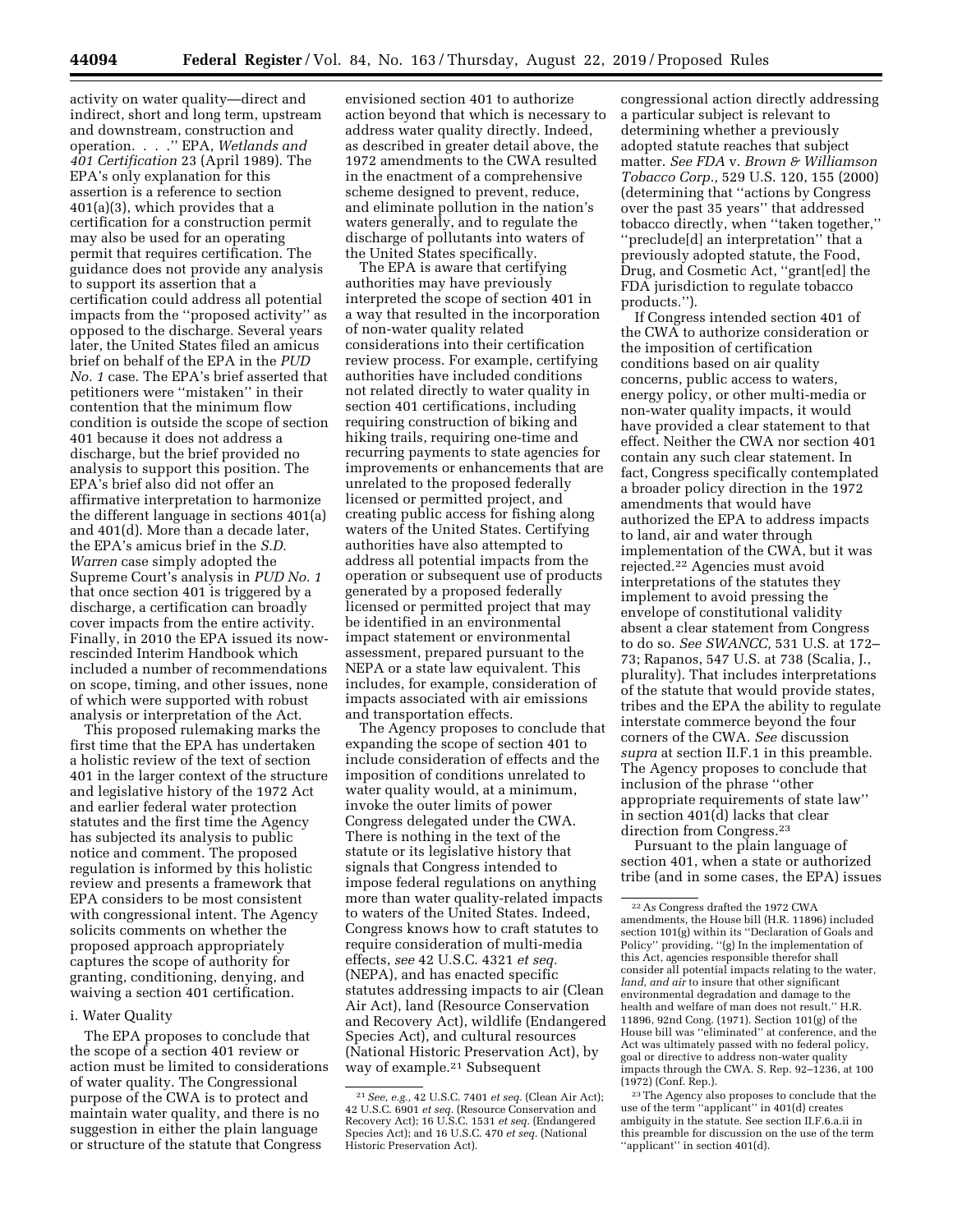a certification, it has determined that the discharge to waters of the United States from a proposed federally licensed or permitted activity will comply with applicable effluent limitations for new and existing sources (CWA sections 301, 302 and 306), water quality standards and implementation plans (section 303), toxic pretreatment effluent standards (section 307), and other ''appropriate requirements'' of state or tribal law. 33 U.S.C. 1341(a)(1), (d). The enumerated CWA provisions identify requirements to ensure that discharges of pollutants do not degrade water quality,<sup>24</sup> and specifically referenced throughout section 401 is the requirement to ensure compliance with ''applicable effluent limitations'' and ''water quality requirements,'' underscoring the focused intent of this provision on the protection of water quality from discharges.25 *See* 33 U.S.C. 1341(a), (b), (d). The legislative history for the Act provides further support for the EPA's interpretation, as it frequently notes the focus of the section is on assuring compliance with water quality requirements and water quality standards and the elimination of any discharges of pollutants. *See e.g.,* S. Rep. No. 92–414, at 69 (1971).

The CWA does not define what is an ''appropriate requirement'' of state law that should be considered as part of a section 401 review, and the Agency acknowledges the need to respect the clear policy direction from Congress to recognize and preserve state authority over land and water resources within their borders. *See* 33 U.S.C. 1251(b). Indeed, the Agency must avoid interpretations of the CWA that infringe on traditional state land use planning authority. *See SWANCC,* 531 U.S. at

25The term ''effluent limit'' is defined as, ''any restriction established by a State or the Administrator on quantities, rates, and concentrations of chemical, physical, biological, and other constituents which are discharged from point sources into navigable waters, the waters of the contiguous zone, or the ocean, including schedules of compliance[,]'' 33 U.S.C. 1362(11); and the CWA requires that ''water quality standards'' developed by states and tribes ''consist of the designated uses of the navigable waters involved and the water quality criteria for such waters based upon such uses.'' *Id.* at 1313(c)(2)(A).

172–73; *Will,* 491 U.S. at 65. One potential interpretation of this clause in section 401(d) could be to authorize the imposition of conditions or veto authority over a federal license or permit based on non-water quality related impacts if those requirements are based on existing state law. But such an interpretation could authorize the EPA as a certifying authority to push the constitutional envelope of its delegated authority into regulatory arenas more appropriately reserved to the states, ''powers with which Congress does not readily interfere.'' *Gregory,* 501 U.S. at 461 (describing the ''plain statement rule'').

More importantly, the Agency does not believe that Congress intended the phrase ''any other appropriate requirements of State law'' to be read so broadly. Instead, the principle *ejusdem generis* helps to inform the appropriate interpretation of the text. Under this principle, where general words follow an enumeration of two or more things, they apply only to things of the same general kind or class specifically mentioned. *See Washington State Dept. of Social and Health Services* v. *Keffeler,* 537 U.S. 371, 383–85 (2003). Here, the general term ''appropriate requirement'' follows an enumeration of four specific sections of the CWA that are all focused on the protection of water quality from point source discharges to waters of the United States. Given the text, structure, purpose, and legislative history of the CWA and section 401, the EPA proposes to interpret ''appropriate requirements'' for section 401 certification review to include those provisions of state or tribal law that are EPA-approved CWA regulatory programs that control discharges, including provisions that are more stringent than federal law. *See* S. Rep. No. 92–414, at 69 (1971) (''In addition, this provision makes clear that any water quality requirements established under State law, more stringent than those requirements established under the Act, shall through certification become conditions on any Federal license or permit.''). In this respect, the EPA agrees with the logic of Justice Thomas's dissent in *PUD No. 1,*  wherein he concludes that ''the general reference to 'appropriate' requirements of state law is most reasonably construed to extend only to provisions that, like other provisions in the list, impose discharge-related restrictions.'' *PUD No. 1,* 511 U.S. at 728 (Thomas, J., dissenting). The CWA provisions that regulate point source discharges to waters of the United States, and those discharge-related restrictions referenced

in Justice Thomas's dissent, are the ''regulatory provisions of the CWA.'' When states or tribes enact CWA regulatory provisions as part of a state or tribal program, including those designed to implement the section 402 and 404 permit programs and those that are more stringent than federal requirements, those provisions require EPA approval before they become effective for CWA purposes. Because the EPA interprets ''appropriate requirements'' to mean the regulatory provisions of the CWA, it follows that those would necessarily be EPAapproved provisions. The EPA requests comment on whether this interpretation is a reasonable and appropriate reading of the statute and related legal authorities.

## ii. Activity Versus Discharge

Based on the text, structure, and legislative history of the CWA, the EPA proposes to conclude that a certifying authority's review and action under section 401 must be limited to water quality impacts from the potential discharge associated with a proposed federally licensed or permitted project. Section 401(a) explicitly provides that the certifying authority, described as ''the State in which the *discharge*  originates or will originate,'' must certify that ''any such *discharge* will comply with the applicable provisions of sections 301, 302, 303, 306 and 307 of this Act'' (emphasis added). The plain language of section 401(a) therefore directs authorities to certify that the discharge resulting from the proposed federally licensed or permitted project will comply with the CWA. Section 401(d) uses different language and allows the certifying authority to include conditions ''to assure that *any applicant* 26 for a Federal license or permit will comply'' (emphasis added) with applicable provisions of the CWA and other appropriate requirements of state or tribal law. The use of this different term in section 401(d) creates ambiguity and has been interpreted as broadening the scope of section 401(a) beyond consideration of water quality impacts from the ''discharge'' which triggers the certification requirement, to allow certification conditions that address water quality impacts from any aspect of the construction or operation of the activity as a whole. *See PUD No. 1,* 511 U.S. at 712.

<sup>24</sup>For example, section 306 defines the standard of performance for new sources of discharges as ''a standard for the control of the discharge of pollutants which reflects the greatest degree of effluent reduction which the Administrator determines to be achievable through application of best available demonstrated control technology, processes, operating methods, or other alternatives, including, where practicable, a standard permitting no discharge of pollutants.'' 33 U.S.C. 1316(a)(1). Section 303 notes that new or revised state water quality standards ''[s]hall be such as to protect the public health or welfare, enhance the quality of water and serve the purposes of this chapter.'' *Id.*  at 1313(c)(2)(A).

<sup>26</sup>As a matter of practice, the Corps seeks state certification for ''its own discharges of dredged or fill material'', ''[a]lthough the Corps does not process and issue permits for its own activities.'' 33 CFR 336.1(a)(1).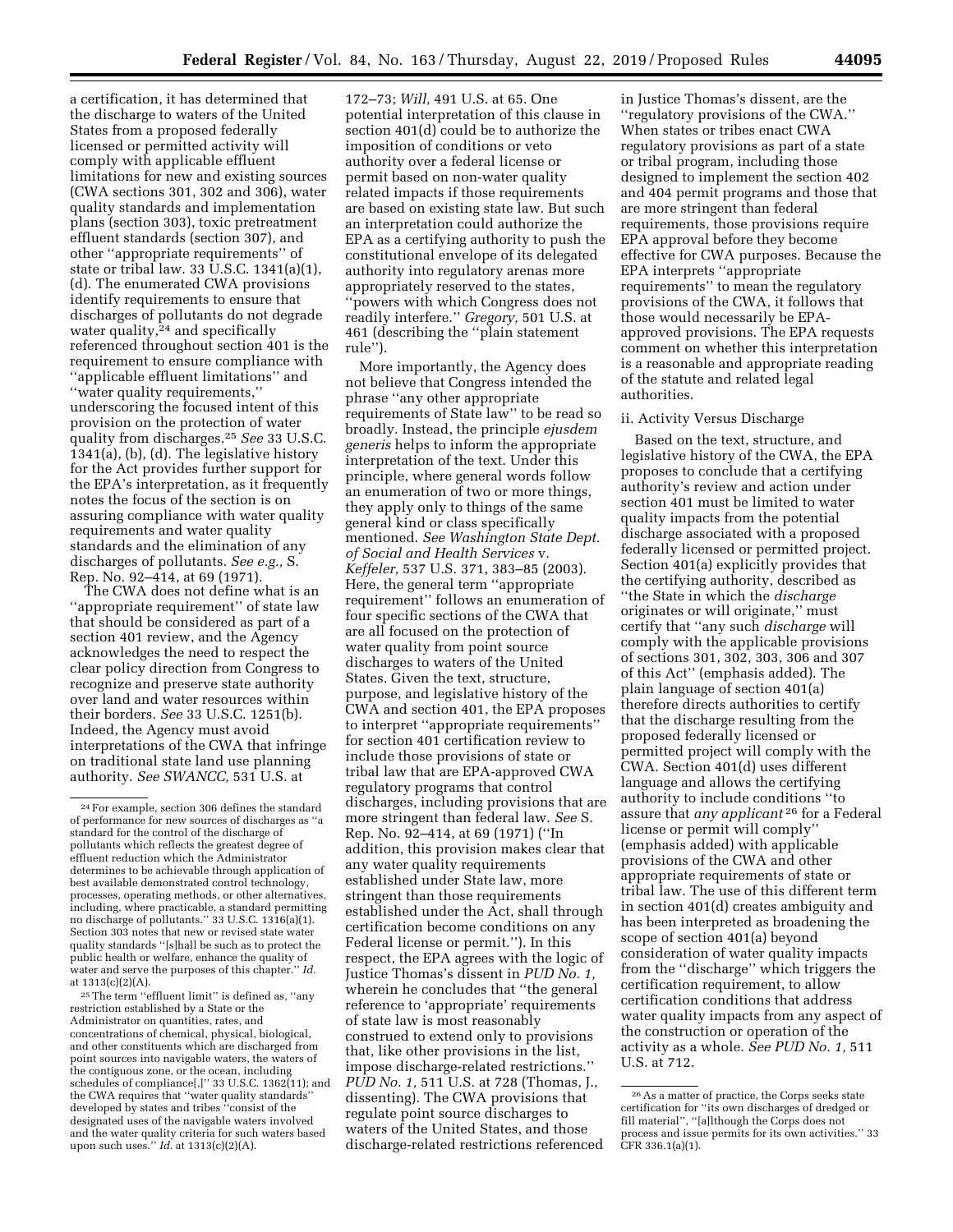The ordinary meaning of the word ''applicant'' is ''[o]ne who applies, as for a job or admission.'' *See Webster's II, New Riverside University Dictionary*   $(1994)$ . In section 401 $(d)$ , this term is used to describe the person or entity that applied for the federal license or permit that requires a certification. The use of this term in section 401(d) is consistent with the text of the CWA, which uses the term "applicant" throughout to describe an individual or entity that has applied for a grant, a permit, or some other authorization.27 Importantly, the term is also used in section 401(a) to identify the person responsible for obtaining the certification: ''Any applicant for a Federal license or permit to conduct any activity including, but not limited to, the construction or operation of facilities, which may result in any discharge into the navigable waters, shall provide the licensing or permitting agency a certification from the State . . . .'' Broadly interpreting the use of ''applicant'' in section 401(d) to authorize certification conditions that are unrelated to the discharge would expand section 401 beyond the scope of federal regulatory authority integrated throughout the core regulatory provisions of the modern CWA—the ability to regulate discharges to waters of the United States. The Agency is not aware of any other instance that the term ''applicant'' (or permittee or owner or operator) as used in the CWA has been interpreted to significantly expand the jurisdictional scope or meaning of the statute and believes a better interpretation would be to align its meaning with its plain language roots.

The Agency therefore proposes to interpret the use of the term ''applicant'' in section 401(d), consistent with its use in section 401(a) and other areas of the CWA, as identifying the person or entity responsible for obtaining and complying with the certification and any associated conditions. Throughout the CWA, the term ''applicant'' is used to identify the person or entity responsible for compliance with the federal regulatory provisions of the CWA, all of which remain focused on controlling discharges of pollutants to waters of the

United States.28 The legislative history of section 401, discussed below, provides additional support for this interpretation.

Section 401 was updated as part of the 1972 CWA amendments to reflect the restructuring of the Act, as described in section II.F.1 in this preamble. Two important phrases were modified between the 1970 and the 1972 versions of section 401 that help inform what Congress intended with the 1972 amendments. First, the 1970 version provided that an authority must certify ''that such *activity* . . . will not violate water quality standards.'' Public Law 91–224 § 21(b)(1) (emphasis added). The 1972 version was modified to require an authority to certify ''that any such *discharge* shall comply with the applicable provisions of [the CWA].'' 33 U.S.C. 1341(a) (emphasis added). On its face, this modification makes the 1972 version of section 401 consistent with the overall framework of the amended statutory regime, which focuses on eliminating discharges and attaining water quality standards.

Second, the 1972 version included section 401(d) for the first time, which authorizes conditions to be imposed on a certification ''to assure that any applicant for a Federal license or permit will comply with any applicable effluent limitations and other limitations, under section 301 or 302 of this Act, standard of performance under section 306 of this Act, or prohibition, effluent standard, or pretreatment standard under section 307 of this Act, and with any other appropriate requirement of State law set forth in such certification . . . .''*Id.* at 1341(d). This new section also requires such conditions to be included in the federal license or permit.

Together, these provisions: Focus section 401 on discharges that may affect water quality; enumerate newlycreated federal regulatory programs with which section 401 mandates compliance; and require that waterquality related certification conditions be included in federal licenses and permits and thereby become federally enforceable. The legislative history describing these changes supports a conclusion that they were made intentionally and with the purpose of making the new section 401 consistent with the new framework of the Act. Indeed, the 1971 Senate Report provides that section 401 was ''amended to

assure consistency with the bill's changed emphasis from water quality standards to effluent limitations based on the elimination of any discharge of pollutants.'' S. Rep. No. 92–414, at 69 (1971).

The EPA previously analyzed the modifications made to section 401 between the 1970 and 1972 Acts. *See*  Memorandum from Catherine A. Winer, Attorney, EPA Office of General Counsel, to David K. Sabock, North Carolina Department of Natural Resources (November 12, 1985).29 In its analysis, the EPA characterized the legislative history quoted above as ''not very explicit,'' and characterized the new section 401 language as ''not altogether clear.'' *Id.* Based on this analysis, the EPA found at that time that ''the overall purpose of section 401 is clearly 'to assure that Federal licensing or permitting agencies cannot override water quality requirements' '' and that ''section 401 may reasonably be read as retaining its original scope, that is, allowing state certifications to address any water quality standard violation resulting from an activity for which a certification is required, whether or not the violation is directly caused by a 'discharge' in the narrow sense.'' *Id.*  (citing S. Rep. No. 92–414, at 69 (1971)).

The EPA has now performed a holistic analysis of the text and structure of the CWA, the language of section 401, and the amendments made between 1970 and 1972. Based on this review, the EPA now proposes to adopt the reasonable interpretation that the 1972 version of section 401 made specific changes to ensure that *discharges* were controlled and in compliance with the modern CWA regulatory programs, and appropriate requirements of state law implementing the same. For the reasons noted above in section II.F.1 in this preamble, identifying and regulating discharges, as opposed to managing ambient water quality, promotes accountability and enforcement of the Act in a way that the 1970 and earlier versions did not. The EPA also observes that, had Congress intended the 1972 amendments to retain the original scope concerning the ''activity,'' it could have easily crafted section 401(d) to authorize certification conditions to assure that ''the activity'' would comply with the specified CWA provisions, but it did not. Instead Congress used the term ''applicant'' which, based upon its plain ordinary meaning, identifies the person seeking the certification and the related federal

<sup>27</sup>*See e.g.,* 33 U.S.C. 1311 (''An application for an alternative requirement under this subsection shall not stay the applicant's obligation to comply with the effluent limitation guideline or categorical pretreatment standard which is the subject of the application.''); *id.* at 1344 (''Not later than the fifteenth day after the date an applicant submits all the information required to complete an application for a permit under this subsection, the Secretary shall publish the notice required by this subsection.'')

<sup>28</sup>For example, section 404 provides that after an applicant requests a permit, the Corps ''may issue [a] permit[ ], after notice and opportunity for public hearings for the discharge of dredged or fill material into the navigable waters at specified disposal sites.'' 33 U.S.C. 1344(a).

<sup>29</sup>Available at *https://www.epa.gov/sites/ production/files/2015-01/documents/standardsmarinas-memo.pdf*.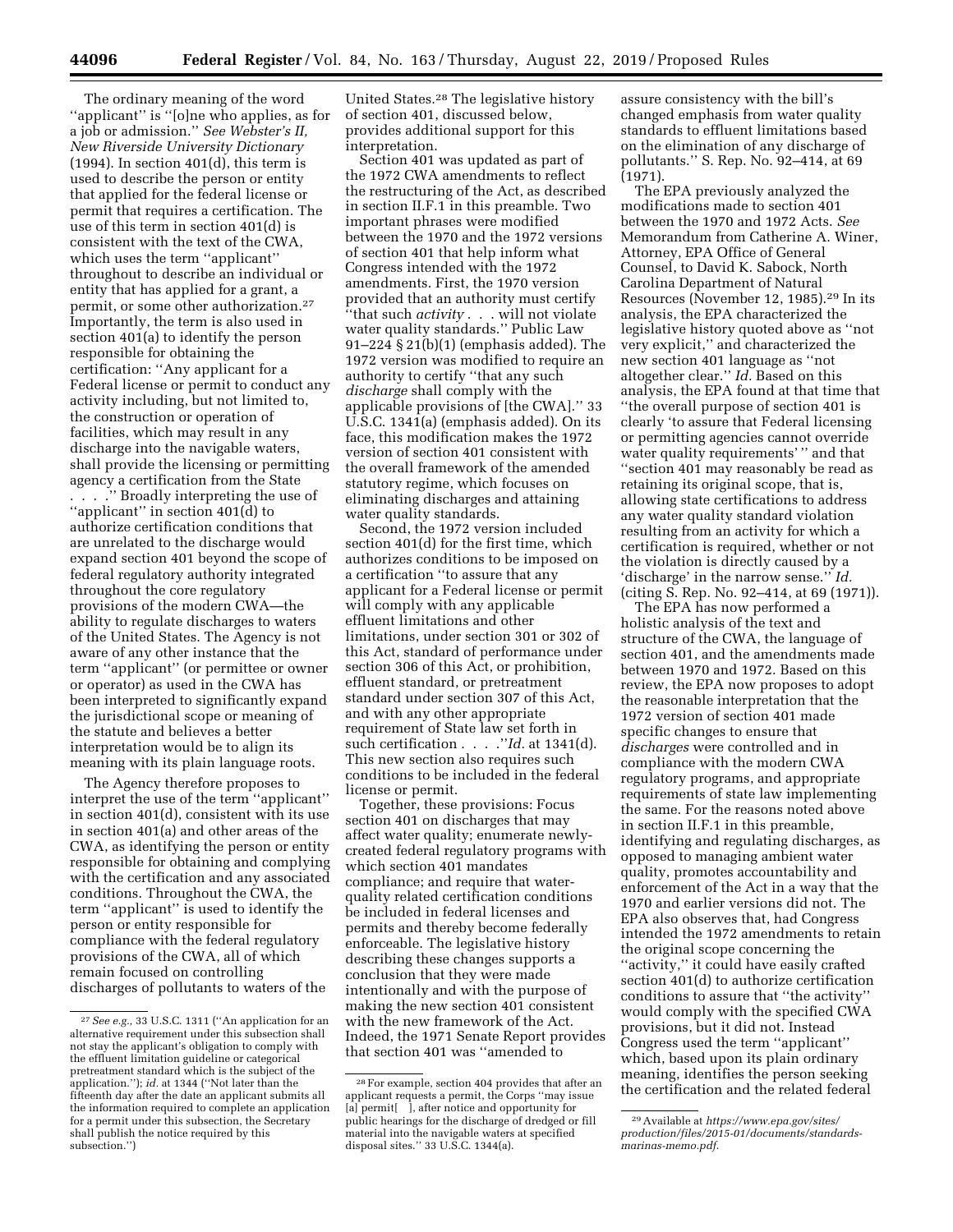license or permit. When Congress enacted the 1972 CWA amendments, it used the term ''discharge'' to frame the scope of the certification requirement under the Act. As a result, the Agency now considers a more natural interpretation of the 1972 amendments to be that Congress rejected the idea that the scope of a certifying authority's review or its conditions should be defined by the term ''activity.'' Congress specifically did not carry forward the term ''activity'' in the operative phrase in section 401(a) and did not incorporate it into the new provision authorizing certification conditions in section 401(d). Under basic canons of statutory construction, the EPA begins with the presumption that Congress chose its words intentionally. *See, e.g., Stone* v. *INS,* 514 U.S. 386, 397 (1995) (''When Congress acts to amend a statute, we presume it intends its amendment to have real and substantial effect.''). This is also consistent with the dissent in *PUD No. 1,* wherein Justice Thomas concluded that ''[i]t is reasonable to infer that the conditions a State is permitted to impose on certification must relate to the very purpose the certification process is designed to serve. Thus, while § 401(d) permits a State to place conditions on a certification to ensure compliance of the 'applicant'[,] those conditions must still be related to discharges.'' *PUD No. 1,*  511 U.S. at 726–27 (Thomas, J., dissenting). The EPA proposes to conclude that this interpretation is a reasonable and appropriate reading of the statute and related legal authorities

proposed interpretation. As described in detail in section II.F.4.a.i in this preamble, the Supreme Court in *PUD No. 1* considered the scope of a state's authority to condition a section 401 certification and concluded that, once the 401(a) ''discharge to navigable water'' triggers the requirement for certification, section 401(d) authorizes a certifying authority to impose conditions on ''the applicant,'' meaning the activity as a whole and not just the discharge. In its discussion of the CWA, the Supreme Court relied on its own interpretation of the scope of section 401 and did not analyze section 401 at ''*Chevron* step one'' or rely on ''the unambiguous terms'' of the CWA to support its reading of section 401. *Brand X,* 545 U.S. at 982. Instead, the Court ''*reasonably read*'' section 401(d) ''as authorizing additional conditions and limitations on the activity as a whole once the threshold condition, the existence of a discharge, is satisfied.''

and seeks public comment on this

*PUD No. 1,* 511 U.S. at 712 (emphasis added).

To support what it considered to be a reasonable reading of section 401(d), the Court looked at the EPA's certification regulations at 40 CFR 121.2(a)(3) and related guidance at that time, but did not have before it the EPA's interpretation of how section 401(a) and 401(d) could be harmonized. *Id.* In fact, the Court either was not aware of or did not mention that the EPA regulations in place at that time predated the 1972 CWA amendments and therefore contained outdated terminology implementing what was functionally a different statute. As described above, the EPA's existing certification regulations are consistent with the text of the pre-1972 CWA, and they require a state to certify that the ''activity'' will comply with the Act. The 1972 CWA amendments changed this language to require a state to certify that the ''discharge'' will comply with the Act.

Based in part on what the EPA now recognizes was infirm footing, the Court found that ''EPA's conclusion that activities—not merely discharges—must comply with state water quality standards is a *reasonable interpretation*  of § 401 and is entitled to deference.'' *Id.*  (emphasis added). As amicus curiae, the federal government did not seek *Chevron* ''deference for the EPA's regulation in [the *PUD No. 1* case]'' or for EPA's interpretation of section 401. *Id.* at 729 (Thomas, J., dissenting). In fact, the EPA's amicus brief did not analyze or interpret the different language in sections 401(a) and 401(d) and instead asserted that it was unnecessary to harmonize the provisions to resolve the dispute. *See*  Brief for the United States as Amicus Curiae Supporting Affirmance, at 12 n. 2. The EPA's amicus brief asked the Court to analyze the two undisputed discharges from the proposed federally licensed project and determine whether they would cause violations of the state's water quality standards.

Given the circumstances of the *PUD No. 1* litigation, and the fact that the Supreme Court did not analyze section 401 under *Chevron* Step 1 or rely on unambiguous terms in the CWA to support its own reasonable reading of the statute, *PUD No. 1* does not foreclose the Agency's proposed interpretation of section 401 in this document. *See Brand X,* 545 U.S. at 982–83. The Supreme Court's ''choice of one reasonable reading'' of section 401 does not prevent the EPA ''from later adopting a different reasonable

interpretation.'' 30 *Eurodif S.A.,* 555 U.S. at 315. An agency may engage in ''a formal adjudication or notice-andcomment rulemaking'' to articulate its interpretation of an ambiguous statute. *Christensen* v. *Harris County,* 529 U.S. 576, 587 (2000). When it does, courts apply ''*Chevron*-style'' deference to the agency's interpretation. *Id.* That is exactly what the EPA is doing in this proposal. EPA has for the first time, holistically interpreted the text of section 401(a) and (d) to support this proposed update to the EPA's existing certification regulations while ensuring consistency with the plain language of the 1972 CWA. The Agency solicits comment on its proposed interpretation of the CWA and the prevailing case law as discussed above in section II.F.1 and II.F.4 in this preamble.

The Agency also solicits comment on an alternate interpretation of the text of section 401(d) suggested by language in the *PUD No. 1* majority opinion. At page 712, the Court observes that, ''[a]lthough 401(d) authorizes the State to place restrictions on the activity as a whole, that authority is not unbounded.'' (emphasis added). The Court does not define the precise limits of State authority under section 401(d). However, the Court goes on to say that ''[t]he State can only ensure that the project complies with 'any applicable effluent limitations and other limitations, under [33 U.S.C. 1311, 1312]' or certain other provisions of the Act, 'and with any other appropriate requirement of State law.' 33 U.S.C. 1341(d).'' In the previous discussion, we explained why the most reasonable interpretation of the ''bounds'' set by the statutory text is that it limits the imposition of effluent limitations, limitations, and other certification conditions to ''the discharge,'' and not ''the activity as a whole.'' However, EPA is also seeking comment on an alternate interpretation of the text that would allow imposition of effluent limitations and other similar conditions that address the water quality-related effects of ''the activity as a whole,'' and not just ''the discharge,'' provided such effluent limitations and other conditions are based on ''water quality requirements'' as defined in this proposal.

<sup>30</sup>The EPA is not proposing to modify or alter the Agency's longstanding interpretation of the Act that was confirmed by the Court in *PUD No. 1* that ''a water quality standard must 'consist of the designated uses of the navigable waters involved *and* the water quality criteria for such waters based upon such uses' '' and that ''a project that does not comply with the designated use of the water does not comply with the applicable water quality standards.'' 511 U.S. at 714–15 (emphasis in original).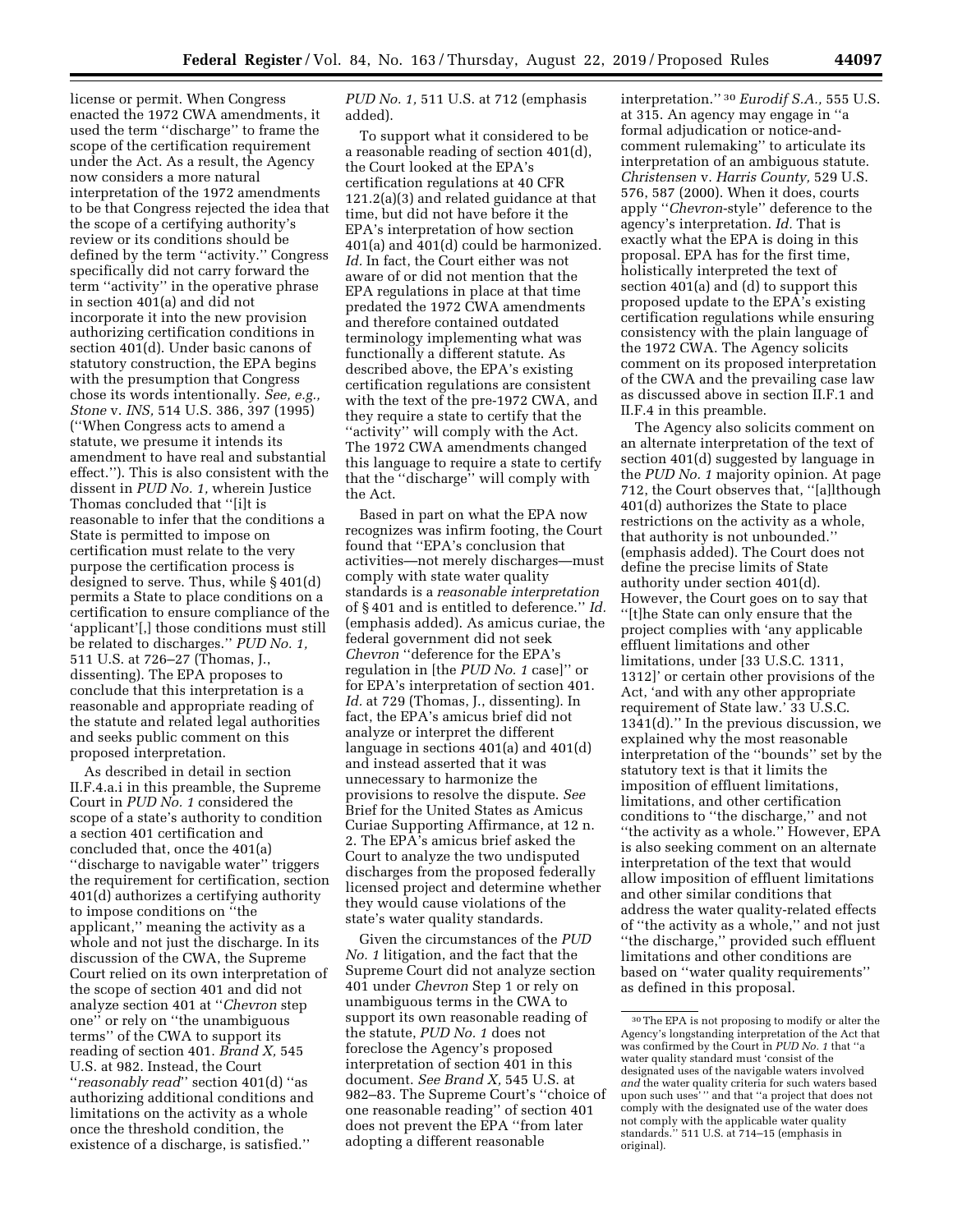iii. Discharges From Point Sources to Waters of the United States

Based on the text, structure and purpose of the Act, the history of the 1972 CWA amendments, and supporting case law, the EPA proposes to conclude that a certifying authority's review and action under section 401 is limited to water quality impacts to waters of the United States resulting from a potential *point source* discharge associated with a proposed federally licensed or permitted project. The text of section 401(a) clearly specifies that certification is required to ''conduct any activity . . . which may result in any discharge into the *navigable* waters'' (emphasis added). Prior interpretations extending section 401 applicability beyond such waters conflict with and would render meaningless the plain language of the statute. And although the statute does not define with specificity the meaning of the unqualified term *discharge,*  interpreting section 401 to cover all discharges without qualification would undercut the bedrock structure of the CWA regulatory programs which are focused on addressing *point source*  discharges to waters of the United States. CWA section 502(14) defines point source as ''any discernible, confined and discrete conveyance, including but not limited to any pipe, ditch, channel, tunnel, conduit, well, discrete fissure, container, rolling stock, concentrated animal feeding operation, or vessel or other floating craft, from which pollutants are or may be discharged."<sup>31</sup>

As described in section II.F.1 in this preamble, the CWA is structured such that the federal government provides assistance, technical support, and grant money to assist states in managing *all* of the nation's waters. By contrast, the federal regulatory provisions, including CWA sections 402 and 404, apply only to *point source* discharges to waters of the United States. 33 U.S.C. 1362(7). Section 401 is the first section of Title IV of the CWA, titled Permits and Licenses, and it requires water qualityrelated certification conditions to be legally binding and federally enforceable conditions of federal licenses and permits. *Id.* at 1341(d). Similar to the section 402 and 404 permit programs, section 401 is a core regulatory provision of the CWA. Accordingly, the scope of its application is most appropriately interpreted, consistent with the other federal

regulatory programs, as addressing point source discharges to waters of the United States.

The EPA is not aware of any court decisions that have directly addressed the scope of waters covered by section 401; however, in *Oregon Natural Desert Association* v. *Dombeck,* the Ninth Circuit relied on the text and structure of section 401 to interpret the meaning of ''discharge.'' In that case, a citizen's organization challenged a decision by the U.S. Forest Service to issue a permit to graze cattle on federal lands without first obtaining a section 401 certification from the state of Oregon. 172 F.3d 1092. The government argued that a certification was not needed because the ''unqualified'' term ''discharge''—as used in CWA section 401—is ''limited to point sources but includes both polluting and nonpolluting releases.'' *Id.* at 1096. Finding that the 1972 amendments to the CWA ''overhauled the regulation of water quality,'' the court said that ''[d]irect federal regulation [under the CWA] now focuses on reducing the level of effluent that flows from point sources.'' *Id.* The court stated that the word ''discharge'' as used consistently in the CWA refers to the release of effluent from a point source. *Id.* at 1098. The court found that cattle—even if they wade in a stream are not point sources. *Id.* at 1098–99. Accordingly, the court held that certification under section 401 was not required. *Id.* at 1099.

The EPA previously suggested that the scope of section 401 may extend to non-point discharges to non-waters of the United States once the requirement for the section 401 certification is triggered. Specifically, in the EPA's now-withdrawn 2010 Interim Handbook the Agency included the following paragraphs,

The scope of waters of the U.S. protected under the CWA includes traditionally navigable waters and also extends to include territorial seas, tributaries to navigable waters, adjacent wetlands, and other waters. Since §401 certification only applies where there may be a discharge into waters of the U.S., how states or tribes designate their own waters does not determine whether § 401 certification is required. Note, however, that once § 401 has been triggered due to a potential discharge into a water of the U.S., additional waters may become a consideration in the certification decision if it is an aquatic resource addressed by ''other appropriate provisions of state [or tribal] law.''

the requirement. Once these thresholds are met, the scope of analysis and potential conditions can be quite broad. As the U.S. Supreme Court has held, once § 401 is triggered, the certifying state or tribe may consider and impose conditions on the project activity in general, and not merely on the discharge, if necessary to assure compliance with the CWA and with any other appropriate requirement of state or tribal law.

EPA, *Clean Water Act Section 401 Water Quality Certification: A Water Quality Protection Tool for States and Tribes,* 5, 26 (2010) (citations omitted). To support the first referenced paragraph on the scope of waters, the Interim Handbook cited to section 401(d), presumably referring to the use of the term ''applicant'' rather than ''discharge'' used in section 401(a).32 To support the second paragraph on the scope of discharges, the Interim Handbook cited to the *PUD No. 1* and *S.D. Warren Co.* Supreme Court decisions. It appears that both paragraphs from the Agency's 2010 Interim Handbook relied on the *PUD No. 1* Court's interpretation of the ambiguity created by the different language in sections 401(a) and  $401(d).$ <sup>33</sup>

For many of the same reasons that the Agency proposes to avoid interpreting the word ''applicant'' in section 401(d) as broadening the scope of certification beyond the discharge itself, the Agency also proposes to decline to interpret section 401(d) as broadening the scope of waters and the types of discharges to which the CWA federal regulatory programs apply. Were the Agency to interpret the use in section 401(d) of the term ''applicant'' instead of the term

''discharge'' as authorizing the federal government to implement and enforce CWA conditions on non-waters of the United States, that single word (''applicant'') would effectively broaden the scope of the federal regulatory programs enacted by the 1972 CWA

33The *S.D. Warren* decision did not analyze or adopt the *PUD No. 1* Court's analysis of section  $401(a)$  and  $401(d)$ .

<sup>31</sup> In the section 404 context, point source includes bulldozers, mechanized land clearing equipment, dredging equipment, and the like. *See, e.g., Avoyelles Sportsman's League, Inc.* v. *March,*  715 F.2d 897, 922 (5th Cir. 1983).

<sup>\* \* \*</sup>  Section 401 applies to any federal permit or license for an activity that may discharge into a water of the U.S. The Ninth Circuit Court of Appeals ruled that the discharge must be from a point source, and agencies in other jurisdictions have generally adopted

<sup>32</sup> Interim Handbook, at 5 n. 23. Tellingly, footnote 23 of the Interim Handbook also states, ''Note that the Corps may consider a 401 certification as administratively denied where the certification contains conditions that require the Corps to take an action outside its statutory authority or are otherwise unacceptable. See, e.g. RGL 92–04, 'Section 401 Water Quality Certification and Coastal Zone Management Act Conditions for Nationwide Permits.'' In other words, in this footnote the EPA was advising states that, while section 401(d) could perhaps be interpreted to expand the scope of federal regulatory and enforcement authority beyond navigable waters (but without citation to any case law to support that proposition), the Army Corps of Engineers may reject a certification in its entirety that is outside the statutory authority provided by the CWA.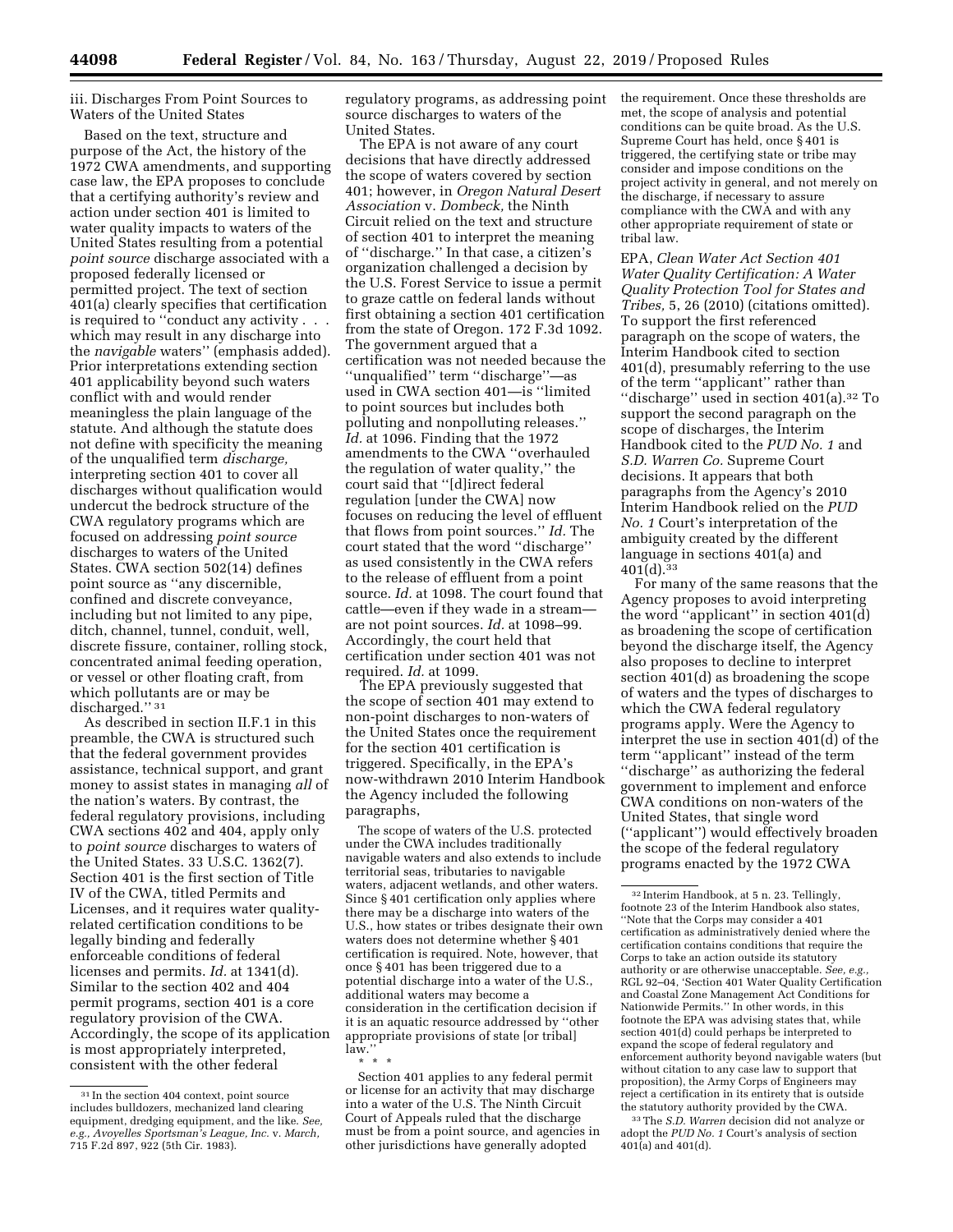amendments beyond the limits that Congress intended. Such an interpretation could permit the application of the CWA's regulatory programs, including section 401 certification conditions that are enforced by federal agencies, to land and water resources more appropriately subject to traditional state land use planning authority. *See, e.g., SWANCC,*  531 U.S. at 172–73.

As described in section II.F.4.a.i in this preamble and pursuant to its authority to reasonably interpret ambiguous statutes to fill gaps left by Congress, the EPA is proposing to interpret section 401 differently than the Supreme Court did in *PUD No. 1.* The Court's prior interpretation of sections 401(a) and 401(d) was not based on the plain unambiguous text of the statute, but rather was based on the Court's own reasonable interpretation (see section II.F.4.a.i in this preamble). The EPA's proposed interpretation is also based on a reasonable interpretation of the text, structure and legislative history of section 401 and the Agency's current proposal is not foreclosed by the Court's prior interpretation. *See Brand X,* 545 U.S. at 982.

For the reasons above, the EPA proposes to conclude that section 401 is a regulatory provision that creates federally enforceable requirements and its application must therefore be limited to point source discharges to waters of the United States. This proposed interpretation is consistent with the text and structure of the CWA as well as the principal purpose of this rulemaking, *i.e.,* to ensure that the EPA's regulations (including those defining a section 401 certification's scope) are consistent with the current CWA. The Agency solicits comment on this revised interpretation of the CWA and associated case law discussed in this section.

b. Timeline for Section 401 Certification Analysis

Based on the language of the CWA and relevant case law, the EPA proposes to conclude that a certifying authority must act on a section 401 certification within a reasonable period of time, which shall not exceed one year and that there is no tolling provision to stop the clock at any time. The Agency requests comment on this plain language interpretation of the statute.

The text of section 401 expressly states that a certifying authority must act on a section 401 certification request within a reasonable period of time, which shall not exceed one year. 33 U.S.C. 1341(a)(1). Importantly, the CWA does not guarantee that a certifying authority may take a full year to act on

a section 401 certification request. The certifying authority may be subject to a shorter period of time, provided it is reasonable. *See Hoopa Valley Tribe* v. *FERC,* 913 F.3d 1099, 1104 (D.C. Cir. 2019) (''Thus, while a full year is the absolute maximum, it does not preclude a finding of waiver prior to the passage of a full year. Indeed, the [EPA]—the agency charged with administering the CWA—generally finds a state's waiver after only six months. *See* 40 CFR 121.16.''). The CWA's legislative history indicates that inclusion of a maximum period of time was to ''insure that sheer inactivity by the [certifying agency] will not frustrate the Federal application.'' H.R. Rep. No. 92–911, at 122 (1972).

The timeline for action on a section 401 certification begins upon receipt of a certification request. *Id.* The CWA does not specify any legal requirements for what constitutes a request or otherwise define the term. The EPA has long recommended that a project proponent requiring federal licenses or permits subject to section 401 certification hold early discussions with both the certifying authority and the federal agency, to better understand the certification process and potential data needs.

The CWA does not contain provisions for pausing or delaying the timeline for any reason, including to request or receive additional information from a project proponent. If the certifying authority has not acted on a request for certification within the reasonable time period, the certification requirement will be waived by the federal licensing and permitting agencies. For further discussion, see section III.F in this preamble. The proposed revisions to the EPA's regulations in this proposal are intended to provide greater clarity and certainty and address some of the delays and confusion associated with the timing elements of the section 401 certification process.

#### **III. Proposed Rule**

This proposed rule is intended to make the Agency's regulations consistent with the current text of CWA section 401, increase efficiencies, and clarify aspects of CWA section 401 that have been unclear or subject to differing legal interpretations in the past. The Agency proposes these revisions to replace the entirety of the existing certification regulations at 40 CFR part 121. The following sections explain the Agency's rationale for the proposed rule and provides detailed explanation and analysis for the substantive changes that the Agency is proposing.

The EPA's existing certification regulations were issued almost 50 years ago in 1971, when the Agency was newly formed and the CWA had not yet been amended to include the material revisions to section 401.34 In modernizing 40 CFR part 121, this proposal recognizes and responds to the changes to the CWA that occurred after the current regulations were finalized, especially the 1972 and 1977 amendments to the CWA.

Updating the existing certification regulations to clarify expectations, timelines, and deliverables also increases efficiencies. Some aspects of the existing regulations have been implemented differently by different authorities, likely because the scope and timing of review are not clearly addressed by the EPA's existing certification regulations. While the EPA recognizes that states and tribes have broad authority to implement state and tribal law to protect their water quality, *see* 33 U.S.C. 1251(b), section 401 is a federal regulatory program that contains explicit limitations on when and how states and tribes may exercise this particular authority. Modernizing and clarifying the EPA's regulations will help states, tribes, federal agencies, and project proponents know what is required and what to expect during a section 401 certification process, thereby reducing regulatory uncertainty. The Agency requests comment on all aspects of this effort to modernize and clarify its section 401 regulations, including any specific suggestions on how any of the proposed definitions or other requirements might be modified to implement Congress' intent in enacting section 401.

The EPA's existing certification regulations at 40 CFR part 121 do not fully address the public notice requirements called for under CWA 1341(a)(1). The EPA solicits comment on whether the Agency should include additional procedures in its final regulations to ensure that the public is appropriately informed of proposed federally licensed or permitted projects, potential discharges, and related water quality effects. At a minimum, such procedures could include public notice and hearing opportunities, but they could also include mechanisms to ensure that the certifying authority is in a position to appropriately inform the public, as required by section 401(a)(1). Such mechanisms could focus on how and when the certifying authority is notified of potential certification requests and what information may be

<sup>34</sup>*See* 36 FR 22487, Nov. 25, 1971, redesignated at 37 FR 21441, Oct. 11, 1972, further redesignated at 44 FR 32899, June 7, 1979; Reorganization Plan No. 3 of 1970 (creating the EPA), 84 Stat. 2086, effective Dec. 2, 1970.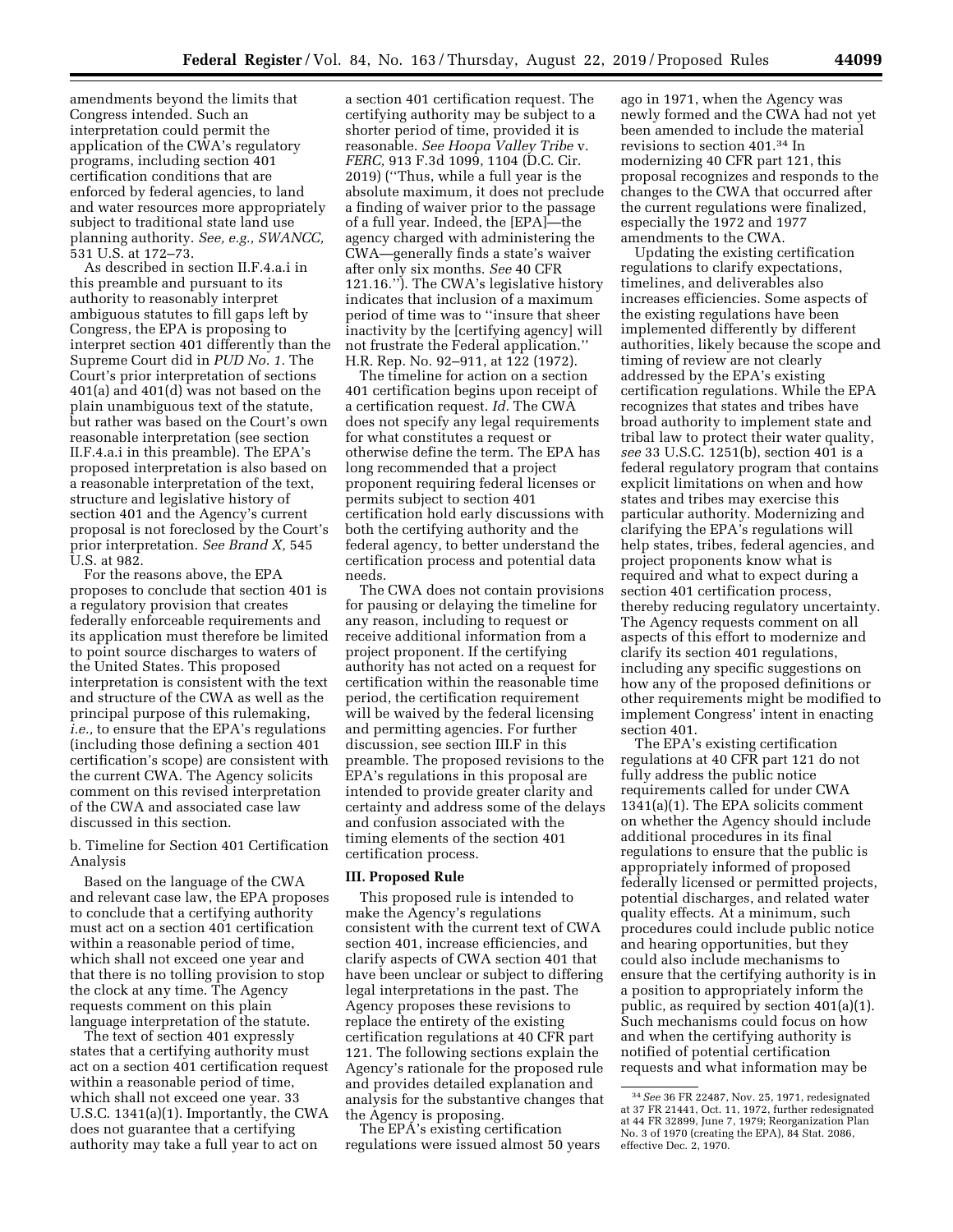necessary for the certifying authority to act on a request. If the EPA were to include such additional procedures in its final regulations, they could be the same as or similar to the procedures currently proposed to apply when EPA is the certifying authority (see proposed sections 121.12 and 121.13). The Agency also solicits comment on whether it would be appropriate or necessary to require certifying authorities to submit their section 401 procedures and regulations to the EPA for informational purposes.

## *A. When Section 401 Certification is Required*

The EPA proposes that the requirement for a section 401 certification is triggered based on the potential for any federally licensed or permitted activity to result in a discharge from a point source into waters of the United States.35 This proposal is consistent with the Agency's longstanding interpretation and is not intended to alter the scope of applicability established in the CWA. Consistent with section 401(a)(1), the EPA is proposing that:

Any applicant for a license or permit to conduct any activity which may result in a discharge shall provide the Federal agency a certification from the certifying authority in accordance with this part.

Based on the text of the statute, the EPA proposes that section 401 is triggered by the potential for a discharge to occur, rather than an actual discharge. This is different from other parts of the Act 36 and is intended to provide certifying authorities with a broad opportunity to review proposed federally licensed or permitted projects that may result in a discharge to waters of the United States within their borders. This proposal does not identify a process for certifying authorities or

36*See e.g., National Pork Producers Council* v. *EPA,* 635 F.3d 738, 751 (5th Cir. 2011); *Waterkeeper Alliance, Inc.* v. *EPA,* 399 F.3d 486, 505 (2d Cir. 2005) (Interpreting section 402 in the context of CAFOs, courts said the CWA gives EPA jurisdiction to require permits for only actual discharges).

project proponents to determine whether a federally licensed or permitted project has a potential or actual discharge. However, the EPA observes that if a certifying authority or project proponent determines after the certification process is triggered that there is no actual discharge from the proposed federally licensed or permitted project and no potential for a discharge, there is no longer a need to request certification. The EPA requests certifying authorities and project proponents to submit comment on prior experiences with undertaking the certification process and later determining that the proposed federally licensed or permitted project would not result in an actual discharge. The EPA also requests comment on whether there are specific procedures that could be helpful in determining whether a proposed federally licensed or permitted project will result in an actual discharge. Finally, the EPA requests comment on how project proponents may establish for regulatory purposes that there is no potential discharge and therefore no requirement to pursue a section 401 certification. This request is intended to solicit mechanisms for project proponents to generate a record for themselves that no 401 certification was required; this is not intended to propose a process for project proponents to seek or require concurrence from the certifying authority.

The EPA also proposes that section 401 is triggered by a potential discharge into a water of the United States. 33 U.S.C. 1341(a)(1), 1362(7). Potential discharges into state or tribal waters that are not waters of the United States do not trigger the requirement to obtain section 401 certification. *Id.* at 1342(a)(1). This interpretation flows from the plain text of the statute, is supported by the legislative history, and is consistent with other CWA regulatory program requirements that are triggered by discharges into waters of the United States, not state or tribal waters. *Id.; see also* H.R. Rep. No. 92–911, at 124 (1972) (''It should be clearly noted that the certifications required by section 401 are for activities which may result in any discharge into *navigable waters*.'') (emphasis added); *see also* section II.F.6.a.iii for discussion on discharges to waters of the United States.

Unlike other CWA regulatory programs, however, the EPA proposes that section 401 be triggered by any unqualified discharge, rather than by a discharge of pollutants. This interpretation is consistent with the text of the statute and with U.S. Supreme Court precedent. In *S.D. Warren,* the Court considered whether discharges

from a dam were sufficient to trigger section 401, even if those discharges did not add pollutants to waters of the United States. Because section 401 uses the term *discharge* but the Act does not specifically define the term,<sup>37</sup> the Court applied its ordinary dictionary meaning, ''flowing or issuing out.'' *S.D. Warren Co.* v. *Maine Bd. of Envtl. Prot. et al.,*  547 U.S. 370, 376 (2006). The Court concluded that Congress intended this term to be broader than the term *discharge of pollutants* that is used in other provisions of the Act, like section 402. *See e.g.,* 33 U.S.C. 1342, 1344; *S.D. Warren Co.,* 547 U.S. at 380–81. For further discussion on *S.D. Warren* see section II.F.4.a.ii and for further discussion on discharges see section II.F.6.a.ii–iii in this preamble. The Court held that discharges from the dam trigger section 401 because ''reading § 401 to give 'discharge' its common and ordinary meaning preserves the state authority apparently intended.'' *S.D. Warren Co.,* 547 U.S. at 387. The EPA's interpretation in support of this proposal is therefore consistent with the Court's conclusion.

Finally, the EPA proposes that to trigger section 401, a discharge must be from a point source. This is consistent with case law from the Ninth Circuit, which concluded that the word ''discharge'' as used consistently throughout the CWA refers to the release of effluent from a point source, and that use is also appropriate for section 401. *Oregon Natural Desert Association* v. *Dombeck, 172 F.3d 1092, 1099*. Because this proposed interpretation is consistent with the structure of the Act and with the other CWA regulatory programs (see section II.F above), the EPA adopted the Ninth Circuit's interpretation and has consistently implemented that interpretation of section 401.38

The CWA does not list specific federal licenses and permits that are subject to section 401 certification requirements, instead providing that section 401 applies when *any activity that requires a federal license or permit* may result in a discharge into waters of the United States. The most common examples of licenses or permits that may be subject to section 401 certification are CWA section 402 NPDES permits in states where the EPA administers the permitting program, CWA section 404

<sup>35</sup>State or tribal implementation of a license or permit program in lieu of the federal program, such as a CWA section 402 permit issued by an authorized state, does not federalize the resulting permits or licenses and therefore does not trigger section 401 certification. This is supported by the legislative history of CWA section 401 which noted that ''since permits granted by States under section 402 are not Federal permits—but State permits—the certification procedures are not applicable.'' H.R. Rep. No. 92–911, at 127 (1972). The legislative history of the CWA amendments of 1977, discussing state assumption of section 404, also noted that ''[t]he conferees wish to emphasize that such a State program is one which is established under State law and which functions in lieu of the Federal program. It is not a delegation of Federal authority.'' H.R. Rep. No. 95–830, at 104 (1977).

<sup>37</sup>The Act provides, ''The term 'discharge' when used without qualification includes a discharge of a pollutant, and a discharge of pollutants.'' 33 U.S.C. 1362(16)

<sup>38</sup>*See, e.g., Briefs of the United States in ONDA*  v. *Dombeck,* Nos. 97–3506, 97–35112, 97–35115 (9th Cir. 1997) and *ONDA* v. *USFS,* No. 08–35205 (9th Cir. 2008).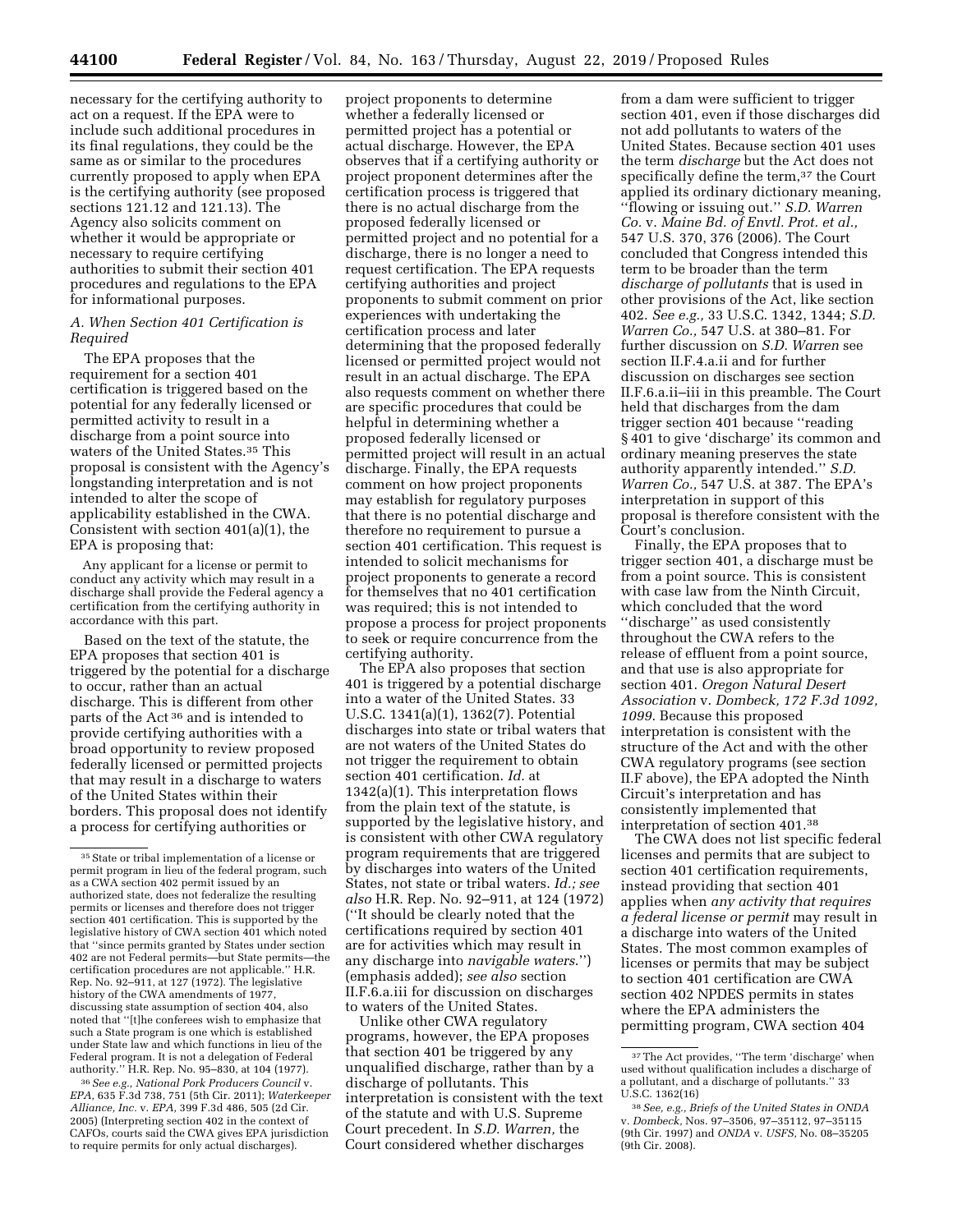permits for the discharge of dredged or fill material, RHA sections 9 and 10 permits issued by the Corps, and hydropower and interstate natural gas pipeline licenses issued by FERC. The Agency is not proposing to further define this list but requests comment identifying other federal licenses or permits that may trigger the section 401 certification requirement.

### *B. Certification Request/Receipt*

Under this proposal, to initiate an action under section 401, a project proponent must submit a certification request to a certifying authority. The statute limits the time for a certifying authority to act on a request as follows:

If the State, interstate agency, or Administrator, as the case may be, fails or refuses to act on a *request for certification,*  within a reasonable period of time (which shall not exceed one year) after *receipt* of such request, the certification requirements of this subsection shall be waived with respect to such Federal application.

33 U.S.C. 1341(a)(1) (emphasis added). Although the plain language of the Act requires the reasonable period of time to begin upon receipt of a certification request, the statute does not define those terms. Because they are not defined and their precise meaning is ambiguous, these terms are susceptible to different interpretations, which have resulted in inefficiencies in the certification process, individual certification decisions that have extended beyond the statutory reasonable period of time, and regulatory uncertainty and litigation. See section II.F in this preamble. Given the number of certification requests submitted each year <sup>39</sup> and the statutory requirement that those requests be acted on within a reasonable period of time not to exceed one year, it is important that the certifying authorities, project proponents, and federal agencies have a clear understanding of what the terms ''request'' and ''receipt'' mean.

The CWA does not address (and therefore is ambiguous regarding) whether a certification request must be in writing, must be signed and dated, or if it must contain specific kinds of information. The EPA's prior section 401 guidance (the now-withdrawn 2010 Interim Handbook) indicated that the timeline for action begins upon receipt of a ''complete application,'' as determined by the certifying authority, even though section 401 does not use the term ''complete application'' or prescribe what an ''application'' would require. The reference by the EPA to a

''complete application'' without explaining what an ''application'' must include has led to subjective determinations about the sufficiency of certification request submittals. This in turn has caused uncertainty about when the statutory reasonable period of time begins to run. Certification request requirements vary from state to state (*e.g.,* location maps and topographical maps versus latitude/longitude or GPS locations). For example, some states have open-ended and broad submittal requirements (*e.g.,* ''all information concerning water resource impacts'') which create the potential for certifying authorities to conclude (sometimes repeatedly) that a submittal is incomplete. Additionally, if a certifying authority requires additional information to be submitted before it will review and act on a certification request, it may be unclear whether the certifying authority considers the request to be ''complete'' and whether the statutory clock has started to run. Further, differences in the contents of a request or required supporting materials can create special challenges for project proponents and federal agencies working on large interstate projects that require certification from multiple states.

The CWA also does not define the term ''receipt,'' which has led to different states, tribes, and project proponents, as well as different courts, using different definitions. ''Receipt of the request'' has been used alternately to mean receipt by the certifying authority of the request in whatever form it was submitted by the project proponent, or receipt of a ''complete application'' as determined by the certifying authority (see section II.F in this preamble). The statute also does not specify how requests are to be ''received'' by the certifying authority—whether by mail, by electronic submission, or some other means.

As the Agency charged with administering the CWA, the EPA is authorized to interpret through rulemaking undefined terms, including those associated with CWA section 401 certifications. *See Chevron, U.S.A., Inc.*  v. *Natural Resources Defense Council,*  Inc., 467 U.S. 837, 844 (1984). To address the particular challenges identified above, the EPA is proposing to define ''certification request'' and ''receipt,'' which Congress left undefined and ambiguous. By establishing uniform definitions for ''certification request'' and ''receipt,'' EPA hopes to eliminate confusion about when the statutory reasonable period of time begins and ends. *See id.* at 843.

Consistent with the text of the CWA, the EPA is proposing that the statutory timeline for certification review starts upon receipt by the certifying authority of a ''certification request,'' rather than the receipt of a ''complete application'' or ''complete request'' as determined by the certifying authority. To increase consistency, the EPA's proposed definition of ''certification request'' includes an enumerated list of documents and information that must be included in a certification request:

*Certification request* means a written, signed, and dated communication from a project proponent to the appropriate certifying authority that:

1. Identifies the project proponent(s) and a point of contact;

2. identifies the proposed project;

3. identifies the applicable federal license or permit;

4. identifies the location and type of any discharge that may result from the proposed project and the location of receiving waters;

5. includes a description of any methods and means proposed to monitor the discharge and the equipment or measures planned to treat or control the discharge;

6. includes a list of all other federal, interstate, tribal, state, territorial, or local agency authorizations required for the proposed project, including all approvals or denials already received; and

7. contains the following statement: '*The project proponent hereby requests that the certifying authority review and take action on this CWA section 401 certification request within the applicable reasonable timeframe.*'

The EPA anticipates that a certification request that contains each of these components will provide the certifying authority with sufficient notice and information to allow it to begin to evaluate and act on the request in a timely manner. The EPA solicits comment on whether this list of documents and information is appropriately inclusive, whether it is specific enough to inform project proponents of the submittal requirements, and whether it is clear enough to avoid subjective determinations by a certifying authority of whether submittal requirements have been satisfied. The EPA acknowledges that not all proposed projects may be subject to monitoring or treatment for a discharge (*e.g.,* section 404 dredge or fill permits rarely allow for a treatment option). The EPA solicits comment on whether the fourth and fifth items proposed to be required in a certification request are sufficiently broad to capture all potential federal licenses or permits. The EPA also acknowledges that some certifying authorities may charge a fee to process certification requests. The Agency solicits comment on whether it should

<sup>39</sup>*See* Economic Analysis for the Proposed Clean Water Act Section 401 Rulemaking at XX.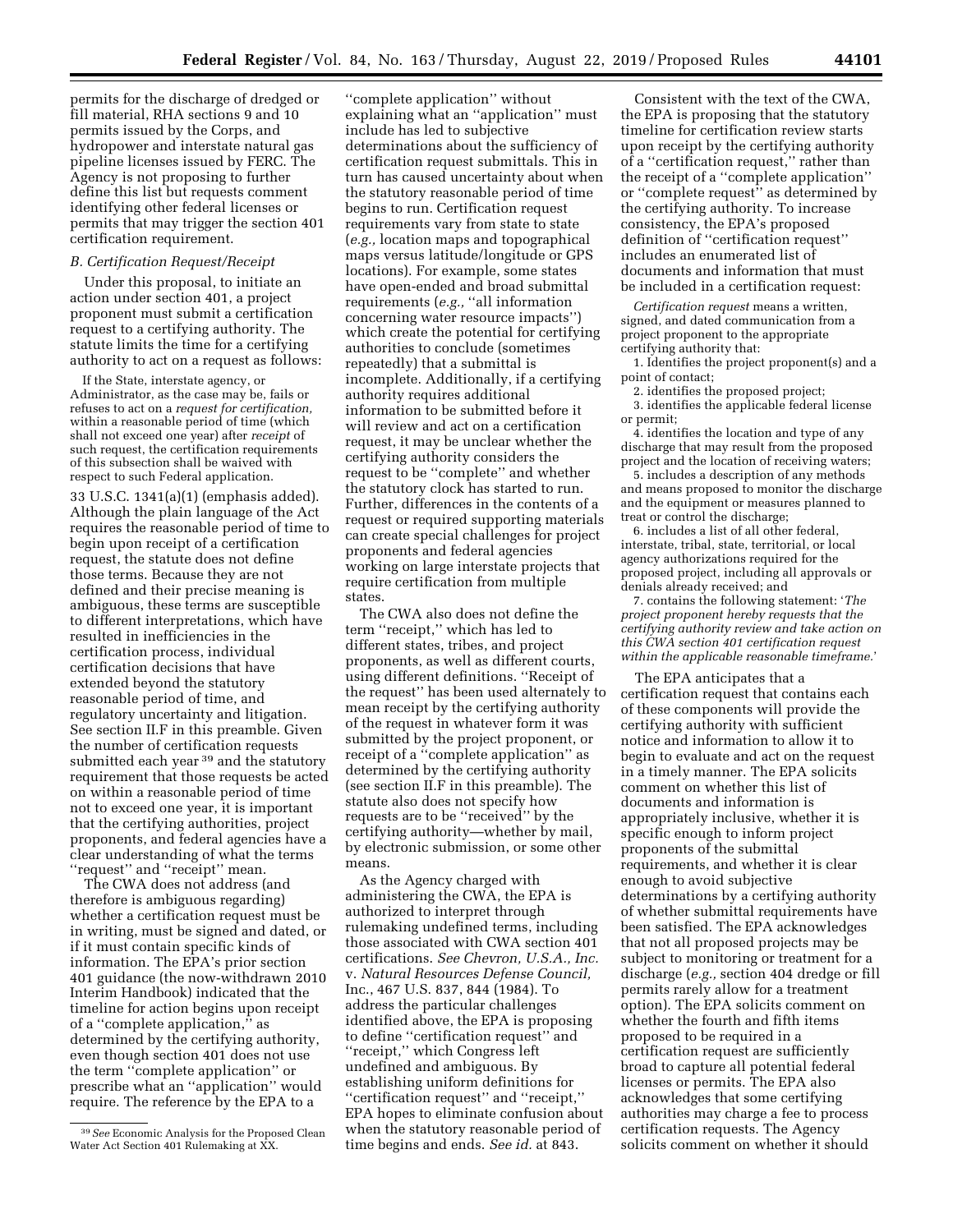include ''any applicable fees'' in the definition of certification request. Preproposal recommendations to the EPA also requested that the Agency require project proponents to include existing documentation or reports showing prior contamination at the proposed federally licensed or permitted project site. The EPA solicits comment on whether this would be an appropriate requirement for all certification requests, or whether this information is best requested on a case-by-case basis by the certifying authority. Additionally, the EPA solicits comment on whether such documentation or reports would be appropriate if the permit or license is being reissued or amended, or only for initial license or permit processes.

The EPA intends that the term ''*certification request*'' means only written requests for certification. In addition, EPA intends that any written request for certification include the specific information identified in the definition. Providing this new definition is intended to ensure that the certifying authority and the project proponent understand what is required to start the statutory reasonable time period. The proposed requirement that a request include the following statement—''*The project proponent hereby requests that the certifying authority review and take action on this CWA section 401 certification request within the applicable reasonable timeframe.*''—is intended to remove any potential ambiguity on the part of the certifying authority about whether the written request before it is, in fact, a ''request for certification'' that triggers the statutory timeline. The EPA also solicits comment on whether the Agency should generate a standard form that all project proponents can use to submit certification requests. A standard form could help project proponents provide all necessary information and help certifying authorities quickly identify all components of the certification request. If the EPA promulgated a standard form, it could include all seven items included in the proposed definition of certification request.

This proposal requires a project proponent to identify the location of a discharge in the certification request. To meet this requirement, the EPA recommends that the project proponent provide locational information about the extent of the project footprint and discharge locations, as shown on design drawings and plans. Project proponents should consider, but are not limited to, using the following formats:

(1) ArcGIS File Geodatabase with accompanying Feature Classes (2) ArcGIS Shapefile

(3) DXF or DWG (CAD files) projected to WGS 84 Decimal Degrees

(4) KMZ/KML (Google Earth) Alternatively, the project proponent might consider identifying discharge locations on readable maps. The EPA solicits comment on whether the location of all potential discharges from proposed federally licensed or permitted projects can be identified with such specificity or if other methods may be more appropriate for different types of activities.

Many states and tribes have established their own requirements for section 401 certification request submittals, which may be different from or more extensive than the proposed ''certification request'' requirements listed above. The EPA recommends that, following establishment of final EPA regulations defining ''certification request'' and ''receipt,'' certifying authorities update their existing section 401 certification regulations to ensure consistency with the EPA's regulations. Additionally, the EPA encourages certifying authorities to work with neighboring jurisdictions to develop regulations that are consistent from state to state. This may be particularly useful for interstate projects, like pipelines and transmission lines, requiring certification in more than one state.

In some cases, federal agencies may be project proponents for purposes of section 401, for both individual projects and activities and for general federal licenses or permits (*e.g.,* Corps general permits). The Agency requests comment on whether federal agencies should be subject to the same ''certification request'' submittal requirements as proposed, or if they require different considerations and procedures than section 401 certification requests by other non-federal agency project proponents. Specifically, the Agency requests comments on an alternative approach for federal agencies that issue general federal license or permits whereby ''certification request for a general permit or license'' would mean a written, signed, and dated communication from a Federal agency to the appropriate certifying authority that:

(1) Identifies the Federal agency and a point of contact;

(2) identifies the proposed categories of activities to be authorized by general permit for which general certification is requested;

(3) includes the proposed general permit;

(4) estimates the number of discharges expected to be authorized by the

proposed general permit or license each year;

(5) includes a general description of the methods and means used or proposed to monitor the discharge and the equipment or measures employed or planned for the treatment or control of the discharge;

(6) identifies the reasonable period of time for the certification request; and

(7) contains the following statement: *'The federal agency hereby requests that the certifying authority review and take action on this CWA 401 certification request within the applicable reasonable period of time.'* 

The statutory reasonable period of time for a certifying authority to act on a certification request begins upon ''receipt of such request.'' The EPA is proposing to define the term ''receipt'' as follows:

*Receipt* means the date that a certification request is documented as received by a certifying authority in accordance with applicable submission procedures.

The EPA understands that some certifying authorities have established general procedures for project proponents to follow when seeking state or tribal licenses or permits and encourages the use of consistent procedures for all submittals, including section 401 certification requests. The proposed requirement that certification requests be documented as received ''in accordance with applicable submission procedures'' is intended to recognize that some certifying authorities may require hard copy paper submittals and some may require or allow electronic submittals. If the certifying authority accepts hard copy paper submittals, EPA recommends that the project proponents submitting a hard copy request send the request via certified mail (or similar means) to confirm receipt of the section 401 certification request. If the certifying authority allows for electronic submittals, EPA recommends that the project proponent set up an electronic process to confirm receipt of the request. The EPA recommends that project proponents retain a copy of any written or electronic confirmation of submission or receipt for their records. The Agency solicits comment on whether these new definitions will provide sufficient clarity and regulatory certainty or if additional procedures or requirements may be necessary, and if so, what those procedures or requirements might be.

#### *C. Certification Actions*

Consistent with the text of the CWA, the EPA proposes that a certifying authority may take four potential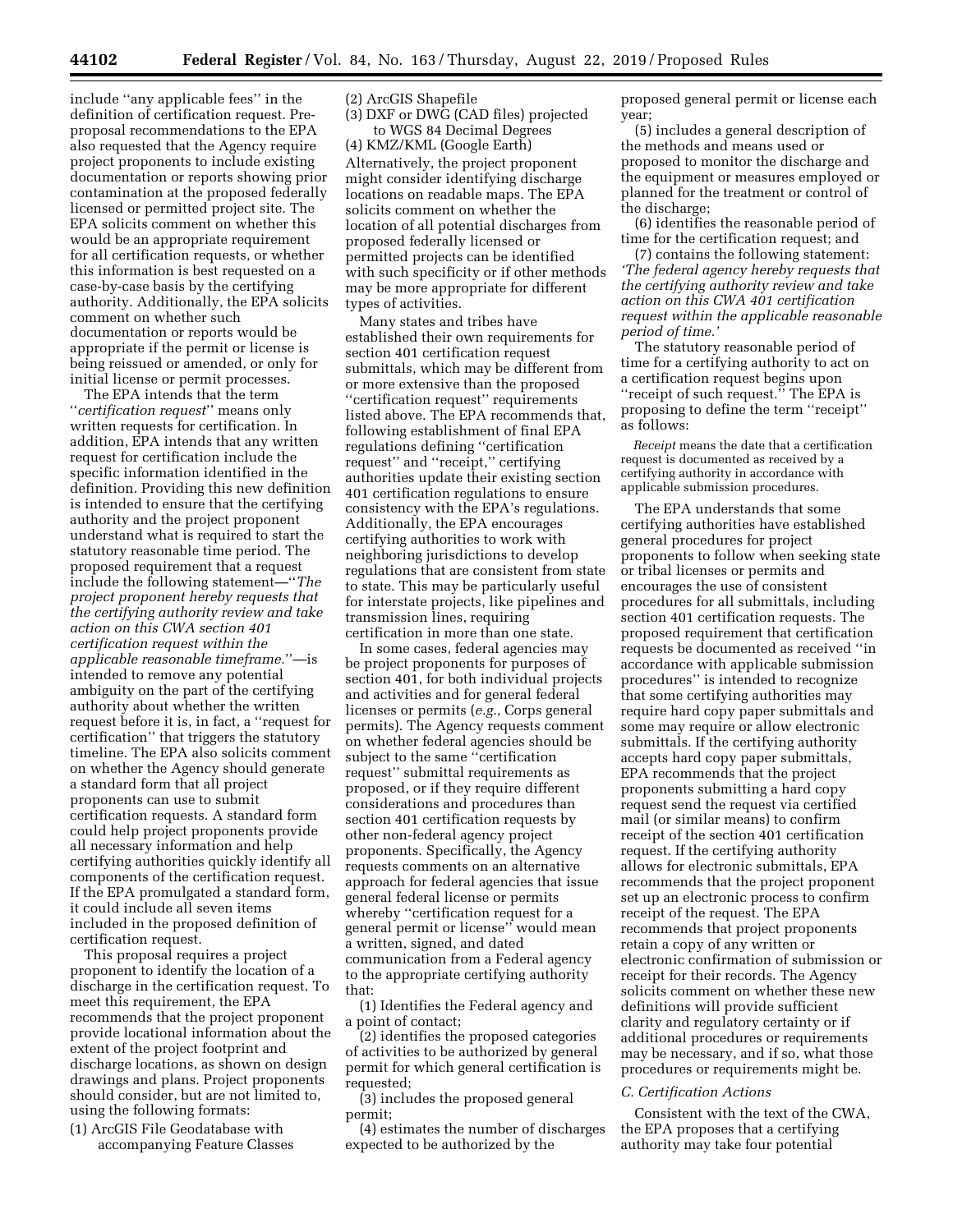actions pursuant to its section 401 authority: It may grant certification, grant with conditions, deny, or waive its opportunity to provide a certification. These actions are reflected in § 121.5 of the proposed regulatory text.

Granting a section 401 certification demonstrates that the authority has concluded that the discharge to waters of the United States from the proposed activity will be consistent with the listed CWA provisions and appropriate state or tribal water quality requirements (as defined at § 121.1(p) of this proposal). Granting certification allows the federal agency to proceed with processing the application for the license or permit.

If the certifying authority determines that the discharge from a proposed activity would be consistent with applicable water quality requirements only if certain conditions are met, the authority may include such conditions in its certification. Any conditions must be necessary to assure compliance with water quality requirements. The EPA proposes that water quality related conditions that meet the requirements in this proposed rule and that are placed on a section 401 certification must become conditions of the resulting federal license or permit if it is issued. 33 U.S.C. 1341(d).

A certifying authority may choose to deny certification if it is unable to certify that the proposed activity would be consistent with applicable water quality requirements. If a certification is denied, the federal agency may not issue a license or permit for the proposed activity. *Id.* at 1341(a).

Finally, a certifying authority may waive the requirement for a certification in two different ways. First, the certifying authority may waive expressly by issuing a statement that it is waiving the requirement. Second, the certifying authority may implicitly waive by failing or refusing to act in accordance with section 401. *Id.* As discussed throughout this preamble, a certifying authority has a reasonable period of time, not to exceed one year, to complete its section 401 certification analysis. If the authority fails or refuses to act within that reasonable period, the certification requirement will be deemed waived by the federal licensing or permitting agency. *Id.* Where section 401 certification has been waived expressly or implicitly—the federal agency may issue the license or permit. *Id.* This proposal is consistent with the Agency's longstanding interpretation of what actions may be taken in response to a certification request. The EPA solicits comment on this interpretation

and continued approach in this proposed rule.

## *D. Appropriate Scope for Section 401 Certification Review*

Section 401 of the CWA provides states and tribes with additional authority to protect water quality within their jurisdictions that complements the other regulatory programs and the nonregulatory grant and planning programs established by the CWA. CWA section 401(a) does so by authorizing states and tribes to certify that a potential discharge to waters of the United States that may result from a proposed activity will comply with applicable provisions of certain enumerated sections of the CWA, including effluent limitations and standards of performance for new and existing sources (sections 301, 302, and 306 of the CWA), water quality standards and implementation plans (section 303), and toxic pretreatment effluent standards (section 307). 33 U.S.C. 1341(a)(1). When granting a section 401 certification, states and tribes are authorized by CWA section 401(d) to include conditions, including effluent limitations, other limitations and monitoring requirements that are necessary to assure that the applicant for a federal license or permit will comply with appropriate provisions of CWA sections 301, 302, 306, and 307, and with any other appropriate requirement of state law. *Id.* at 1341(d). In addition to the specific enumerated sections of the CWA referenced throughout section 401, the focus of section 401(a) on the compliance of ''any such discharge,'' and the substance of the enumerated CWA sections in section 401(d), *e.g.,* to ensure compliance with ''effluent limitations'' under sections 301 and 302 and any ''effluent standard'' under section 307, underscore that Congress intended this provision to focus on the protection of water quality.

Although the text, structure, and legislative history of the CWA (including the name of the statute itself—the Clean Water Act) clearly demonstrate that section 401 of the CWA is intended to focus on addressing *water quality* impacts from discharges from federally licensed or permitted projects, there continues to be some confusion and uncertainty over the precise scope of a certifying authority's review under section 401 and the scope of appropriate conditions that may be included in a certification (see section II.F in this preamble). This proposal is intended to provide clarity on these issues.

Section 401 contains several important undefined terms that, individually and collectively, can be interpreted in varying ways to place boundaries on the scope of a certifying authority's review and authority. Discerning the meaning, both individually and in context, of terms like "discharge," "activity,' "applicant," "other limitations," and ''any other appropriate requirements of State law'' with respect to a state or tribe's certification authority without clear regulatory guidance, presents a challenge to project proponents, certifying authorities, federal agencies, and the courts. The challenge is exacerbated by the fact that nowhere in section 401 did Congress provide a single, clear, and unambiguous definition of the section's scope, a gap the Agency is proposing to remedy in this proposal. *See Chevron,* 467 U.S. at 843–44.

The phrase ''any other appropriate requirement of State law'' in section 401(d) is illustrative of this ambiguity. Congress did not intend that the scope of a certifying entity's authority to impose conditions to be unbounded. *PUD No. 1 of Jefferson County and City of Tacoma* v. *Washington Department of Ecology,* 511 U.S. 700, 712 (1994). Presumably, that is why Congress added the modifier ''appropriate'' in the phrase ''any other appropriate requirements of State law.'' In this context, the exact meaning of ''appropriate'' and how it modifies the preceding term ''any other'' or the following phrase ''requirements of State law'' are important, but undefined by Congress. The Agency, as the federal entity charged with administering the CWA, has authority under *Chevron* and its progeny to address these ambiguities through notice and comment rulemaking.

To provide needed clarity regarding the scope of a certifying entity's authority to grant and condition a certification, the EPA is proposing a clear and concise statement of the scope of certification, as well as clear regulatory definitions for the terms ''certification,'' ''condition,'' ''discharge,'' and ''water quality requirement.''

As explained in section II.F.6.a.iii in this preamble, based on the text and structure of the Act, as well as the history of modifications between the 1970 version and the 1972 amendments, the EPA has concluded that section 401 is best interpreted as protecting water quality from federally licensed or permitted activities with point source discharges to waters of the United States by requiring compliance with the CWA as well as EPA-approved state and tribal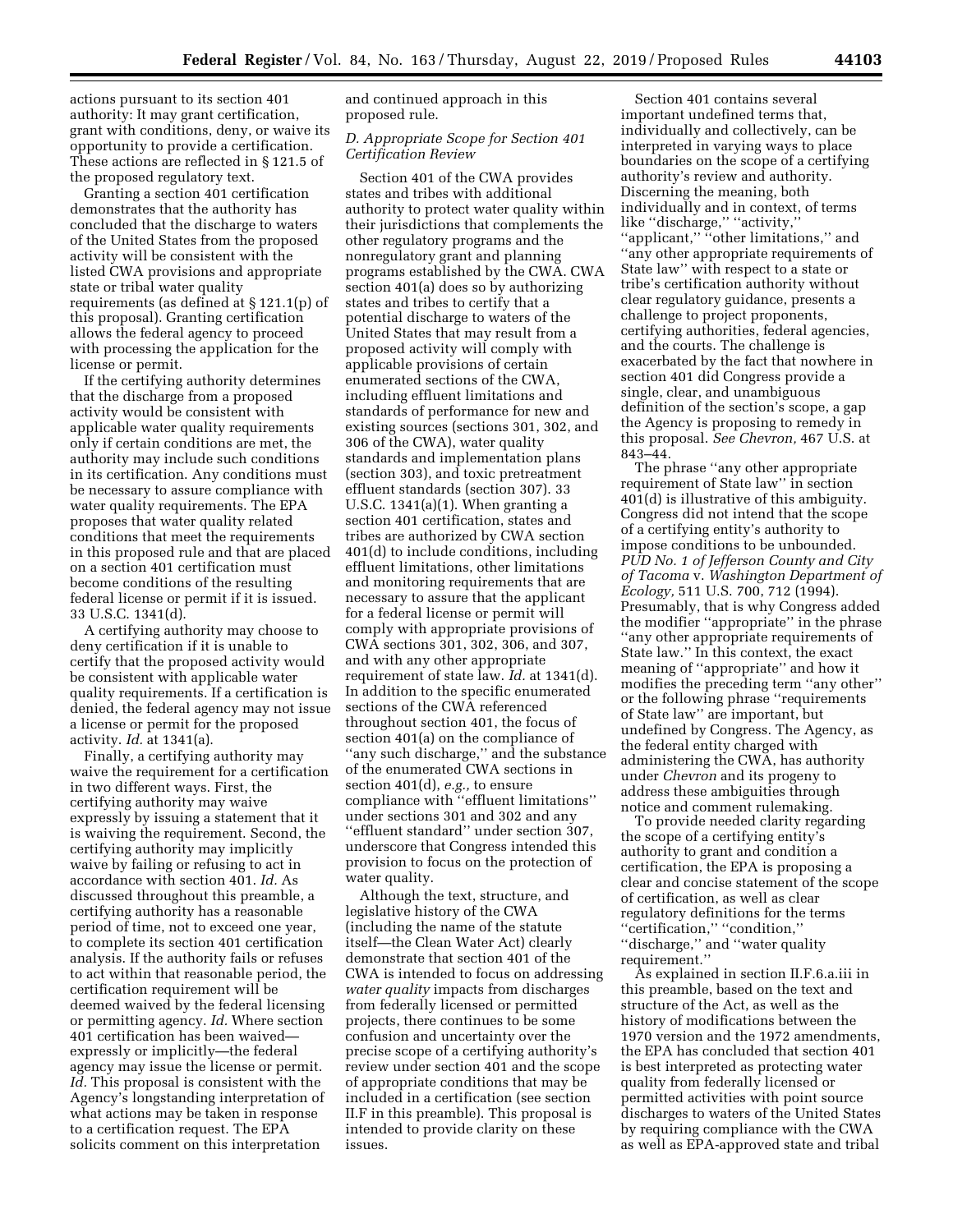CWA regulatory programs. This proposal includes for the first time a well-defined scope for section 401 certification that reflects the EPA's holistic interpretation of the statutory language, which is based on the text and structure of the Act. As the Agency charged with administering the CWA, the EPA is authorized to interpret by rulemaking the appropriate scope for a CWA section 401 certification. 33 U.S.C. 1361(a). The EPA proposes to establish the ''scope of certification'' as follows:

The *scope of a Clean Water Act section 401 certification* is limited to assuring that a discharge from a Federally licensed or permitted activity will comply with water quality requirements.

The proposed scope of certification is consistent with the plain language of section 401 and is intended to provide clarity to certifying authorities, federal agencies, and project proponents about the extent of environmental review that is expected, the type of information that may reasonably be needed to review a certification request, and the scope of conditions that are appropriate for inclusion in a water quality certification.

The proposed scope of certification differs from the EPA's existing regulations, which require a certification to include a statement that, ''there is a reasonable assurance that the activity will be conducted in a manner which will not violate applicable water quality standards.'' *See* 40 CFR 121.2(a)(3). The ''reasonable assurance'' language in the EPA's existing regulations is an artifact from the pre-1972 version of the statute which provided that the certifying authority would certify ''that there is reasonable assurance . . . that such activity will be conducted in a manner which will not violate applicable water quality standards.'' Public Law 91–224, 21(b)(1), 84 Stat. 91 (1970). The proposed scope could be considered more stringent than the EPA's existing certification regulations because, consistent with the 1972 CWA amendments, it requires certifying authorities to conclude that a discharge ''will comply'' with water quality requirements (as defined at § 121.1(p) of this proposal), rather than providing ''reasonable assurance.''

Section 401 is triggered by a proposed federally licensed or permitted project that may result in any *discharge* into waters of the United States. The term ''discharge'' is not defined in section 401, and the only definition in the CWA provides that ''the term 'discharge' when used without qualification includes a discharge of a pollutant, and

a discharge of pollutants.'' 33 U.S.C. 1362(16). Consistent with the analysis above concerning the scope of section 401 and the need to provide greater clarity, the Agency is proposing to define the term ''discharge'' as follows:

*Discharge* for purposes of this part means a discharge from a point source into navigable waters.

The Agency solicits comment on whether this definition is necessary, whether it provides appropriate clarification, or whether the EPA's proposed regulations would be sufficiently clear without including this new definition. The Agency also solicits comment on whether an alternate definition of ''discharge'' may provide greater clarity and regulatory certainty.

Section 401(d) requires a certification to ''set forth any effluent limitations and other limitations, and monitoring requirements necessary to assure that any applicant for a Federal license or permit will comply with [enumerated provisions of the CWA], and with any other appropriate requirement of State law'' and that these requirements ''shall become a *condition* on any Federal license or permit subject to the provisions of this section'' (emphasis added). As described in section II.F.6.a.i in this preamble, the EPA interprets ''appropriate requirement of state law'' to mean applicable provisions of those EPA-approved state and tribal CWA regulatory programs (*e.g.,* state water quality standards, NPDES program provisions). To provide greater clarity, the EPA proposes to define the term ''water quality requirements'' as follows:

*Water quality requirements* means applicable provisions of 301, 302, 303, 306, and 307 of the Clean Water Act and EPAapproved state or tribal Clean Water Act regulatory program provisions.

The term ''water quality requirements'' appears throughout section 401, but it is not defined in the statute. The EPA's interpretation of this term and the proposed definition are intended to align section 401 program implementation with the text of the statute, which specifically identifies those provisions of the Act enumerated in the proposed definition. The term ''EPA-approved state or tribal CWA regulatory programs'' in the proposed definition is intended to include those state or tribal provisions of law that are more stringent than federal law, as authorized in 33 U.S.C. 1370. The legislative history supports the interpretation in this proposal. *See* S. Rep. No. 92–414, at 69 (1971) (''In addition, the provision makes clear that any water quality requirements established under State law, more

stringent than those requirements established under this Act, also shall through certification become conditions on any Federal license or permit.''). The CWA provisions that regulate point source discharges to waters of the United States are the ''regulatory provisions of the CWA.'' When states or tribes enact CWA regulatory provisions as part of a state or tribal program, including those designed to implement the section 402 and 404 permit programs and those that are more stringent than federal requirements, those provisions require EPA approval before they become effective for CWA purposes. Because the EPA interprets 'appropriate requirements'' to mean the ''regulatory provisions of the CWA,'' it follows that those would necessarily be EPA-approved provisions.

The EPA solicits comment on whether this proposed definition is clear and specific enough to provide regulatory certainty for certifying authorities and project proponents. The EPA also solicits comment on whether additional specificity should be added to the proposed definition, for example that the term *does not* include non-water quality related state or local laws. In an alternate approach, the EPA may consider defining the term ''appropriate requirement of State law'' to provide additional clarity concerning the scope of section 401. Under this alternate approach, the EPA solicits comment on whether that term should be defined similar to or more broadly or narrowly than ''EPA-approved state or tribal Clean Water Act regulatory program provisions'' as proposed in this rulemaking.

The scope of certification established in this proposal also informs the scope of conditions that may be included in a certification. The statute does not define ''condition,'' but several appellate courts have analyzed the plain language of the CWA and concluded that the Act ''leaves no room for interpretation'' and that ''state conditions *must* be'' included in the federal license or permit. *Sierra Club* v. *U.S. Army Corps of Engineers,* 909 F.3d 635, 645 (4th Cir. 2018) (emphasis in original); *see also U.S. Dep't of Interior* v. *FERC, 952 F.2d 538, 548 (D.C. Cir. 1992); Am. Rivers, Inc.* v. *FERC, 129 F.3d 99, 107 (2d Cir. 1997)* (recognizing the ''unequivocal'' and ''mandatory'' language of section 1341(d)); *Snoqualmie Indian Tribe* v. *FERC, 545 F.3d 1207, 1218 (9th Cir. 2008)* (collecting cases); *FERC, 952 F.2d at 548* (''FERC may not alter or reject conditions imposed by the states through section 401 certificates.''). The EPA is not proposing to modify this plain language interpretation of the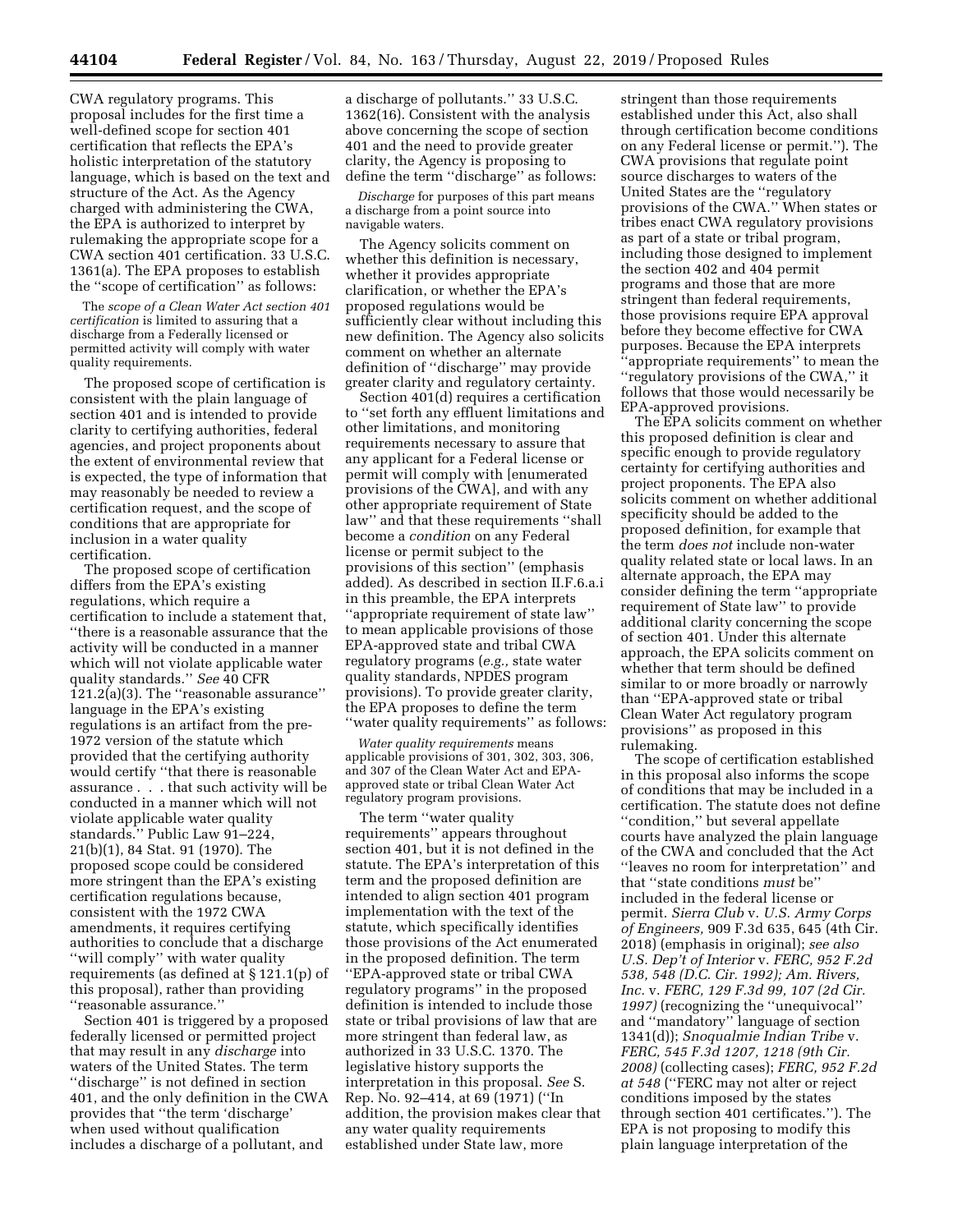CWA concerning the inclusion of certification conditions in federal licenses and permits. However, the EPA is proposing to define the term "condition" to address ambiguity in the statute and provide clarity and regulatory certainty. *See Chevron,* 467 U.S. at 843–44.

Although the structure and content of section 401(d) provide helpful context for what should be included as conditions in a federal license or permit, the CWA does not define that operative term. Because this term is not defined in the statute, its meaning has been susceptible to different interpretations. For example, the EPA understands some certifying authorities have included conditions in a certification that have nothing to do with effluent limitations, monitoring requirements, water quality, or even the CWA. Such requirements were perhaps based on other non-water quality related federal statutory or regulatory programs, concerns about environmental media other than water, or they might have been related to state laws, policies, or guidance that make decisions or recommendations unrelated to the regulation of point source discharges to waters of the United States. As the Agency charged with administering the CWA, the EPA is authorized to interpret by rulemaking what the term ''condition'' means in the context of a CWA section 401 certification. Under the *Chevron*  doctrine, courts presume ''that when an agency-administered statute is ambiguous with respect to what it prescribes, Congress has empowered the agency to resolve the ambiguity.'' *Utility Air Regulatory Group* v. *EPA,* 573 U.S. 302, 315 (2014). Congressional silence is read ''as a delegation of authority to EPA to select from among reasonable options.'' *EPA* v. *EME Homer City Generation,* 572 U.S. 489, 515 (2014).

The EPA recognizes that the majority of certification actions reflect an appropriately limited interpretation of the purpose and scope of section 401. However, the Agency is also aware that some certifications have included conditions that may be unrelated to water quality, including requirements for biking and hiking trails to be constructed, one-time and recurring payments to state agencies for improvements or enhancements that are unrelated to the proposed federally licensed or permitted project, and public access for fishing and other activities along waters of the United States. The EPA is also aware of certification conditions that purport to require project proponents to address pollutants that are not discharged from the construction or operation of a

federally licensed or permitted project. Using the certification process to yield facility improvements or payments from project proponents that are unrelated to water quality impacts from the proposed federally licensed or permitted project is inconsistent with the authority provided by Congress. During pre-proposal stakeholder engagement, the EPA also heard from federal agencies that, because several court decisions have concluded that they do not have authority to ''review and reject the substance of a state certification or the conditions contained therein,'' *Am. Rivers, Inc.,* 129 F.3d at 106, non-water quality conditions are often included in federal licenses and permits. Once included in the federal license or permit, federal agencies have found it challenging to implement and enforce these non-water quality related conditions. The Agency solicits comment on other examples of certification conditions that may have been unrelated to water quality.

This proposal includes three elements designed to address the issues described above. First, the proposal defines the term "condition" as follows:

*Condition* means a specific requirement included in a certification that is within the scope of certification.

As described above, the lack of a statutory definition for the term ''condition,'' despite its central use in section 401(d), creates ambiguity and uncertainty over the types of conditions that may be included in a certification. *See Chevron,* 467 U.S. at 843–44. For example, does section 401(d) authorize certifying authorities to include any kind of limitation or requirement in a certification? Or it is more limited, and if so, how limited?

As used in section 401(d), the term is most logically read to refer to those ''effluent limitations and other limitations, and monitoring requirements necessary to assure'' compliance with certain enumerated provisions of the CWA and with ''any other appropriate requirements of State law.'' The statute mandates that these kinds of limitations and monitoring requirements ''shall become a condition'' on a federal license or permit subject to section 401. Thus, based on the plain language of the statute for these limitations or requirements to become a license or permit ''condition'' through operation of section 401(d), they must be of a certain character. That is, they must be necessary to assure compliance with water quality requirements (as defined at § 121.1(p) of this proposal). That is why EPA's proposed definition of

''condition'' would require that it be a limitation or requirement within the statute's ''scope of certification.'' If it purports to require something beyond the appropriate scope of section 401, the limitation or requirement offered by the certifying authority would not be a ''condition'' as that term is used in section 401(d).

Providing a clear definition of ''condition'' addresses the ambiguity in section 401 and provides regulatory certainty to certifying authorities, project proponents, and federal agencies. Although this would be a new provision in the EPA's regulations, the Agency presumes that the majority of certification conditions included by states and tribes are consistent with the authority granted by Congress. The EPA expects this proposed definition, however, to provide much needed clarity to federal agencies and regulatory certainty to project proponents that have been subjected to delays and project denials as a result of the lack of regulatory certainty in this area.

Second, to assure that such ''conditions'' are appropriately tailored to the scope and authorized by law, this proposal would require the following information be provided for each condition included in a certification:

1. A statement explaining why the condition is necessary to assure that the discharge from the proposed project will comply with water quality requirements; 2. A citation to federal, state, or tribal law

that authorizes the condition; and 3. A statement of whether and to what

extent a less stringent condition could satisfy applicable water quality requirements.

The EPA intends this provision to require citation to specific state or tribal law or CWA provision that authorizes the condition, and that citations to CWA section 401 or other general authorization or policy provisions in federal, state or tribal law would be insufficient to satisfy the proposed requirement. These proposed requirements are intended to ensure that any limitation or requirement added to a certification is within the ''scope of certification'' and is, thus, a true section 401(d) ''condition.''

These proposed requirements might create new obligations for some certifying authorities, but the EPA anticipates that the value of including this information in every certification, in terms of transparency and regulatory certainty, will far outweigh the minimal additional administrative burden of including this information in a certification. Stakeholders in preproposal engagement expressed concern that federal agencies do not enforce the certification conditions incorporated in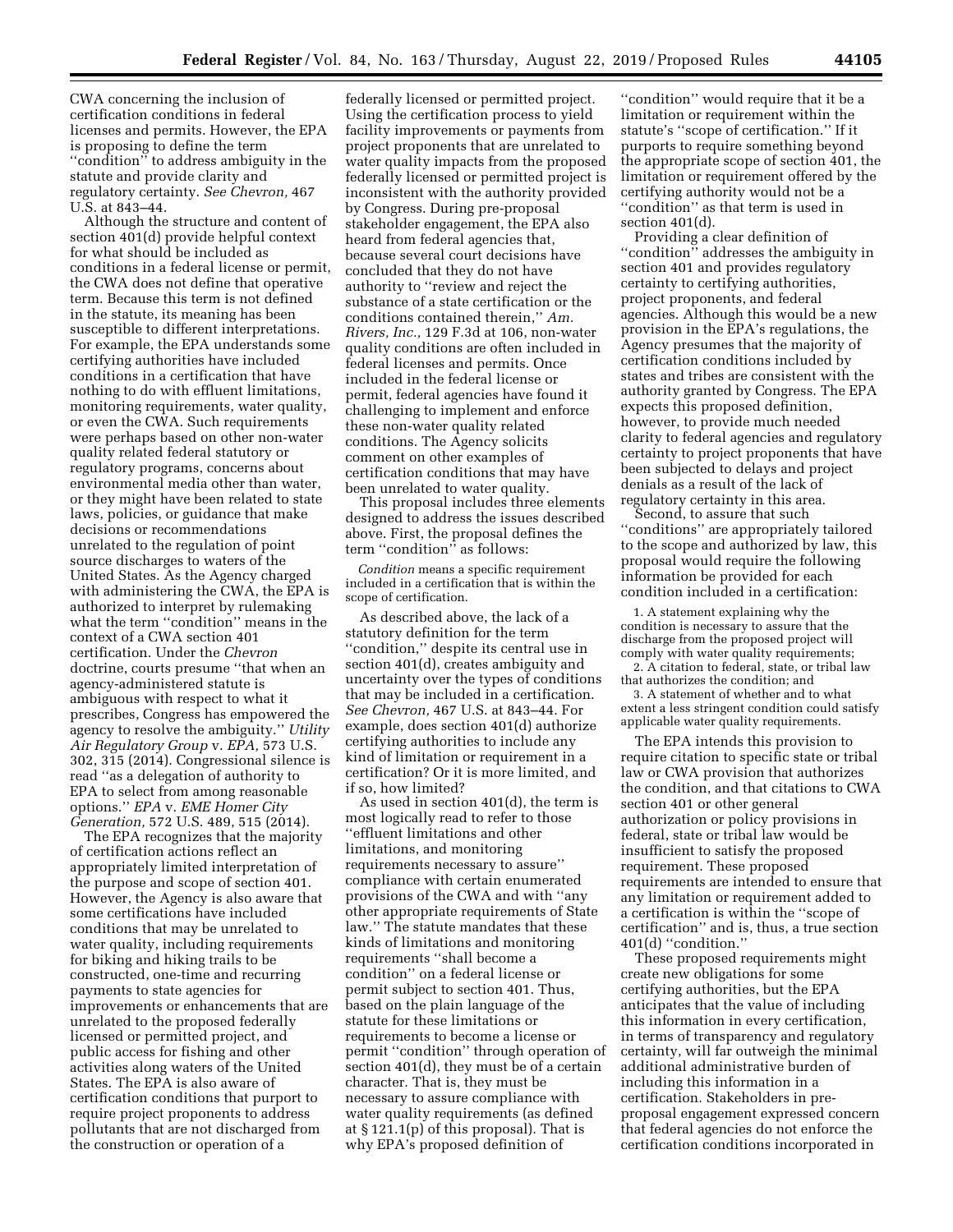their federal licenses or permits. Providing a citation to the legal authority underpinning a federally enforceable permit condition is one way to address these concerns. In fact, federal agencies during pre-proposal engagement acknowledged that this information will help them understand how best to implement and enforce certification conditions. In addition, including this information in each certification will provide transparency for the overall certification process and allow the project proponent to understand the legal authority that the certifying authority is relying on to require the condition. This information will help the project proponent assess whether the condition is within the statute's lawful scope and what recourse it might have to challenge or appeal it. Overall, the EPA believes that the benefits of providing this information will significantly outweigh any additional administrative burden that certifying authorities may incur because of these new requirements. The Agency solicits comment on the proposed information needed to support each condition, particularly on the utility of such information for the certification process. In an alternate approach, the Agency may define the third requirement as ''a statement of whether and to what extent a more or less stringent condition could satisfy applicable water quality requirements,'' or remove the third requirement altogether. The Agency also requests comment on these alternate approaches.

Third, this proposal would specifically provide federal agencies the ability to determine whether certification conditions meet the new regulatory definition for condition, and whether the state or tribe has provided the information required for each condition. If a condition satisfies these requirements, under this proposal it would have to be included in the federal license or permit; if a condition does not satisfy these requirements, it may not be included in the federal license or permit. See section III.J in this preamble for more discussion on the federal licensing or permitting agency's enforcement responsibility and discretion. The EPA expects that the proposed requirements are clear and specific enough that a federal agency would not need to have water quality expertise to determine if a certification condition meets the proposed requirements.40 The Agency solicits

comment on whether the proposed requirements for conditions need to be further refined to allow federal agencies other than the EPA to appropriately determine compliance. Although this review function may be new to some federal agencies, it is consistent with the EPA's own longstanding practice under its NPDES regulations implementing section 401 that allow the EPA to make such determinations under certain circumstances. *See* 40 CFR 124.53(e).

This proposal would require other federal agencies to review and determine whether certification conditions are within the ''scope'' articulated in the proposed implementing regulations. This is consistent with the principle that federal agencies have the authority to reject certifications or conditions that are inconsistent with the requirements and limitations of section 401 itself. In *City of Tacoma, Washington* v. *FERC,*  the Court of Appeals for the D.C. Circuit noted that ''[i]f the question regarding the state's section 401 certification is not the application of state water quality standards, but compliance with the terms of section 401, then [the federal agency] must address it. This conclusion is evident from the plain language of section 401: 'No license or permit shall be granted until the certification required by this section has been obtained or has been waived.'' 460 F.3d 53, 67–68 (D.C. Cir. 2006) (citing 33 U.S.C. 1341(a)(1)). The court went on to explain that even though the federal licensing or permitting agency did not need to ''inquire into every nuance of the state law proceeding . . . it [did] require [the federal agency] to at least confirm that the state has facially satisfied the express requirements of section 401.'' *Id.* at 68. This proposal provides that, if a federal agency determines that a certifying authority included a condition in a certification that is beyond the scope of certification, as defined in the proposed regulation, or that the state has not provided the specific information necessary to support each condition, that condition may not be included in the federal license or permit and it does not become federally enforceable.

As noted above, the EPA is not proposing to modify prior case law interpreting the plain language of the CWA to require certification conditions to be included in federal licenses and permits. *See, e.g., City of Tacoma,* 460 F.3d at 67; *Am. Rivers Inc.,* 129 F.3d at 107; *FERC,* 952 F.2d at 548; *Sierra Club,*  909 F.3d at 645. The EPA is proposing

to maintain that requirement for conditions that are consistent with section 401 and necessary to assure compliance with the Act and with other appropriate requirements of state law. The statute does not define the term ''condition'' and the EPA proposes to fill the gap left by Congress and define the term to address ambiguity in the statute and provide clarity and regulatory certainty. *See Chevron,* 467 U.S. at 843–44.

This proposal would also provide federal agencies an opportunity to allow a certifying authority to remedy a condition that the federal agency determines exceeds or conflicts with the scope of section 401 authority under certain circumstances. If a federal agency determines that a condition does not satisfy the proposed requirements for a condition and the reasonable period of time has not yet expired, this proposal would allow the federal agency to notify the certifying authority and provide an opportunity to remedy the defective condition, either by modifying the condition to conform to the scope of certification, or by providing the information required in the proposed regulation. A federal agency would not be required to provide this opportunity to the certifying authority, but if it does, this proposal nonetheless would require the certifying authority to provide the corrected condition or required information within the original reasonable period of time, which shall not exceed one year from receipt. Under this proposal, any federal agency determination on whether to allow a certifying authority to remedy a deficient condition would have to occur within the original reasonable period of time. Under this proposal, if the certifying authority fails to remedy the deficiencies within the reasonable period of time, the condition would not be included in the federal license or permit. Deficient conditions do not invalidate the entire certification, nor do they invalidate the remaining conditions in the certification. The EPA solicits comment on whether the regulatory text should clarify that deficient conditions do not invalidate the entire certification or the remaining conditions. The EPA also solicits comment on whether the proposed opportunity to remedy deficient conditions would be helpful and an appropriate use of federal agency resources, whether it should be mandatory for federal agencies to provide this opportunity, and whether it is within the scope of EPA authority to establish through regulation. The EPA also solicits comment on an alternative

<sup>40</sup>Additionally, section 401 provides that federal agencies may request EPA advice on ''any relevant information on applicable effluent limitations, or other limitations, standards, regulations, or

requirements, or water quality criteria'' and compliance methods. 33 U.S.C. 1341(b).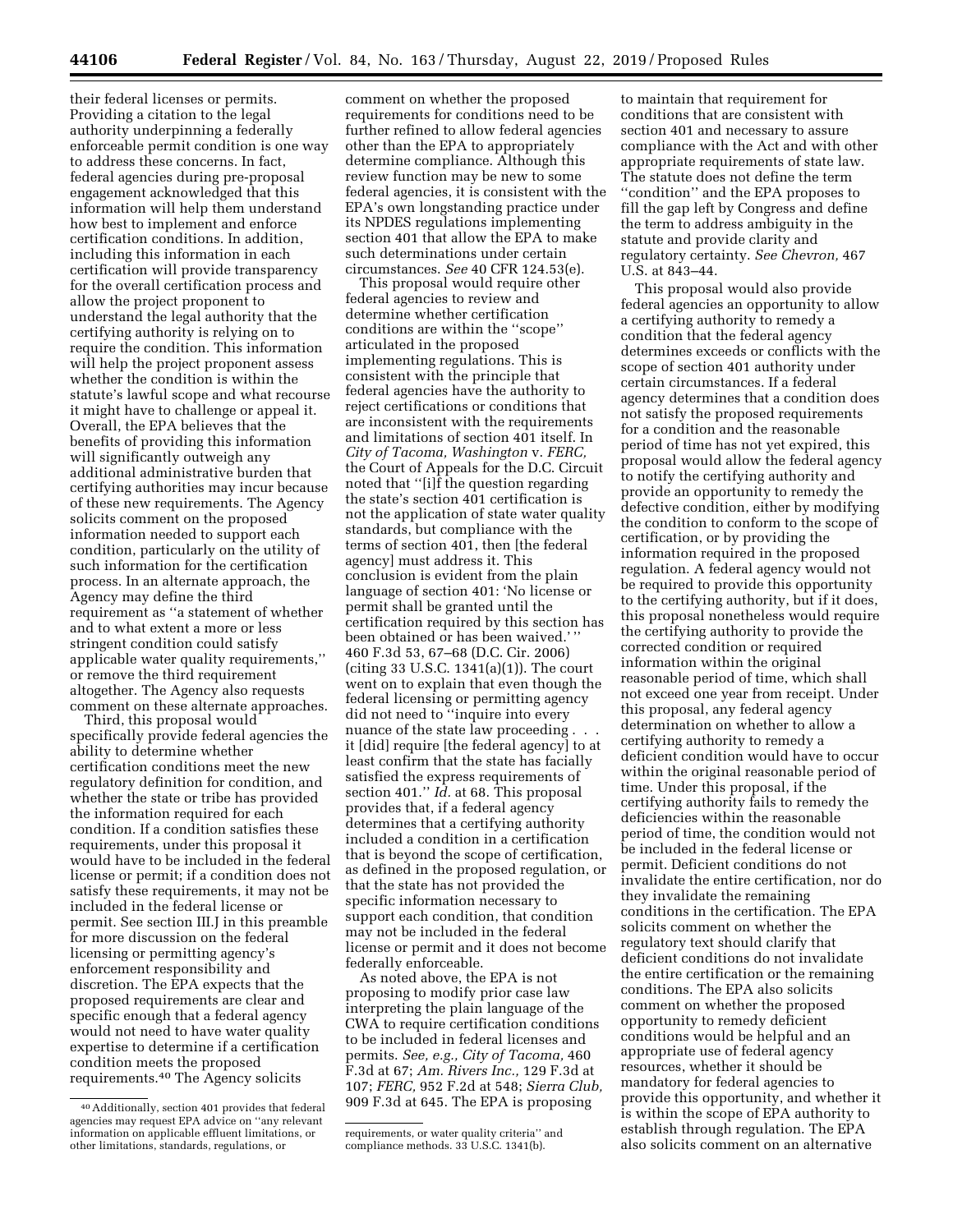approach where certifying authorities would not have the opportunity to remedy deficient conditions, even if the reasonable period of time has not expired.

The proposed regulations clarify the EPA's interpretation that the appropriate scope of review under section 401(a) is limited to the potential water quality impacts caused by the point source discharge from a proposed federally licensed or permitted project to the waters of the United States. This is consistent with the statutory language in sections 401(a) and 401(d) and is supported by the legislative history. *See*  S. Rep. No. 92–414, at 69 (1971) (providing that authorities must certify that ''any such discharge will comply with [CWA] Sections 301 and 302" and that section 401 was ''amended to assure consistency with the bill's changed emphasis from water quality standards to effluent limitations based on the elimination of any discharge of pollutants''), 41 (describing CWA section 301 as prohibiting the discharge of any pollutant except as permitted under CWA sections 301, 302, 306, 307 or 402, and identifying point sources of pollution as the regulatory target), 46 (describing CWA section 302 to authorize water quality based effluent limits ''for the affected point sources at a level which can reasonably be expected to contribute to the attainment or maintenance of such a standard of water quality''). The scope of certification also extends to the scope of conditions that are appropriate for inclusion in a certification specifically, that these conditions must be necessary to assure that the discharge from a proposed federally licensed or permitted project will comply with water quality requirements, as defined at § 121.1(p) of this proposal.

The EPA solicits comments on whether the proposed approach appropriately captures the scope of authority for granting, conditioning, denying, and waiving a section 401 certification. The EPA solicits comment on the extent to which project proponents have received non-water quality related conditions in certifications. The EPA also solicits comment on whether this proposal regarding the scope of certification and conditions is an appropriate and useful way to ensure that federal licenses will not contain non-water quality related certification decisions and conditions, or if there are other more useful and appropriate tools or mechanisms the EPA should consider to address these concerns. In particular, the EPA solicits comment on what it means for a certification or its conditions to be

''related to water quality'' and how direct that relationship to water quality must be to properly define a certification or condition as within the appropriate scope of section 401.

In addition, the EPA solicits comment on its interpretation of the phrase ''any other appropriate requirements of State law'' as limited to requirements in EPAapproved state and tribal CWA regulatory programs. In particular, EPA solicits comment on whether EPA should interpret that phrase more broadly to include *any* requirement of State law, any *water quality-related requirement* of State law (regardless of whether it is part of an EPA-approved program), or any different universe of state or tribal requirements (reflecting, or not, CWA sections or programs) that might be broader or narrower in scope than this proposal. The EPA also solicits comment on its interpretation of sections  $401(a)$  and  $401(d)$  as limiting the scope of state and tribal section 401 review and conditions to impacts from potential ''discharges,'' or whether the state or tribe may also consider a different and broader universe of impacts, such as impacts from the licensed project or activity as a whole, or some other universe of potential impacts to water quality. The EPA also solicits comment on whether this proposal will facilitate enforcement of certification conditions by federal agencies, or whether there are other approaches the Agency should consider beyond requiring a citation to state, tribal, or federal law or explaining the reason for a condition.

Pre-proposal recommendations identified concerns with certain types of conditions that have created regulatory uncertainty for project proponents, including conditions that extend the effective date of a certification out beyond the reasonable period of time and conditions that authorize certifications to be re-opened. To better understand these concerns, the Agency solicits comment on whether, given the explicit limitations on conditions in this proposal, it may still be necessary or appropriate to expressly preclude these or other types of conditions that may create regulatory uncertainty.

The EPA is also soliciting comment on an alternate approach that it is considering taking whereby the Agency would interpret CWA sections 401(a) and 401(d) as providing two different scopes for action on a certification request. Specifically, section 401(a) could be read to authorize review of a section 401 certification only on the basis of determining whether the discharge would comply with the enumerated sections of the CWA; and

section 401(d) could be read to authorize consideration of ''any other appropriate requirement of State law'' only for purposes of establishing conditions once the certifying authority has determined to grant certification. Under this alternate approach, a certification request could be denied only if the certifying authority cannot certify that the discharge will comply with applicable provisions of CWA sections 301, 302, 303, 306 and 307. This proposal would also define the term ''any other appropriate requirement of State law'' to mean EPAapproved state or tribal CWA regulatory program provisions (*e.g.,* state water quality standards, NPDES program provisions). The EPA solicits comment on this alternate interpretation. The EPA also solicits comment on whether establishing two different scopes for action under section 401 would clarify the certification process or if it could cause further confusion or potential delays in processing certification requests.

## *E. Timeframe for Certification Analysis and Decision*

The EPA proposes to reaffirm that CWA section 401 requires certifying authorities to act on a request for certification within a reasonable period of time, which shall not exceed one year. By establishing an absolute outer bound of one year following receipt of a certification request, Congress signaled that certifying authorities have the expertise and ability to evaluate potential water quality impacts from even the most complex proposals within a reasonable period of time after receipt of a request, and in all cases within one year. The CWA also provides that if a certifying authority fails or refuses to act within that reasonable period of time, the certification requirement is waived; however, the CWA does not define the term ''*fails or refuses to act.*'' This proposal provides additional clarity on what is a ''reasonable period,'' how the period of time is established, and for the first time defines the term ''*fails or refuses to act*'' to provide additional clarity and regulatory certainty.

Section 401 does not include a tolling provision. Therefore, the period of time to act on a certification request does not pause or stop for any reason once the certification request has been received. One recent court decision held that withdrawing and resubmitting the same section 401 request for the purpose of circumventing the one-year statutory deadline does not restart the reasonable period of time. *Hoopa Valley Tribe* v. *FERC,* 913 F.3d 1099 (D.C. Cir. 2019) (*Hoopa Valley*). The EPA agrees with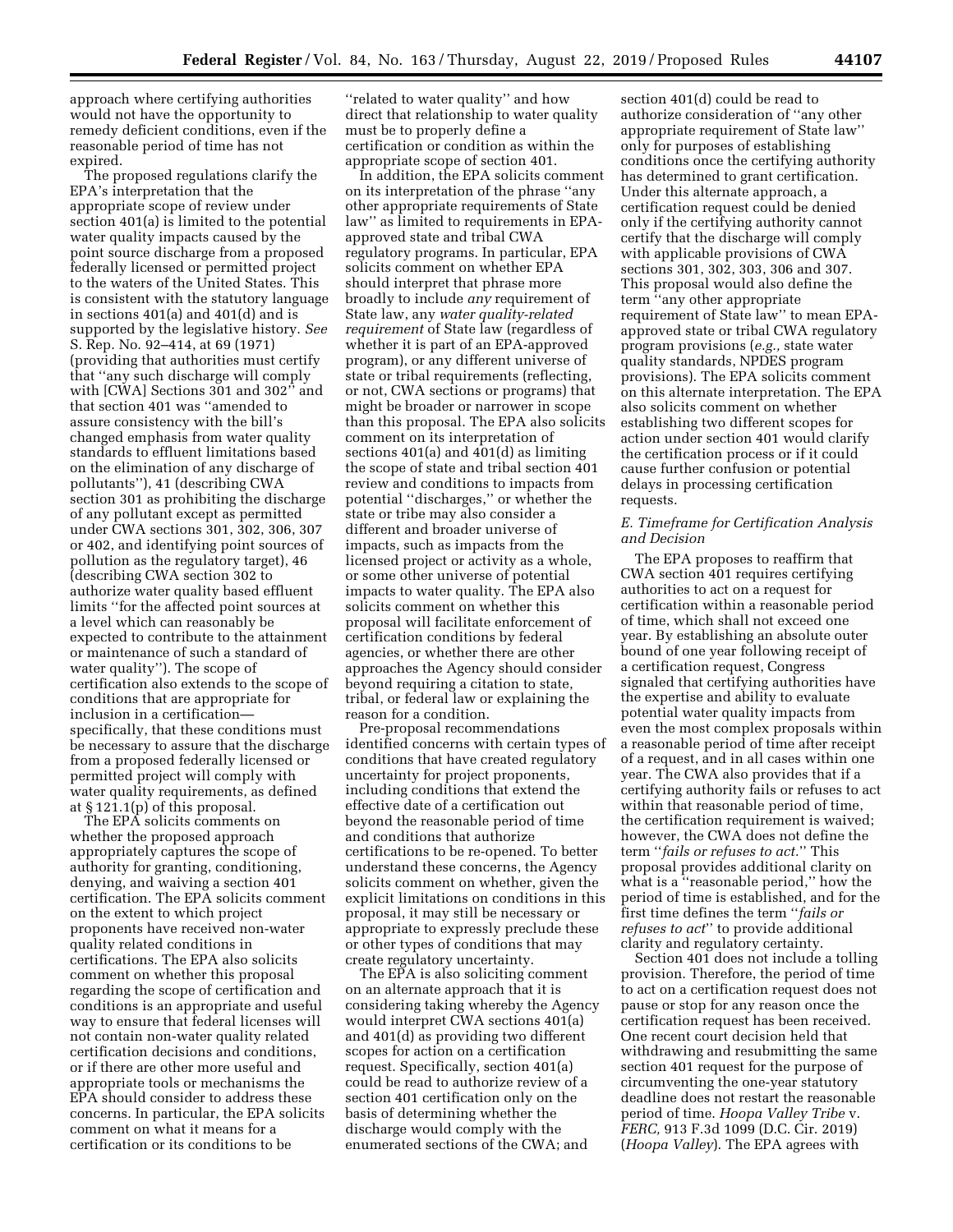the *Hoopa Valley* court that ''Section 401's text is clear'' that one year is the absolute maximum time permitted for a certification, and that the statute ''does not preclude a finding of waiver prior to the passage of a full year.'' *Id.* at 1103– 04. The court noted that, ''[b]y shelving water quality certifications, the states usurp FERC's control over whether and when a federal license will issue. Thus, if allowed, the withdrawal-andresubmittal scheme could be used to indefinitely delay federal licensing proceedings and undermine FERC's jurisdiction to regulate such matters.'' *Id.* at 1104. The court further observed that the legislative history supports its interpretation of the statute's plain language because, ''Congress intended Section 401 to curb a *state's* 'dalliance or unreasonable delay.' '' *Id.* at 1104–05 (emphasis in original).

The *Hoopa Valley* case raised another important issue: Perpetual delay of relicensing efforts (in that case for more than a decade) delays the implementation and enforcement of water quality requirements that have been updated and made more stringent in the years or decades since the last relicensing process.41 *See id.* at 1101. This concern was also raised in stakeholder recommendations received during the pre-proposal outreach period. One stakeholder specifically cited the delays in the *Hoopa Valley*  case as a ''concrete example of how the § 401 certification process was being manipulated by a state certification agency to delay implementation of effective water quality controls and enhancement measures'' and that ''allowing the § 401 certification process to be used to achieve further delays in the re-licensing process is in turn an abuse of the certification process.'' Letter from National Tribal Water Council to David P. Ross, Assistant Administrator of the Office of Water, EPA (Mar. 1, 2019).

Given the *Hoopa Valley* court's plain language analysis of the statute and the potential water quality impacts from allowing certification decisions to be delayed, and the Agency's agreement with that analysis, EPA is proposing to amend the Agency's regulations in a

manner consistent with the *Hoopa Valley* holding as follows:

The certifying authority is not authorized to request the project proponent to withdraw a certification request or to take any other action for the purpose of modifying or restarting the established reasonable period of time.

The Agency proposes this clear statement to reflect the plain language of section 401, which as described above, is supported by legislative history. The Agency expects this clarification will reduce delays and help ensure that section 401 certification requests are processed within the reasonable period of time established by the federal agency, and at most, within one year from receipt of the request. The Agency understands that in cases where the certifying authority and project proponent are working collaboratively and in good faith, it may be desirable to allow the certification process to extend beyond the reasonable period of time and beyond the one-year statutory deadline. The Agency solicits comment on whether there is any legal basis to allow a federal agency to extend the reasonable period of time beyond one year from receipt.

During the pre-proposal recommendation period, stakeholders also expressed concern about the effect of potentially limited certification review timeframes on state and tribal resources. The Agency has similar concerns regarding its own resources. This proposal therefore would establish a pre-filing meeting process *when the EPA is the certifying authority* to ensure that the Agency receives early notification of anticipated projects and can discuss its information needs with the project proponent (see section III.G in this preamble). This pre-filing meeting process is intended to occur before the statutory timeframe begins. The Agency solicits comment on whether the pre-filing meeting process would be helpful for other certifying authorities, whether it is an appropriate mechanism to promote and encourage early coordination between project proponents and certifying authorities, and if there are other options that may also be appropriate from a regulatory perspective. The EPA also solicits comment on whether the Agency has the authority to propose similar requirements on state and tribal certifying authorities through this rulemaking. The Agency also heard concerns from certifying authorities on staffing challenges, agency priorities, and the need for additional federal funding to support timely action on certification requests. To better

understand these concerns, the Agency solicits comment from certifying authorities on the extent to which section 401 programs are funded by states and tribes and the number of full or part time employees that are assigned to evaluate and take action on certification requests.

The EPA recognizes that federal agencies are uniquely positioned to promote pre-application coordination among federal agencies, certifying authorities, and project proponents to harmonize project planning activities and promote timely action on certification requests. For instance, early coordination between the certifying authority and the federal agency could decrease duplication of materials that need to be prepared and submitted by the project proponent. The EPA encourages federal agencies to notify certifying authorities as early as possible about potential projects that may require a section 401 certification. Additionally, the EPA encourages federal agencies to respond timely to requests from certifying authorities for information concerning the proposed federal license or permit, and to provide technical and procedural assistance to certifying authorities and project proponents upon request and to the extent consistent with agency regulations and procedures. The Agency solicits comment on the responsibilities of federal agencies, ways to facilitate technical and procedural information sharing among federal agencies, project proponents, and certifying authorities, and ways to provide technical and procedural assistance to project proponents and certifying authorities.

The EPA also proposes to reaffirm that the federal agencies determine the reasonable period of time for a certifying authority to act on a certification request. Some existing federal agency regulations specify a reasonable period of time that applies across all permit types. For instance, FERC's regulations at 18 CFR 5.23(b)(2) provide that ''[a] certifying agency is deemed to have waived the certification requirements of section 401(a)(1) of the Clean Water Act if the certifying agency has not denied or granted certification by one year after the date the certifying agency received a written request for certification.'' Similarly, the Corps regulations at 33 CFR 325.2(b)(1)(ii) state that ''[a] waiver may be explicit, or will be deemed to occur if the certifying agency fails or refuses to act on a request for certification within sixty days after receipt of such a request unless the district engineer determines a shorter or longer period is reasonable for the state to act.'' Executive Order 13868 directed

<sup>41</sup>This is a concern shared by the EPA. The Agency has recently taken steps to promote its own compliance with CWA deadlines, including acting on state and tribal water quality standard submittals, because prior delays have created a significant backlog of state submittals awaiting EPA action. Memorandum from David P. Ross to Regional Administrators (June 3, 2019). These delays and backlogs prevent states and tribes from timely implementing and enforcing updated programs and standards that could otherwise be improving water quality.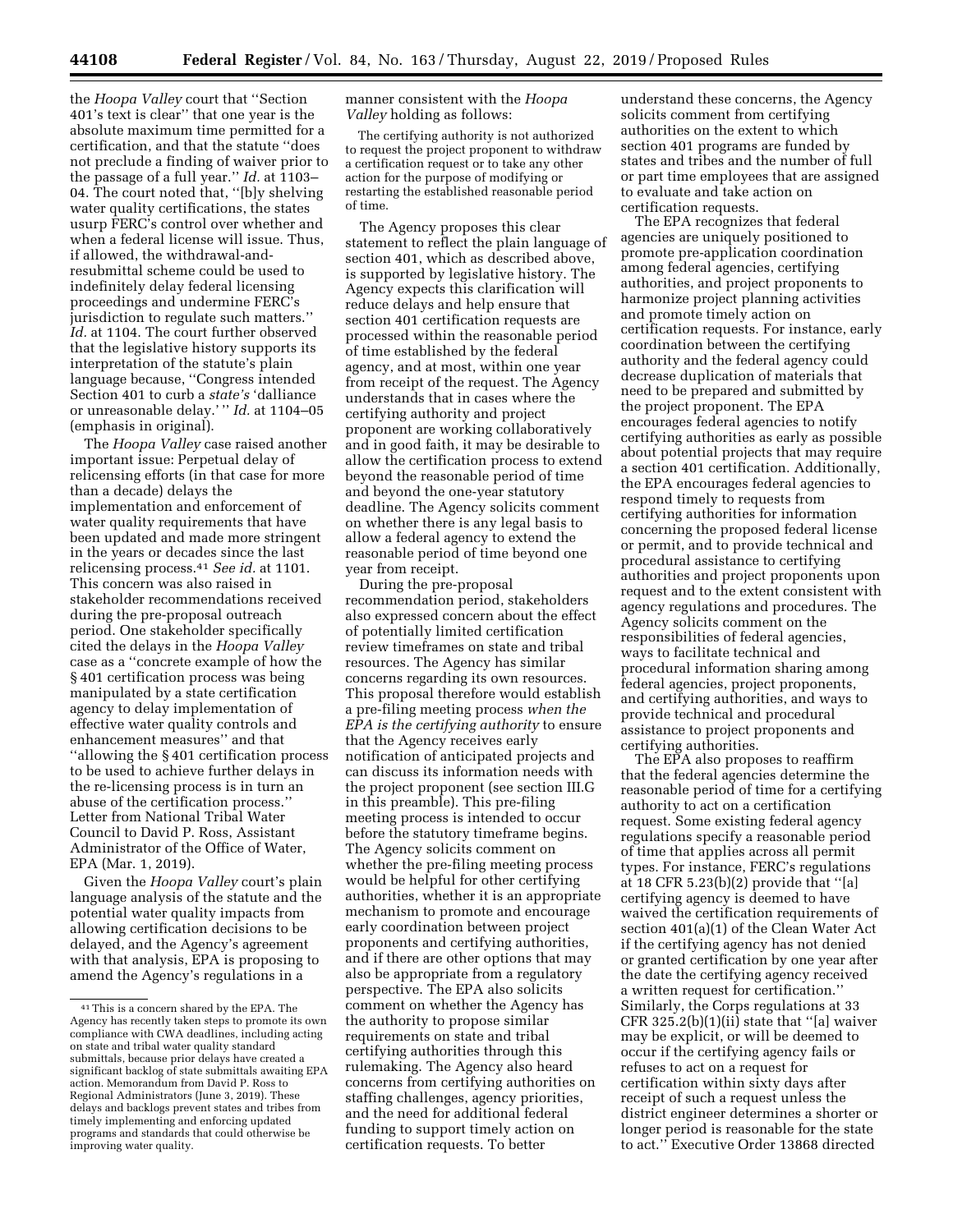these agencies to update their existing regulations to promote consistency across the federal government upon completion of the EPA's current rulemaking to modernize its certification regulations.

In setting the reasonable period of time for a certification—either on a project-by-project basis or categorically through a rulemaking—the EPA proposes to require federal agencies to consider:

1. The complexity of the proposed project;

2. The potential for any discharge; and

3. The potential need for additional study or evaluation of water quality effects from the discharge.

The EPA solicits comment on whether these factors are appropriate and whether there are other factors that a federal agency should consider when establishing the reasonable period of time (*e.g.,* permit type within a federal agency, certifying authority resources and capacity to review). The EPA also solicits comment on whether the Agency should establish reasonable periods of time for different federal permit types on a categorical basis in its final rule. For example, the EPA could establish that section 401 certifications for CWA section 404 permits that disturb a certain acreage threshold must be completed in a prescribed period of time. As another example, the EPA could establish that for interstate pipelines that will cross a certain number of states or transport a certain volume of material, certification must be completed within a specific period of time. The EPA understands that the federal agencies that implement their own permitting programs are experts in those areas, however, the Agency also understands that establishing a clear national framework for section 401 certifications may help create efficiencies in the process and therefore provide greater regulatory certainty.

The Agency is also soliciting comment on an alternate approach that it is considering taking whereby the EPA would retain the language in its existing certification regulations that specifies a reasonable period of time ''shall generally be considered to be 6 months, but in any event shall not exceed 1 year.'' 40 CFR 121.16(b). In the event the EPA pursues this alternate approach, the Agency requests comment on whether six months is an appropriate general rule, if a longer or shorter period of time would be more appropriate as a general rule, and whether having such a general rule is appropriate. Such alternate approach would retain the federal agencies ability to determine the reasonable period of time but would

allow for a default reasonable period of time in the event that a federal agency fails to establish a reasonable period of time or prefers to rely on the default.

This proposal also intends to clarify the process by which federal agencies and certifying authorities communicate regarding the reasonable period of time. A clear understanding of the reasonable period of time will prevent certifying authorities from inadvertently waiving their opportunity to certify a request and will provide regulatory certainty to the project proponent. Under this proposal, upon submittal of the request for certification, the project proponent would contact the federal agency to provide notice of the certification request. Within 15 days of receiving a notice of the certification request from the project proponent, the federal agency would provide, in writing, the following information to the certifying authority: The applicable reasonable period of time to act on the request, the date of receipt, and the date upon which waiver will occur if the certifying authority fails to act. The EPA understands that this process may create additional administrative burdens on federal agencies, given the number of section 401 certification requests that are submitted each year. However, the Agency expects that the benefit of clarity and transparency that this additional process will provide for all parties involved in a section 401 certification process will outweigh any potential additional burden. The EPA also expects the federal agencies will quickly routinize this process, using forms, electronic notifications or other tools to minimize the potential administrative burden associated with providing written notice of the reasonable period of time. The EPA solicits comment on whether the proposed process is the most efficient way to provide clarity and transparency, or if there are other procedural or administrative mechanisms that may be more effective. In an alternate approach the EPA could require federal agencies to post the reasonable period of time notification on a public website, instead of requiring it be sent to the certifying authority. The EPA solicits comment on whether this alternate approach would provide greater efficiency and transparency in the certification process, or if there are concerns with this approach.

The EPA also solicits comment on whether, if a federal agency promulgates reasonable periods of time categorically based on project type, the notification process in this proposal would still be necessary. For example, FERC has promulgated regulations for hydropower

projects that require the license or permit applicant to file with FERC either a copy of the certification, a copy of the request for certification, including proof of the date that the certifying authority received the request, or evidence of waiver. 18 CFR 4.34(b)(5)(i). In its permitting processes, FERC allows certifying authorities to take the full year provided in section 401, and its regulations clearly state, ''A certifying agency is deemed to have waived the certification requirements . . . if the certifying agency has not denied or granted certification by one year after the date the certifying agency received a written request for certification.'' 18 CFR 4.34(b)(5)(iii). The EPA solicits comment on whether FERC's hydropower regulations, or other existing federal regulations, provide clear enough procedure and transparency that the additional notice to the certifying authority proposed in this rule would be redundant, unnecessary, or a waste of resources.

The EPA also proposes to clarify that section 401 does not prohibit a federal agency from modifying an established reasonable period of time, provided the modified time period is reasonable and does not exceed one year from receipt. The EPA does not expect periods of time to be modified frequently, but this proposal is intended to provide federal agencies with additional flexibility for unique circumstances that may reasonably require a longer period of time than was originally established. In such cases, the modified time period would be communicated in writing to the certifying authority and the project proponent to ensure all parties are aware of the change. In all cases, the reasonable period of time would not exceed one year from the original receipt of the certification request.

To ensure that the section 401 certification process does not unreasonably delay the federal licensing and permitting processes, the plain language of section 401(a)(1) provides that the requirement to obtain a certification is waived when a certifying authority ''fails or refuses to act'' on a request for certification, within a reasonable period of time (which shall not exceed one year).'' 33 U.S.C. 1341(a)(1). The Act does not define the term ''fails or refuses to act.'' This term is ambiguous and the lack of a statutory definition has resulted in different interpretations of when the period of time for review expires and inefficiencies in the certification process. It has also resulted in significant regulatory uncertainty and litigation. See section II.F in this preamble. As the Agency charged with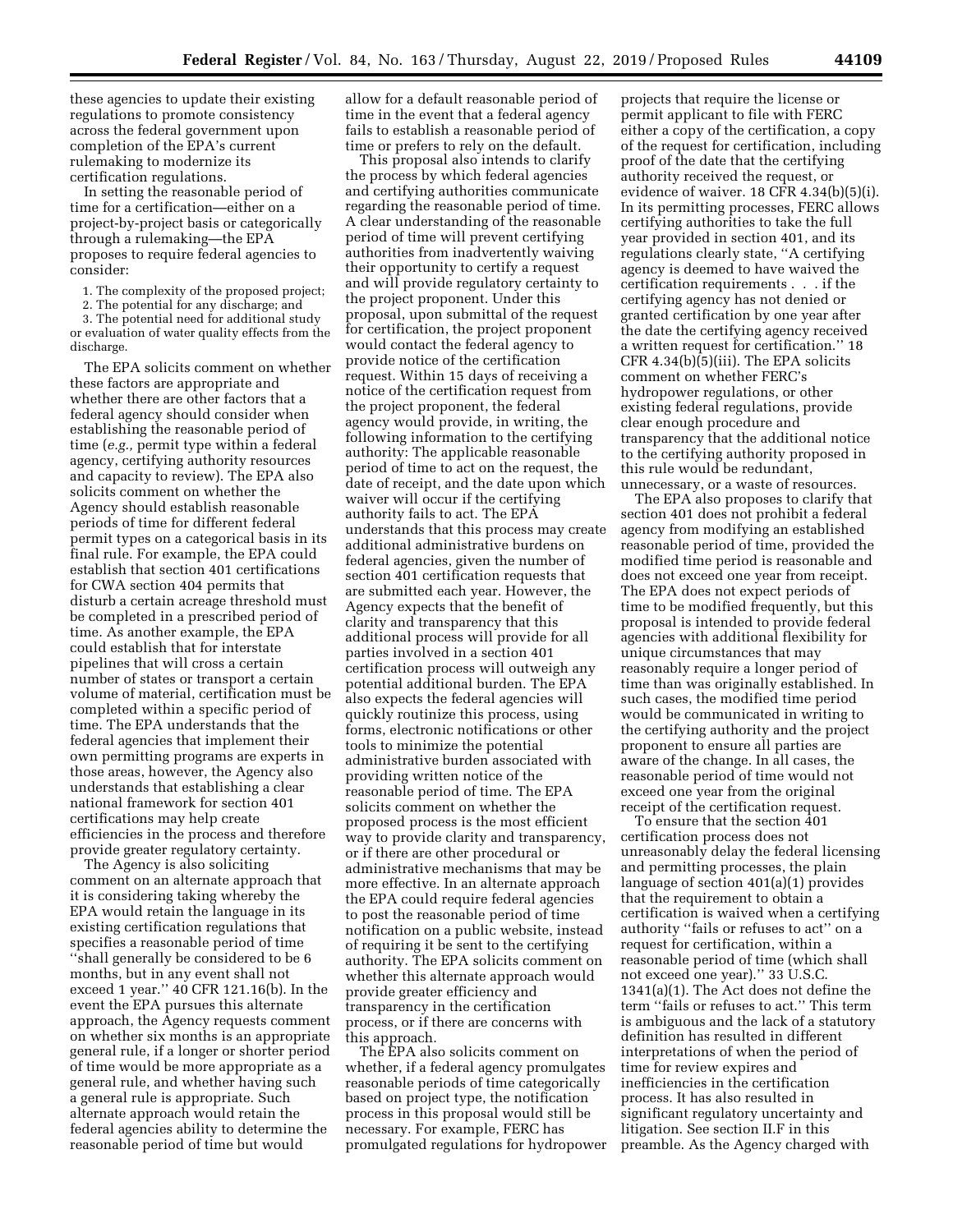administering the CWA, the EPA is authorized to interpret by rulemaking what these terms mean in the context of a request for a CWA section 401 certification. *See Chevron,* 467 U.S. at 843–44.

The phrase ''fails or refuses to act'' lends itself to at least two interpretations. One interpretation of the ''fails or refuses to act'' language in section 401 is that a certifying authority took no action, or refused to take any action, on a section 401 certification request within the reasonable period of time. Such lack of action would be understood as triggering a waiver. Alternatively, when read in the larger context of the section, ''fails or refuses to act'' could also mean that—while the certifying authority took some action in response to the request—the action it took was outside the statute's permissible scope and thus the certifying authority failed or refused to act in a way Congress intended, and that such failure amounts to a failure or refusal to act, triggering a waiver. To resolve this ambiguity, under this proposed definition, if a certifying authority either takes no action at all within the reasonable period of time, or acts outside the scope of certification, as defined in this proposal, the federal agency may determine that waiver has occurred and issue the federal license or permit. Accordingly, this proposal includes the following definition:

*Fail or refuse to act* means the certifying authority actually or constructively fails or refuses to grant or deny certification, or waive the certification requirement, within the scope of certification and within the reasonable period of time.

A certifying authority actually fails or refuses to grant or deny certification when it states its intention unambiguously in writing or takes no action within the reasonable period of time. A certifying agency constructively fails or refuses to grant or deny certification when it acts outside the scope of certification as defined in the proposed rule.

The EPA expects that for the majority of circumstances where states and tribes issue section 401 certifications, this new definition will have little practical implication because they will have acted on certification requests within the scope of CWA section 401. However, the EPA is aware of circumstances where some states have denied certifications on grounds that are unrelated to water quality requirements and that are beyond the scope of CWA section 401.42 The EPA's existing

certification regulations at 40 CFR part 121 are silent on this point and thus when a certifying authority acts beyond the scope of authority granted by Congress in section 401, the project proponent has two options: (1) Walk away from the proposed federally licensed or permitted project because certification has been denied, or (2) challenge the certification denial in court. Under this proposal, the Agency intends to clarify that a denial based on factors outside the scope of authority under section 401 amounts to a ''fail[ure] or refus[al] to act.'' The burden is thus placed on the certifying authority to act within the proper scope of authority granted by Congress, or otherwise risk having the certification denial being set aside by the federal agency. If that were to happen, under this proposal, a certifying authority that disagrees that its action was outside the scope of section 401 could consider its options for legal or administrative review against the federal agency for issuing the license or permit without considering its certification denial. The EPA intends that this proposed definition of ''fails or refuses to act'' will encourage certifying authorities to act within the scope of certification and promote timely and CWA-consistent action on certification requests. As discussed in section III.D in this preamble, an entire certification is not considered waived if a certifying authority grants certification with deficient conditions. In those circumstances, the deficient conditions are addressed by the federal agency but the remainder of the certification remains in place.

Alternatively, the Agency seeks comment on an approach that would not define ''*fails or refuses to act*'' as a separate term. In the event the Agency pursues that alternate approach, the Agency solicits comment on other tools or mechanisms to encourage certifying authorities to act timely and within the scope of certification, consistent with the text of the CWA as defined in this proposal.

This proposal also includes a process by which, if a certifying authority denies certification on grounds outside the scope of certification, and the reasonable period of time has not yet expired, the federal agency may provide an opportunity for the certifying

authority to remedy the deficient denial, so long as the remedy occurs within the original reasonable period of time. This process is intended to promote actions by certifying authorities that are within the scope of certification and provide an ability to remedy deficient denials so long as it is does not extend the reasonable period of time, and therefore does not delay the federal licensing or permitting process. The Agency solicits comment on whether the opportunity to remedy deficient certifications or conditions would be helpful and appropriate, or if it could create additional delays in the federal licensing or permitting process. The EPA also solicits comment on an alternative approach where certifying authorities would not have the opportunity to remedy deficient denials, even if the reasonable period of time has not expired. The Agency also solicits comment on whether there are other mechanisms that may also promote timely and appropriate action on certification requests.

### *F. Contents and Effect of a Certification*

The CWA does not define the term ''certification'' or offer a definitive list of its contents or elements. Accordingly, the EPA under section 501(a) may reasonably interpret the statute to add content to that term. *See* 33 U.S.C. 1251(d); 33 U.S.C. 1361(a); *Chevron,* 467 U.S. at 843–44. While the EPA's existing regulations at 40 CFR 121.2(a) identify certification requirements that might have made sense in 1971, in this proposal the EPA seeks to update those requirements and also address more fully the effects of certification decisions. Among other things, the EPA is proposing that any action on a certification request be in writing and clearly state whether the certifying authority has chosen to grant, grant with conditions, or deny certification. The EPA is also proposing that any express waiver of the certification requirement by the certifying authority also be in writing.

In circumstances where certification is granted, with or without conditions, the EPA is proposing that the written certification include a statement that the discharge from the proposed federally licensed or permitted project will comply with applicable water quality requirements, as defined at § 121.1(p) of this proposal. Where the certifying authority has granted without conditions, the federal agency could continue processing the license or permit in accordance with its implementing regulations. Where the certifying authority is granting certification with conditions, the federal

<sup>42</sup>*See* Letter from Thomas Berkman, Deputy Commissioner and General Counsel, New York

State Department of Environmental Conservation, to Georgia Carter, Vice President and General Counsel, Millennium Pipeline Company, and John Zimmer, Pipeline/LNG Market Director, TRC Environmental Corp. (Aug. 30, 2017) (denying 401 certification because ''FERC failed to consider or quantify the effects of downstream [greenhouse gas emissions] in its environmental review of the Project'').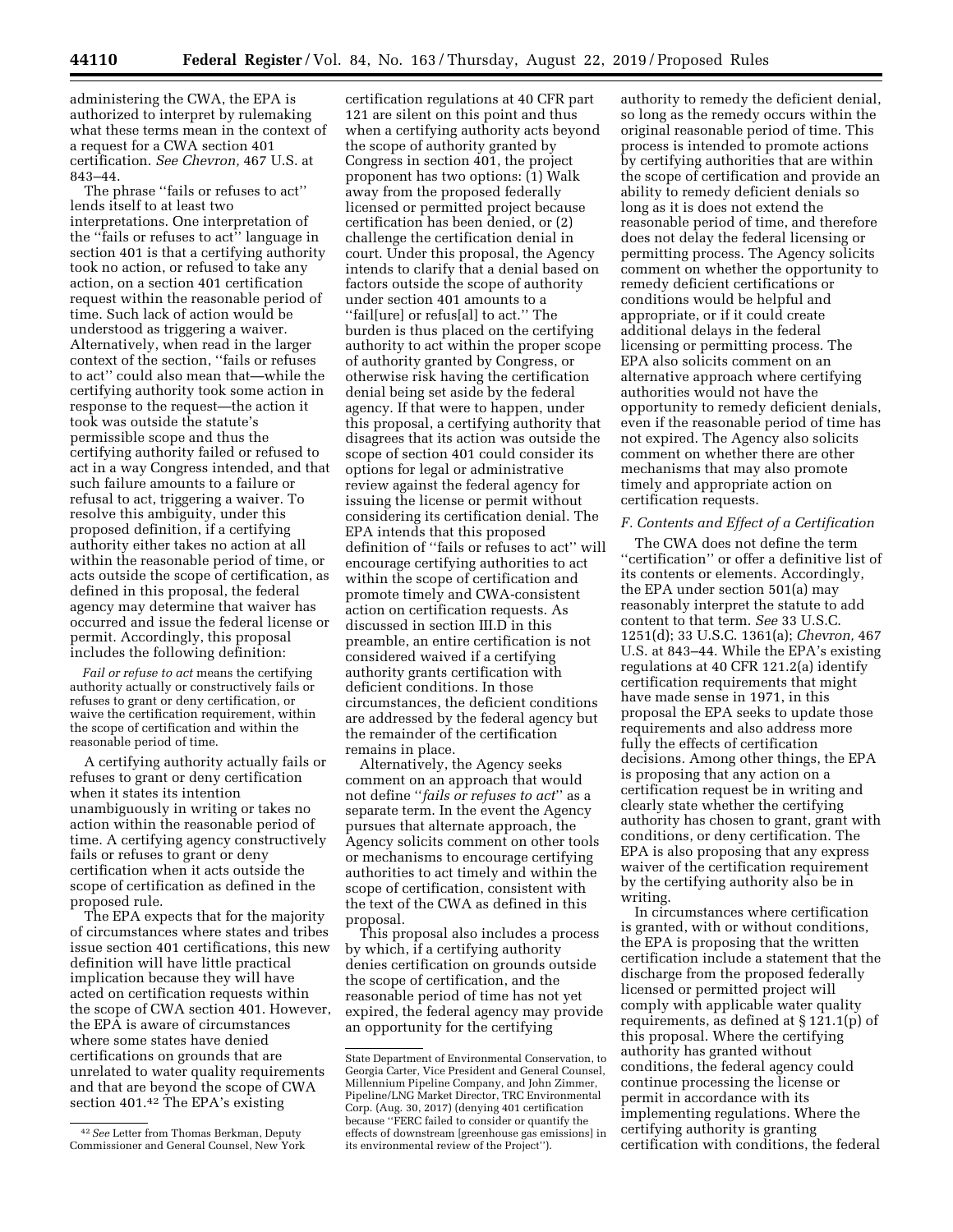agency could continue processing the license or permit and would include those conditions as terms in the federal license or permit. Under the proposal, the certification would include specific supporting information for each condition that will be included in the certification, including at a minimum: A statement explaining why the condition is necessary to assure that the discharge resulting from the proposed federally licensed or permitted project will comply with applicable water quality requirements; a citation to federal, state, or tribal law that authorizes the condition; and a statement of whether and to what extent a less stringent condition could satisfy applicable water quality requirements. See section III.D in this preamble for information about the scope of appropriate conditions and for information about how conditions could be written to ensure enforceability by federal agencies.

CWA section 401(a)(1) provides that ''[n]o license or permit shall be granted if certification has been denied by the State, interstate agency, or the Administrator, as the case may be.'' 33 U.S.C. 1341(a)(1). In circumstances where certification is denied, the EPA is proposing that the written notification include the reasons for denial, including the specific water quality requirements with which the proposed federally licensed or permitted project will not comply, a statement explaining why the proposed project will not comply with the identified water quality requirements, and the specific data, information, or project modifications, if any, that would be needed for the certifying authority to determine that the discharge will comply with water quality requirements. In circumstances where a certifying authority is unable to certify that a discharge will comply with the Act, EPA is proposing that the certifying authority may deny certification or waive the requirement for certification. The EPA notes that there may be multiple reasons why a certifying authority may be unable to certify, including a lack of resources for reviewing the certification request, other more pressing priority work that the agency must attend to, or because the information provided to the agency demonstrates that the discharge will not comply with the Act. Under the former circumstances, waiver may be appropriate and under the latter circumstance, denial would be appropriate. The statute does not prevent a project proponent from reapplying for a section 401 certification if the original request is denied, and this proposal reaffirms the ability of a

project proponent to submit a new certification request. In the event that a denial is issued, the EPA recommends that the project proponent discuss with the certifying authority whether project plans could be altered to meet applicable water quality requirements upon submittal of a new request for certification.

Where a federal agency determines that a certifying authority's denial satisfied the requirements of section 401, the EPA proposes that the federal agency provide written notification to the certifying authority and the project proponent that the denial was consistent with section 401 and that the license or permit will not be granted. A project proponent may explore its options to challenge a denial in court, or alternatively, it may submit a new request for certification that addresses the water quality issues identified in the denial in addition to the other requirements for a request for certification, as discussed in section III.B in this preamble.

Where a federal agency determines that a certifying authority's denial failed to meet the requirements of section 401, the EPA proposes that the federal agency provide written notification to the certifying authority and the project proponent and indicate which provision(s) of section 401 the certifying authority failed to meet. If the federal agency receives the certifying authority's certification decision prior to the end of the reasonable period of time, the federal agency may provide the certifying authority an opportunity to remedy the deficiencies within the remaining period of time. In such circumstances, if the certifying authority does not provide an updated certification decision by the end of the reasonable period of time, under the proposal the federal agency would treat the certification in a similar manner as waiver. The EPA solicits comment on whether this opportunity to remedy a deficient denial would be helpful and an appropriate use of federal agency resources, whether it should be mandatory for federal agencies to provide this opportunity, and whether it is within the scope of Agency authority to establish through regulation.

EPA's proposed regulations at sections 121.6 (Effect of denial of certification), 121.7 (Waiver), and 121.8 (Incorporation of conditions in the license or permit) contemplate that the licensing or permitting agency would review and make appropriate determinations about the adequacy of certain aspects of a 401 certification. Establishing such a role for federal licensing or permitting agencies is a

reasonable interpretation of the CWA. In *City of Tacoma, Washington* v. *FERC,*  the Court of Appeals for the D.C. Circuit noted that ''[i]f the question regarding the state's section 401 certification is not the application of state water quality standards but compliance with the terms of section 401, then [the federal agency] must address it. This conclusion is evident from the plain language of section 401: 'No license or permit shall be granted until the certification *required by this section* has been obtained or has been waived.'' 460 F.3d at 67–68 (citing 33 U.S.C. 1341(a)(1)) (emphasis in original). The court went on to explain that even though the federal agency did not need to ''inquire into every nuance of the state law proceeding . . . it [did] require [the federal agency] to at least to confirm that the state has facially satisfied the express requirements of section 401.'' *Id.* at 68; *see also Hoopa Valley Tribe* v. *FERC,* 913 F.3d 1099, 1105 (D.C. Cir. 2019) (''had FERC properly interpreted Section 401 and found waiver when it first manifested more than a decade ago, decommissioning of the Project might very well be underway''); *Airport Communities Coalition* v. *Graves,* 280 F. Supp.2d 1207, 1217 (W.D. Wash. 2003) (holding that the Army Corps had discretion not to incorporate untimely certification conditions).43

In circumstances where certification is waived, under this proposal, the federal agency may continue processing the license or permit in accordance with its implementing regulations. As discussed in section III.E and section III.F in this preamble, under this

<sup>43</sup>Cases like *Sierra Club,* 909 F.3d at 645; *Snoqualmie Indian Tribe,* 545 F.3d at 1218; and *FERC,* 952 F.2d at 548 are not to the contrary. These cases do not stand for the proposition that licensing agencies have no role to play in reviewing and implementing state or tribal certifications. Although the courts' language is at times strong (*e.g.,* ''FERC may not alter or reject conditions''), a closer reading shows that these holdings are more nuanced. In *Sierra Club,* the court faulted FERC for replacing a state certification condition with a different, alternative condition *FERC thought was more protective.* In *Snoqualmie,* the court allowed FERC to require additional license conditions *that did not conflict with or weaken* the protections provided by the state's certificate. In *FERC,* the court upheld FERC's hydroelectric facility license, observing that ''we have no reason to doubt that any *valid*  conditions imposed by West Virginia in its section 401 certificates must and will be respected by the Commission.'' (Emphasis added). Even *American Rivers,* 129 F.3d at 110–111, recognized that FERC ''may determine whether the proper state has issued the certification or whether a state has issued a certification within the prescribed period.'' To the extent any of these cases arguably stand for the proposition that licensing agencies lack the authority or discretion to make appropriate determinations regarding the adequacy of certain aspects of a state's or authorized tribe's certification, EPA disagrees.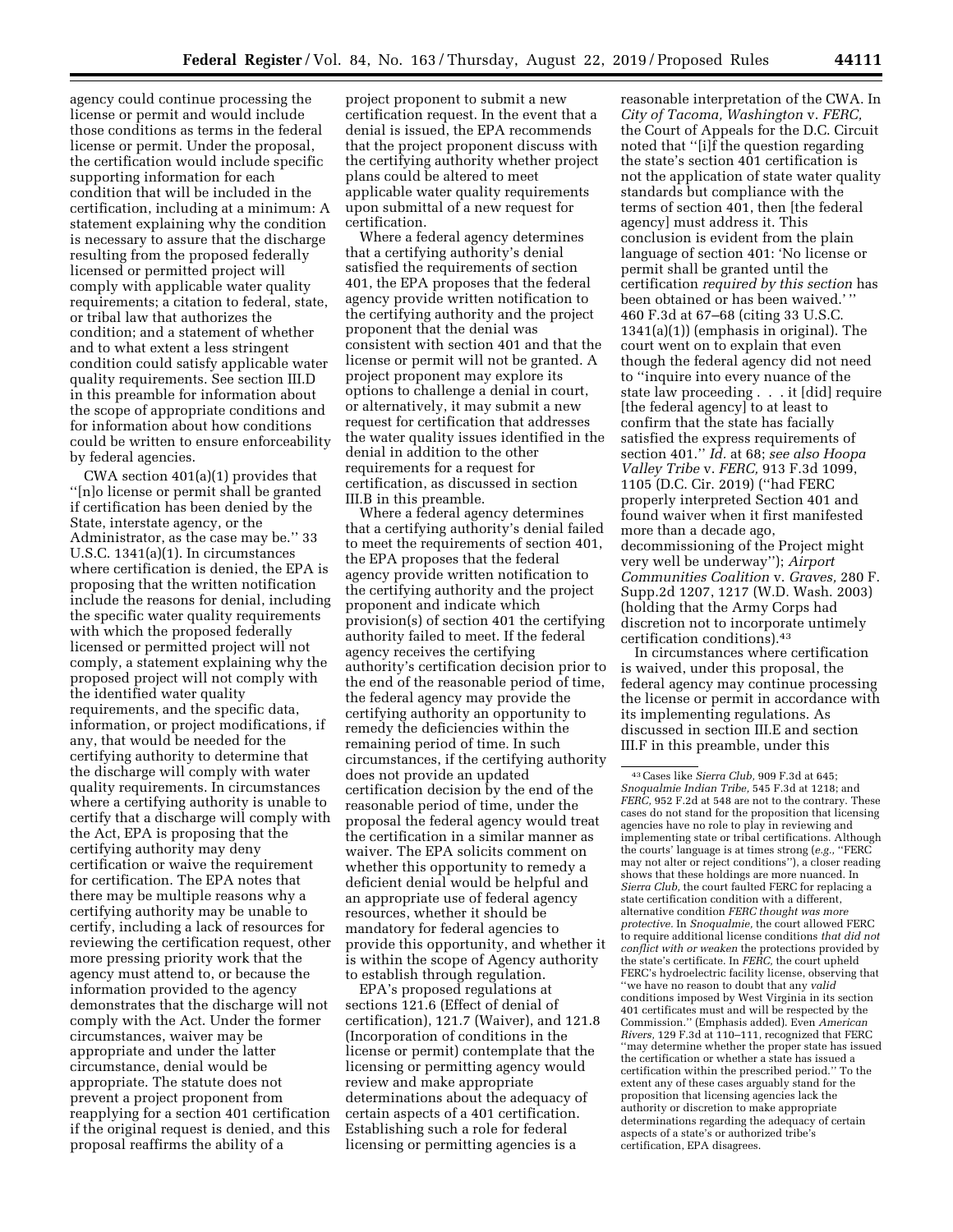proposal a certifying authority may waive its opportunity to certify, either expressly by issuing a statement that it is waiving its opportunity to certify or by failing or refusing to act within the reasonable period of time and in accordance with section 401.

The EPA's existing certification regulations recognize the role of the federal agency to determine whether a waiver has occurred. 40 CFR 121.16(b); *see also Millennium Pipeline Company, L.L.C.* v. *Seggos,* 860 F.3d at 700–701 (acknowledging that a project proponent can ask the federal agency to determine whether a waiver has occurred). As discussed in section III.E in this preamble, the federal agency also determines the reasonable period of time for a certifying authority to act on a request for certification. The EPA proposes to reaffirm that it is the federal agency that also determines whether a waiver has occurred.

The EPA is also proposing to clarify the procedures for a federal agency to notify a certifying authority that a waiver has occurred. If the certifying authority fails or refuses to act before the date specified by the federal agency, as explained in section III.E in this preamble, the federal agency would be required to communicate to the certifying authority and project proponent in writing that waiver has occurred. The communication would also include the original notification from the federal agency to the certifying authority of the reasonable period of time.

As discussed in section III.E in this preamble, the practice of withdrawing and resubmitting the same request for certification does not pause or reset the clock for purposes of determining whether a waiver has occurred. In *Hoopa Valley Tribe,* the Court of Appeals for the D.C. Circuit held that waiver occurred where the applicant and certifying authority coordinated to repeatedly resubmit the same certification request for over a decade. 913 F.3d 1099.

This proposal reaffirms the ability of a state to expressly or affirmatively waive the requirement to obtain a section 401 certification. Although the statute does not explicitly provide for express or affirmative waiver, such waivers are consistent with the certification authority's ability to waive through failure or refusal to act. An express or affirmative decision to waive certification does not provide the certifying authority's determination of whether or not the section 401 certification request will comply with the Act. Instead, an express or affirmative waiver indicates that the

certifying authority has chosen not to act on a certification request. *See EDF* v. *Alexander,* 501 F. Supp. 742, 771 (N.D. Miss. 1980) (''We do not interpret [the Act] to mean that affirmative waivers are not allowed. Such a construction would be illogical and inconsistent with the purpose of this legislation.''). Additionally, express or affirmative waiver enables the federal agency to proceed with processing an application where the certifying authority has stated it does not intend to act, thereby avoiding the need to wait for the reasonable period of time to lapse.

The Agency solicits comments on whether the proposed approach appropriately captures the scope of authority for granting, conditioning, waiving, and denying a section 401 certification, and whether the proposed approach also effectively addresses those circumstances where certification is sought for general permits issued by the federal agencies (*e.g.,* 33 U.S.C. 1344(e)).

### *G. Certification by the Administrator*

Section 401(a)(1) of the CWA provides that ''[i]n any case where a State or interstate agency has no authority to give such a certification, such certification shall be from the Administrator.'' 33 U.S.C. 1341(a)(1). Currently, all states have authority to implement section 401 certification programs. However, there are two scenarios where the EPA acts as the certifying authority: (1) On behalf of federally recognized Indian tribes that have not received TAS for section 401, and (2) on lands of exclusive federal jurisdiction, such as Denali National Park. As discussed in section II.F.1 in this preamble, tribes may obtain TAS authorization for purposes of issuing CWA section 401 certifications. If a tribe does not obtain TAS for section 401 certifications, the EPA is responsible to act as the certifying authority for projects proposed on tribal land. The Agency solicits comment on whether additional information on the TAS process for section 401 certifications would be helpful and how the Agency could best communicate that information to the public.

The federal government may obtain exclusive federal jurisdiction in multiple ways, including where the federal government purchases land with state consent consistent with article 1, section 8, clause 17 of the U.S. Constitution; where a state chooses to cede jurisdiction to the federal government; and where the federal government reserved jurisdiction upon granting statehood. *See Collins* v. *Yosemite Park Co.,* 304 U.S. 518, 529–

30 (1938); *James* v. *Dravo Contracting Co.,* 302 U.S. 134, 141–42 (1937); *Surplus Trading Company* v. *Cook,* 281 U.S. 647, 650–52 (1930); *Fort Leavenworth Railroad Company* v. *Lowe,* 114 U.S. 525, 527 (1895). For example, the federal government retained exclusive jurisdiction over Denali National Park in Alaska's Statehood Act. Alaska Statehood Act, Public Law 85–508, 72 Stat. 339 (1958). Considering the potential for jurisdictional overlap between certifying authorities at certain project sites (*e.g.,*  boundary between tribal land and a state), the Agency encourages project proponents to engage in pre-application communications with certifying authorities and federal agencies to ensure project proponents submit a request for certification to the appropriate certifying authority.

The EPA's existing certification regulations discuss circumstances where the Administrator certifies instead of a state, tribe, or interstate authority. The Agency proposes to modernize and clarify these regulations, and withdraw the text in 40 CFR 121.21 in its entirety and replace it with the following text:

Certification by the Administrator that the discharge from a proposed project will comply with water quality requirements will be required where no state, tribe, or interstate agency has authority to give such a certification.

In circumstances where the EPA is the certifying authority and the water body impacted by the proposed discharge does not have any applicable water quality standards, the EPA's existing regulation provides the EPA with an advisory role. 40 CFR 121.24. The statute does not explicitly provide for this advisory role, and therefore this proposal does not include a similar provision. However, the Agency believes that this advisory role may not be inconsistent with the Agency's technical advisory role provided at 33 U.S.C. 1341(b). In an alternate approach, the Agency may reaffirm the Agency's advisory role when it certifies for water bodies without water quality requirements. The Agency solicits comment on its interpretation of the EPA's advisory role under Section 401 and the utility of maintaining such a role for the EPA.

This proposal includes three procedural requirements that would apply when the Administrator is the certifying authority: Clarified public notice procedures, a pre-filing meeting process, and specific timelines and requirements for the EPA to request additional information to support a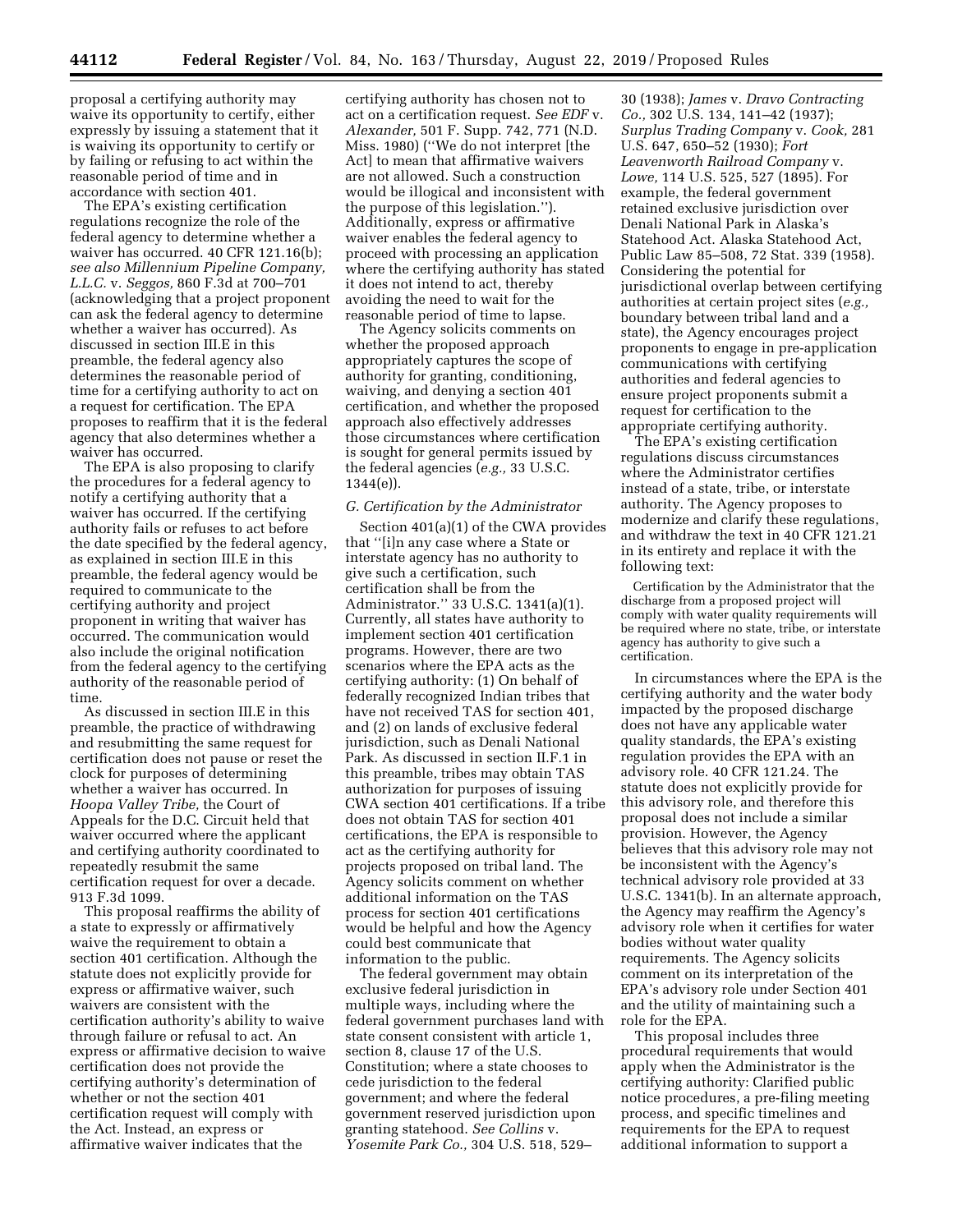certification request. Each of these is discussed below and would be contained in proposed sections 121.11 through 121.13.

## 1. Public Notice Procedure

Section 401 requires a certifying authority to provide procedures for public notice, and a public hearing where necessary, on a certification request. The courts have held that this includes a requirement for public notice itself. *City of Tacoma,* 460 F.3d at 68. As discussed above in section III.B in this preamble, the timeframe for making a certification decision begins upon receipt of request, and not when the public notice is issued. The existing regulations at 40 CFR part 121.23 describe the EPA's procedures for public notice after receiving a request for certification.

The EPA proposes to update these regulations to provide greater clarity to project proponents, federal agencies, and other interested parties on the EPA's procedures for public notice when it is acting as the certifying authority. Under the proposal, the Agency would provide appropriate public notice within 20 days of receipt of a certification request to parties known to be interested, such as tribal, state, county, and municipal authorities, heads of state agencies responsible for water quality, adjacent property owners, and conservation organizations. If the EPA in its discretion determines that a public hearing is appropriate or necessary, the Agency would, to the extent practicable, give all interested and affected parties the opportunity to present evidence or testimony at a public hearing.

When acting as a certifying authority, the EPA is subject to the same timeframes and section 401 certification requirements as other certifying authorities. The Agency requests comment on whether providing public notice within 20 days of receipt is appropriate or whether more or less time would be appropriate.

#### 2. Pre-Filing Meeting Procedure

This proposal also includes for the first time a requirement that the project proponent request a pre-filing meeting with the EPA when the Agency is the certifying authority. The Agency solicits comment regarding whether the term ''request'' as used in the statute is broad enough to include an implied requirement that, as part of the submission of a request for certification, a project proponent also provide the certifying authority with advance notice that a request is imminent. The fact that the statute requires the certifying

authority to act on a request within a relatively short time (no longer than one year and possibly much less) or else waive, provides some justification in this context to interpret the term ''request for certification'' to also include a pre-filing meeting process.

In order to facilitate early engagement and coordination, and using its discretion to interpret the term ''request'' as applied to its own certification procedures, the EPA is proposing a regulatory requirement for a 30-day pre-filing meeting process. Under this proposal, a project proponent would be required to request in writing a pre-filing meeting with EPA as the certifying authority at least 30 days before submitting a certification request. As proposed, the EPA would be required to promptly accommodate the meeting request or respond in writing that such a meeting is not necessary. This proposed pre-filing meeting process would give the EPA the option to meet with project proponents before a certification request is received to learn more about a proposed federally licensed or permitted project. Alternatively, the EPA would have the option to decline the meeting request. The EPA expects to take advantage of this proposed pre-filing meeting process for larger or more complex projects and may choose to decline the request for more routine and less complex projects.

The EPA is proposing to require this pre-filing meeting process to trigger early communication with the EPA about important aspects of section 401 certification requests *before* the project proponent submits its certification request. The period prior to submitting a certification request provides an opportunity for the project proponent to verify whether a section 401 certification is required and for the EPA to identify potential information, in addition to the request requirements proposed in this rule, that may be necessary to evaluate the certification request. This will be particularly important if the EPA anticipates requesting additional information from the project proponent.

Pre-filing meetings could be particularly helpful for complex projects. In all cases, the EPA recommends that preliminary discussions between the project proponent and the EPA begin well before submittal of a certification request. Early engagement and coordination, including participation in a pre-filing meeting or other pre-filing procedures, may also help increase the quality of application materials and reduce the need for the EPA to request additional information during the CWA

section 401 review period. For further discussion, see section III.E in this preamble.

Many states and tribes have indicated how valuable pre-filing communication between the project proponent and the certifying authority can be. The Association of Clean Water Administrators also reports that many states either require or encourage prefiling meetings with project proponents and observes that many states work with project proponents through early engagement to ensure project proponents are aware of the state's information needs. During pre-proposal outreach for this rulemaking, stakeholders identified and recommended specific opportunities for early coordination among the project proponent, certifying authority, and relevant federal agencies. For instance, some stakeholders encouraged pre-filing meetings, and others encouraged early information sharing between federal agencies and certifying authorities.

The EPA's existing section 401 certification regulations do not address pre-filing consultation with the EPA or any other certifying authority. However, other federal agencies provide for prefiling discussions in their regulations. For example, FERC regulations provide that ''[b]efore it files any application for an original, new, or subsequent license under this part, a potential applicant must consult with the relevant Federal, state, and interstate resource agencies. . . .'' 18 CFR 5.1(d)(1). Additionally, the Corps regulations state ''[t]he district engineer will establish local procedures and policies including appropriate publicity programs which will allow potential applicants to contact the district engineer or the regulatory staff element to request preapplication consultation.'' 33 CFR 325.1(b).

The Agency encourages states and tribes to engage in early communications with project proponents and federal agencies, including participation in pre-filing meetings that federal agencies may require for their licensing or permitting processes, as these meetings may provide significant advance notice and additional information about proposed federally licensed or permitted projects and upcoming or future certification requests. However, this proposal would only require a pre-filing meeting process when the EPA is the certifying authority. The EPA received recommendations from many states and tribes during the pre-proposal process that additional pre-filing procedures would be valuable for them as well, and the EPA would like to be responsive to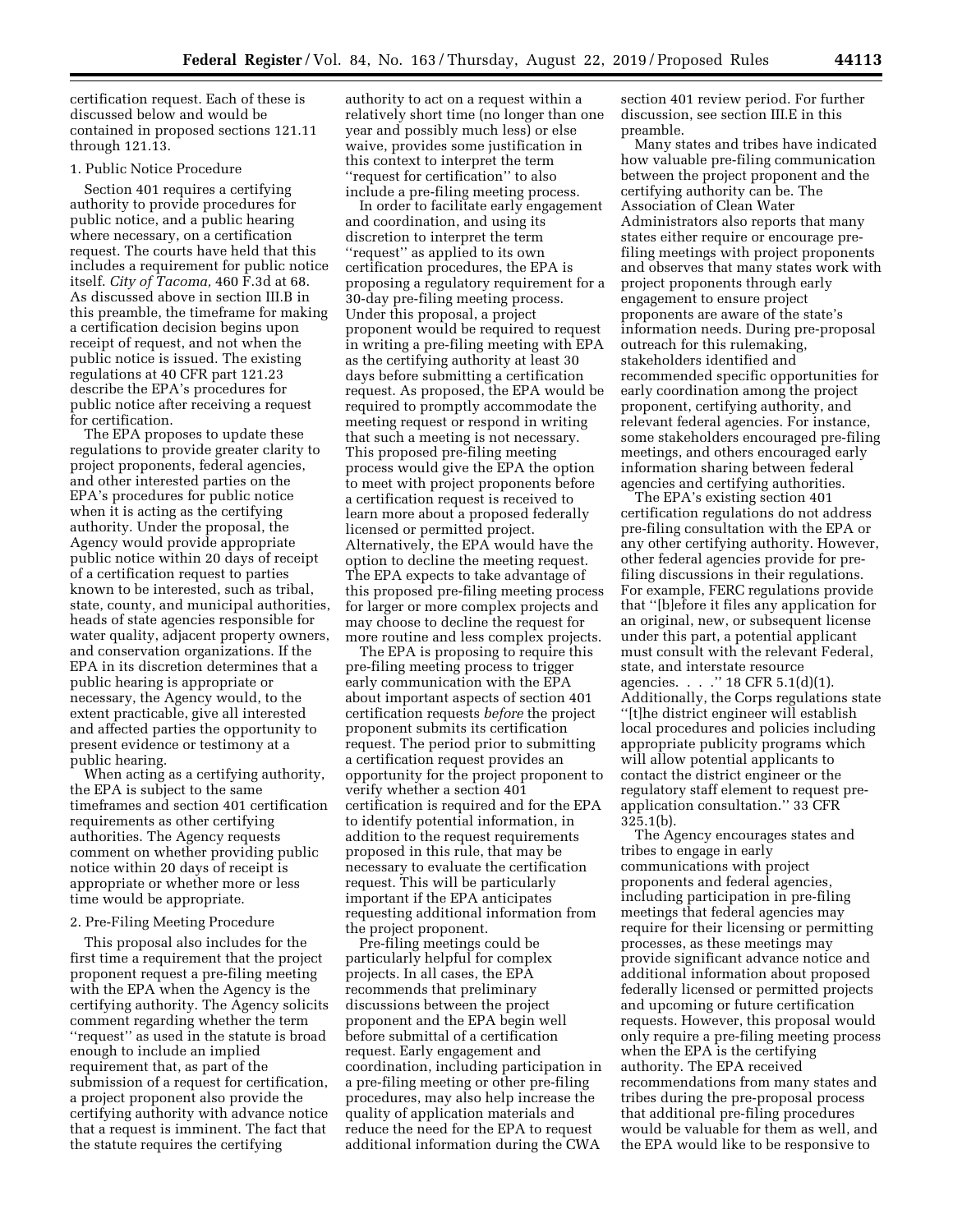these comments. The EPA seeks comment on the proposed pre-filing meeting process. The EPA is particularly interested in comments related to existing state, tribal or federal agency pre-filing notice or meeting requirements and whether such requirements have favorably affected the review and disposition of certification requests, particularly with respect to timely receipt of information relevant for reaching informed section 401 certification decisions. The EPA also solicits comment on whether states, tribes and project proponents would like this pre-filing meeting process to be required for all certification requests, including those where the EPA is not the certifying authority, and what legal authority the EPA would have to impose such requirements on states and tribes through this rulemaking. The EPA also solicits comment on whether such prefiling meeting process, if adopted nationwide, should be mandatory or discretionary. If such pre-filing meeting process were mandatory, the EPA also solicits comment on the regulatory effect of a project proponent or certifying authority failing to participate in this process.

#### 3. Requests for Additional Information

The definition of a certification request in this proposal identifies the information that project proponents would be required to provide to certifying authorities when they submit a request for certification. However, in some cases, the EPA and other certifying authorities may conclude that additional information is necessary to determine that the proposed activity will comply with water quality requirements (as defined at § 121.1(p) of this proposal). Section 401 does not expressly address the issue of whether and under what conditions a certifying authority may request additional information to review and act on a certification request. Given the importance of this issue, it is reasonable and consistent with the CWA's statutory framework that EPA when acting as a certifying authority be afforded the opportunity to seek additional information necessary to do its job. However, consistent with the statute's firm timeline, it is also reasonable to assume that Congress intended there to be some appropriate limits placed on the timing and nature of such requests. This proposal fills the statutory gap and provides a structure for the EPA as the certifying authority to request additional information and for project proponents to timely respond. The structure in this proposal includes procedural processes and timeframes for action and is

intended to provide transparency and regulatory certainty for the EPA and project proponents.

Certifying authorities like the EPA need relevant information as early as possible to review and act on section 401 certification requests within the reasonable period of time. As discussed earlier, the proposed pre-filing meeting process is intended to ensure that the EPA has an opportunity to engage with the project proponent early, learn about the proposed federally licensed or permitted project, and consider what information might be needed from the project proponent to act on a certification request. The EPA is also proposing that the Agency would have 30 days after the receipt of a certification request to seek additional information from the project proponent. Additional information may include more detail about the contents of the potential discharge from the proposed federally licensed or permitted project or specific information about treatment or waste management plans or, where the certification will also cover a federal operation permit, additional details about discharges associated with the operation of the facility.

The EPA is also proposing that the Agency would only request additional information that can be collected or generated within the established reasonable period of time. Under this proposal, in any request for additional information, the EPA would include a deadline for the project proponent to respond. The deadline must be required to allow sufficient time for the Agency to review the additional information and act on the certification request within the established reasonable period of time. The EPA is proposing that project proponents would be required to submit requested information by the EPA's deadline. If the project proponent fails to submit the requested information, the EPA may conclude that it does not have sufficient information to certify that the discharge will comply with applicable water quality requirements. The EPA may also use its expertise to evaluate the potential risk associated with the remaining information or data gap and consider issuing timely certification with conditions to address those potential risks. The EPA expects these proposed procedures to provide clarity and regulatory certainty to the EPA and project proponents.

This proposal is intended to address concerns that the EPA heard from stakeholders during the pre-proposal period concerning the desire for prefiling procedure and additional information requests. The EPA

recognizes the advantages of working cooperatively with project proponents to secure the information needed to conduct an informed review of a certification request. This proposal provides additional procedures to assure the EPA will have an opportunity to request additional information to make informed and timely decisions on certification requests.

This proposal is also intended to address other issues that have caused delays in certifications and project development and that have resulted in protracted litigation. For example, the Agency is aware that some certifying authorities have requested ''additional information'' in the form of multi-year environmental investigations and studies, including completion of a NEPA review, before the authority would begin review of the certification request.44 45 Consistent with the plain language of section 401, under this proposal such requests from the EPA would not be authorized because they would extend the statutory reasonable period of time, which is not to exceed one year. This proposal provides clarity that, while additional information requests may be a necessary part of the certification process, such requests may not result in extending the period of time beyond which the CWA requires the EPA to act.

45Some stakeholders have suggested that it may be challenging for a state to act on a certification request without the benefit of review under NEPA or a similar state authority. *See e.g.,* Cal. Pub. Res. Code Section 21000 *et seq.;* Wash. Rev. Code Section 43.21C.150. Consistent with the EPA's June 7, 2019 guidance, the EPA recommends that certifying authorities not delay action on a certification request until a NEPA review is complete. The environmental review required by NEPA has a broader scope than that required by section 401. For example, the NEPA review evaluates potential impacts to all environmental media, as well as potential impacts from alternative proposals that may not be the subject of a federal license or permit application. By comparison, a section 401 certification review is far more narrow and is focused on assessing potential water quality impacts from the proposed federally licensed or permitted project. Additionally, the NEPA process has historically taken more than one year to complete and waiting for a NEPA process to conclude may result in waiver of the certification requirement for failure to act within a reasonable period of time. To the extent that state or tribal implementing regulations require a NEPA review to be completed as part of a section 401 certification review, the EPA encourages certifying authorities to update those regulations to incorporate deadlines consistent with the reasonable period of time established under the CWA, or decouple the NEPA review from the section 401 process to ensure timely action on section 401 certification requests.

<sup>44</sup>*See e.g., Exelon Generation Co.* v. *Grumbles,*  2019 WL 1429530 (D.D.C. 2019) (describing how the State of Maryland's request for a multi-year sediment study resulted in Exelon withdrawing and resubmitting its certification request multiple times to prevent waiver while the company completed the study).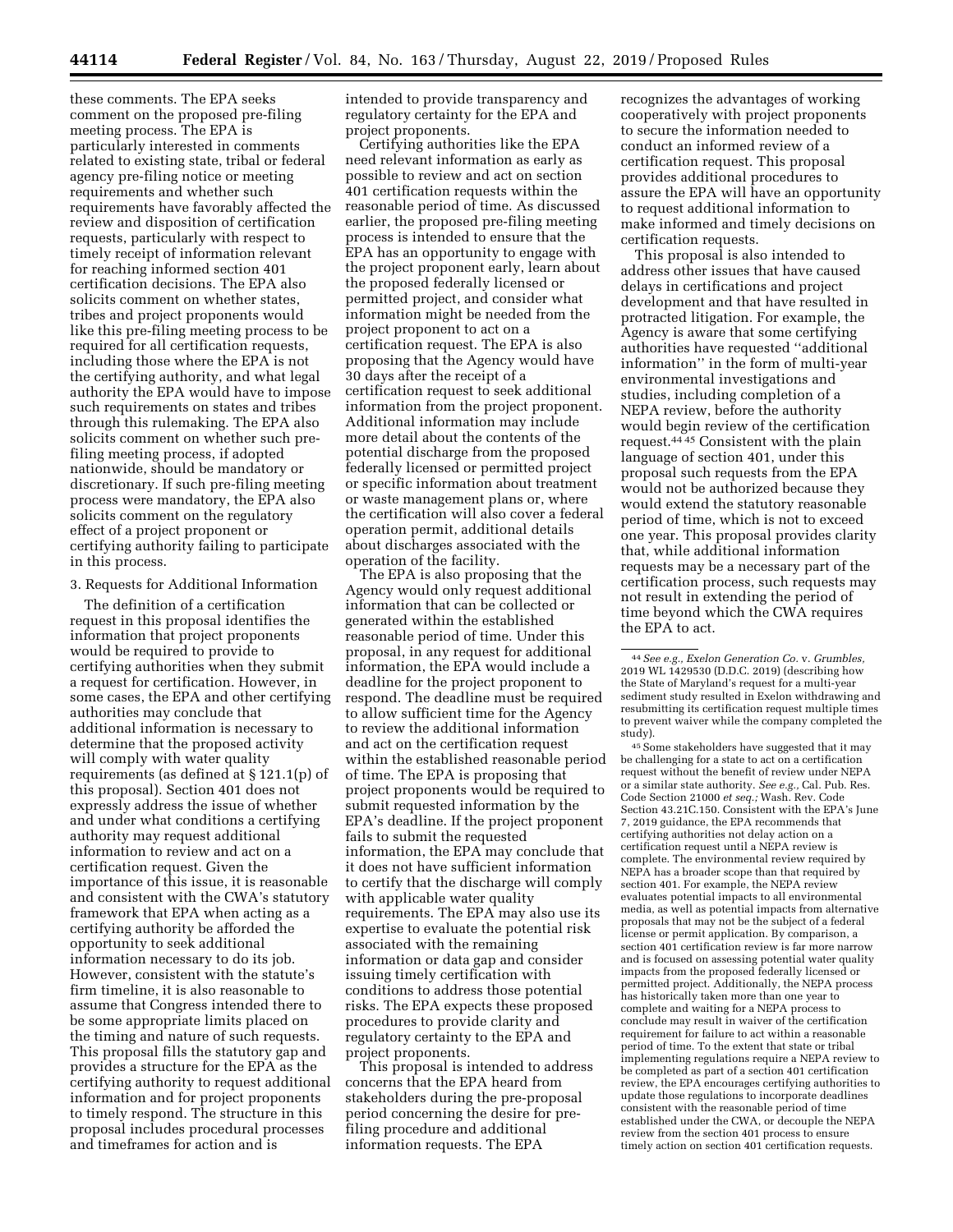The EPA is aware that some states have regulations addressing timeframes within which states must request additional information after the receipt of a request for certification. For instance, the California Code of Regulations states that, ''Upon receipt of an application, it shall be reviewed by the certifying agency to determine if it is complete. If the application is incomplete, the applicant shall be notified in writing no later than 30 days after receipt of the application, of any additional information or action needed.'' Cal. Code Regs. tit. 23, 3835(a). The EPA also notes that some state regulations may require the completion of certain processes, studies or other regulatory milestones before it will consider a certification request. Although the CWA does provide flexibility for certifying authorities to follow their own administrative processes, particularly for public notice and comment, *see* 33 U.S.C. 1341(a), these processes cannot be implemented in such a manner to violate the plain language of the CWA. The Act requires the timeline for review to begin upon receipt of a certification request and requires certifications to be processed within a reasonable period of time, not to exceed one year.

A number of stakeholders submitted recommendations to the pre-proposal docket that the EPA propose procedural requirements for certifying authorities' requests for additional information. Some stakeholders recommended certifying authorities be required to request additional information within 90 days of receipt, and that project proponents must be required to respond within 60 days. The EPA appreciates these recommendations but notes that those timelines would not be workable if the federal agency establishes the reasonable period of time as, for example, 60 days from receipt.46 The EPA understands that providing only 30 days from receipt for the EPA to request additional information may seem short but the proposed pre-filing meeting process is a way for the Agency to understand more about the proposed federally licensed or permitted project before the certification request is submitted. The EPA solicits comment on whether 30 days would be too long in cases with a 60-day reasonable period of time for a certifying authority to act on a request. The EPA also solicits comment on other appropriate timelines for requesting additional information

that would be consistent with the reasonable period of time established by the federal agency.

The EPA solicits comment on whether nationally consistent procedures for requesting and receiving additional information to support a certification request would provide additional clarity and regulatory certainty for certifying authorities and project proponents. The EPA solicits comment on whether the procedures in this proposal should be encouraged or required for all certifying authorities, not just the EPA, and under what authority the Agency could require states and tribes to comply with these procedures.

# *H. Determination of Effect on Neighboring Jurisdictions*

Section 401(a)(2) provides a mechanism for the EPA to coordinate input from states and authorized tribes where the EPA has determined the discharge from a proposed federally licensed or permitted project subject to section 401 may affect the quality of their waters. The EPA's existing pre-1972 certification regulations establish procedural requirements for this process but require updating to align with the modern CWA section 401 and establish additional clarity. Additionally, preproposal stakeholder input identified section 401(a)(2) as an area of the regulations in need of procedural clarification.

This proposal affirms the EPA's interpretation that section 401(a)(2) establishes a discretionary authority for the Agency to determine if a water quality certification and related federal license or permit may impact the water quality in a neighboring jurisdiction. Where the Agency in its discretion has determined that the certified license or permit ''may affect'' the quality of water in any other state or authorized tribal jurisdiction, the Act requires the EPA to coordinate input from the affected jurisdictions and make recommendations to the federal agency.

This proposal modifies the EPA's existing certification regulations to mirror the CWA in describing EPA's procedural duties regarding neighboring jurisdictions. The statute provides that, following notice of a section 401 certification, the Administrator shall within 30 days notify a potentially affected downstream state or authorized tribe ''[w]henever such a discharge *may affect, as determined by the Administrator,* the quality of the waters of any other State.'' 33 U.S.C. 1341(a)(2) (emphasis added). Because the EPA's duty to notify is only triggered when the EPA has made a determination that a discharge ''may affect'' a downstream

state or tribe, the section 401(a)(2) notification requirement is contingent. It is not a duty that applies to EPA with respect to all certifications and licenses, rather it applies where—at its discretion—EPA has determined that the discharge in question ''may affect'' a neighboring jurisdiction's waters. This proposal provides updated language to increase clarity regarding EPA's discretionary determination.

The EPA also proposes to clarify the section 401(a)(2) notification process in this proposal, as such procedures are not described in sufficient detail in the existing regulations. If the EPA in its discretion determines that a neighboring jurisdiction may be affected by a discharge from a federally licensed or permitted project, the EPA must notify the affected jurisdiction, certifying authority, and federal agency within 30 days of receiving the notice of the certification request from the federal agency. If the EPA in its discretion does not determine that the discharge may affect neighboring waters, the EPA would not provide section 401(a)(2) notice.

The EPA is proposing that its notification to neighboring jurisdictions be in writing, dated, and state that the affected jurisdiction has 60 days to notify the EPA and the federal agency, in writing, whether or not the discharge will violate any of its water quality requirements (as defined at § 121.1(p) of this proposal) and whether the jurisdiction will object to the issuance of the federal license or permit and request a public hearing from the federal agency. The EPA is also proposing that, if an affected jurisdiction requests a hearing, the federal agency forward the hearing notice to the EPA at least 30 days before the hearing takes place. The EPA would then provide its recommendations on the federal license or permit at the hearing. After considering the EPA and affected jurisdiction's input, the federal agency would under this proposal be required to condition the license or permit as necessary to assure that the discharge from the certified project will comply with applicable water quality requirements. Under this proposal, if additional conditions cannot assure that the discharge from the certified project will comply with water quality requirements, the federal agency would not issue the license or permit. The proposed regulation further clarifies that the federal agency may not issue the license or permit pending the conclusion of the determination of effects on a neighboring jurisdiction. The EPA solicits comments on this approach and whether additional

<sup>46</sup>The Army Corps' existing federal regulations require certifications to be completed within 60 days unless circumstances require more or less time. 33 CFR 325.2(b)(1)(ii).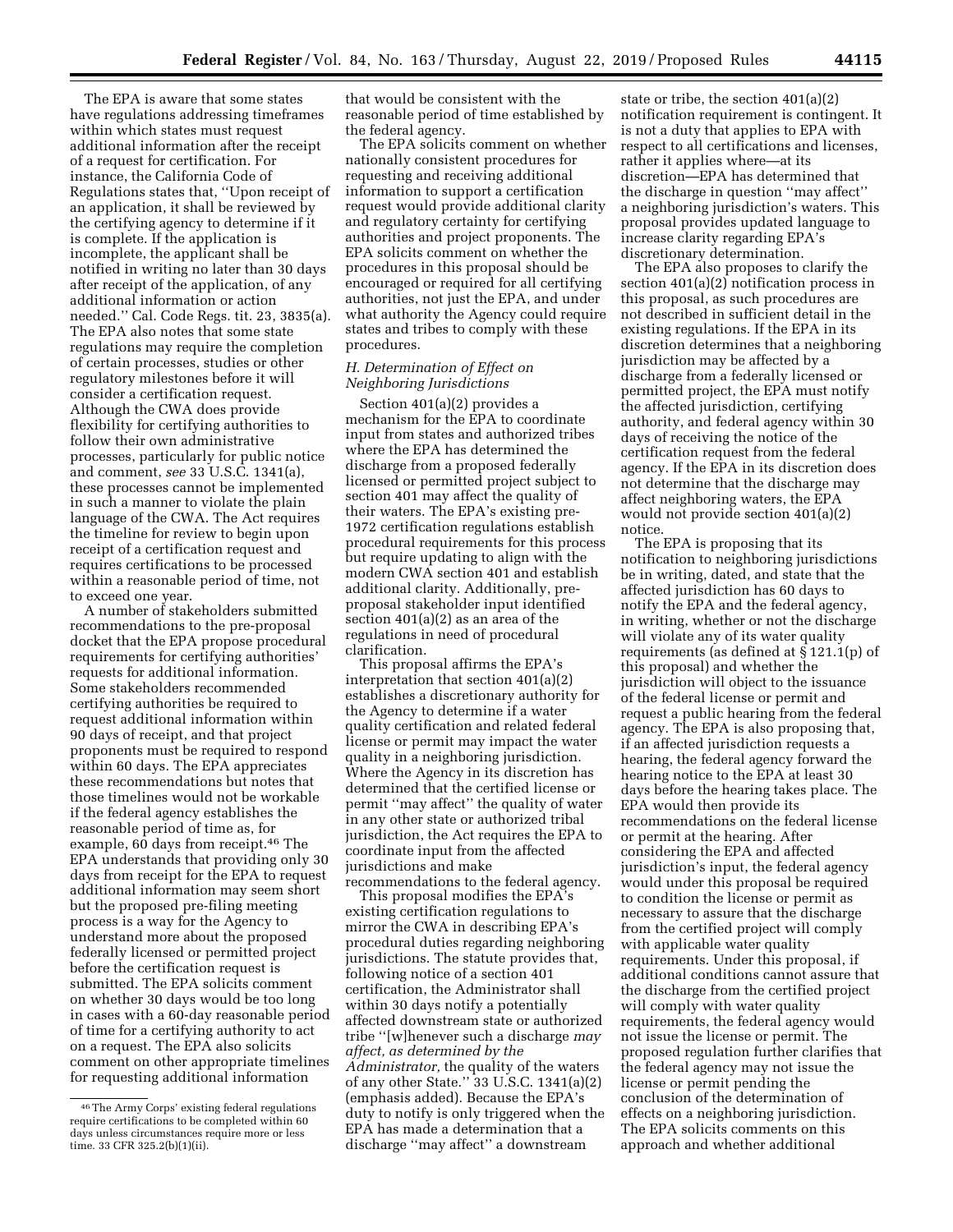process or clarification is needed to explain the EPA's role in determining the effects on neighboring jurisdictions.

# *I. EPA's Role in Review and Advice*

This proposal reaffirms the EPA's important role in providing advice and assistance. Section 40 CFR 121.30 of the existing regulations specifically highlight the EPA's role in assisting federal agencies as they assess project compliance with conditions of a license or permit. Although this proposal aims to provide greater clarity on section 401 implementation, the Agency recognizes its role in providing advice and assistance as needed. For example, the EPA proposes to change the term ''water quality standards''—as currently appearing in 40 CFR 121.30—to ''water quality requirements'' in 121.15(a) to align its regulations with the scope of review and the scope of conditions specified in section III.D in this preamble. This change is not intended to preclude federal agencies from seeking support in interpreting applicable water quality standards or requirements and evaluating the appropriate scope of review and conditions for particular projects and certification.

The EPA also proposes to clarify that federal agencies, certifying authorities, and project proponents may seek the EPA's technical expertise at any point during the section 401 water quality certification process. Additionally, the EPA proposes that a certifying authority, federal agency, or project proponent may request assistance from the Administrator to evaluate whether a certification condition is intended to address potential water quality impacts caused by the discharge from a proposed federally licensed or permitted project into waters of the United States. See section III.D in this preamble for further discussion on the appropriate scope of certification conditions. The Agency solicits comment on whether this proposal is tailored for the EPA to provide appropriate technical assistance to certifying authorities, federal agencies and project proponents, or if the EPA should offer or provide assistance in other specific or additional circumstances.

### *J. Enforcement*

The CWA expressly notes that all certification conditions ''shall become a condition on any Federal license or permit'' subject to section 401. 33 U.S.C. 1341(d); *see also Am. Rivers,* 129 F.3d at 111 (''The CWA . . . expressly requir[es] [federal agencies] to incorporate into its licenses state-

imposed-water-quality-conditions.''). However, the EPA's existing certification regulations do not discuss the federal agency's responsibility to enforce such conditions after they are incorporated into the permit. Under this proposal and consistent with the Act, a federal agency would be responsible for enforcing conditions included in a certification that are incorporated into a federal license or permit. The EPA requests comment on these provisions, and whether additional enforcement procedures may be appropriate to further define the federal agency's enforcement obligations. In limited circumstances, the EPA's existing certification regulations require the Agency to provide notice of a violation and allow six months for a project proponent to return to compliance before pursuing further enforcement. *See* 40 CFR 121.25. The Agency solicits comment on whether specific procedures such as these would be reasonable to include in section 401 regulations, or whether the general enforcement provisions of the CWA provide sufficient notice and procedure.

The Agency notes that section 401 does not provide an independent regulatory enforcement role for certifying authorities for conditions included in federal licenses or permits. The role of the certifying authority is to review the proposed project and either grant certification, grant with conditions, deny, or waive certification. Once the certifying authority acts on a certification request, section 401 does not provide an additional or ongoing role for certifying authorities to enforce certification conditions under federal law; rather, that role is reserved to the federal agency issuing the federal license or permit. The Agency solicits comment on this interpretation and whether clarification on this point may be appropriate to include in the regulatory text.

Enforcement plays an essential role in maintaining robust compliance with section 401 certification conditions and a critical part of any strong enforcement program is the appropriate use of enforcement discretion. *Heckler* v. *Chaney,* 470 U.S. 821, 831 (1985) (''This Court has recognized on several occasions over many years that an agency's decision not to prosecute or enforce, whether through civil or criminal process, is a decision generally committed to an agency's absolute discretion.''). Enforcement programs exercise discretion and make careful and informed choices about where to conduct investigations, identifying the most serious violations and reserving limited enforcement resources for the

cases that can make the most difference. *Sierra Club* v. *Whitman,* 268 F.3d 898 (9th Cir. 2001). It is important for enforcement programs to retain their enforcement discretion because federal agencies are in the best position to (1) determine whether the action is likely to succeed, (2) assess whether the enforcement action requested fits the agency's policies, and (3) determine whether they have enough resources to undertake the action. *See Heckler,* 470 U.S. at 831. Further, federal agencies' decisions not to enforce generally are not subject to judicial review, because they involve balancing several factors. *Id.* These factors include ''whether a violation has occurred, . . . whether agency resources are best spent on this violation or another, whether the agency is likely to succeed if it acts, whether the particular action requested best fits the federal agency's overall policies, and, indeed, whether the agency has enough resources to undertake the action at all.'' *Id.* 

Section 401(a)(4) and the EPA's existing regulations at 40 CFR part 121.26 through 121.28 describe circumstances where the certifying authority may inspect a facility that has received certification prior to operation 47 and notify the federal agency to determine if the facility will comply with applicable water quality requirements. 33 U.S.C. 1341(a)(4). The Agency proposes to update these regulations to reflect the scope of certification review under the modern CWA in the proposed regulations at § 121.9 (see section III.D in this preamble). Additionally, consistent with section 401, the EPA proposes to expand this inspection function to all certifying authorities and clarify the process by which certifying authorities should notify the federal agency and project proponent of any concerns.

Consistent with section 401, this proposal provides certifying authorities the opportunity to inspect the project facility or activity prior to operations, in order to determine if the discharge from the certified project will comply with the certification. After an inspection, the certifying authority would be required to notify the project proponent and federal agency in writing if the discharge from the certified project will violate the certification. The certifying authority would also be required to specify recommendations of measures that may be necessary to bring the certified project into compliance with the certification. The Agency solicits comment on whether there are

<sup>47</sup>The Agency notes that operation may include implementation of a certified project.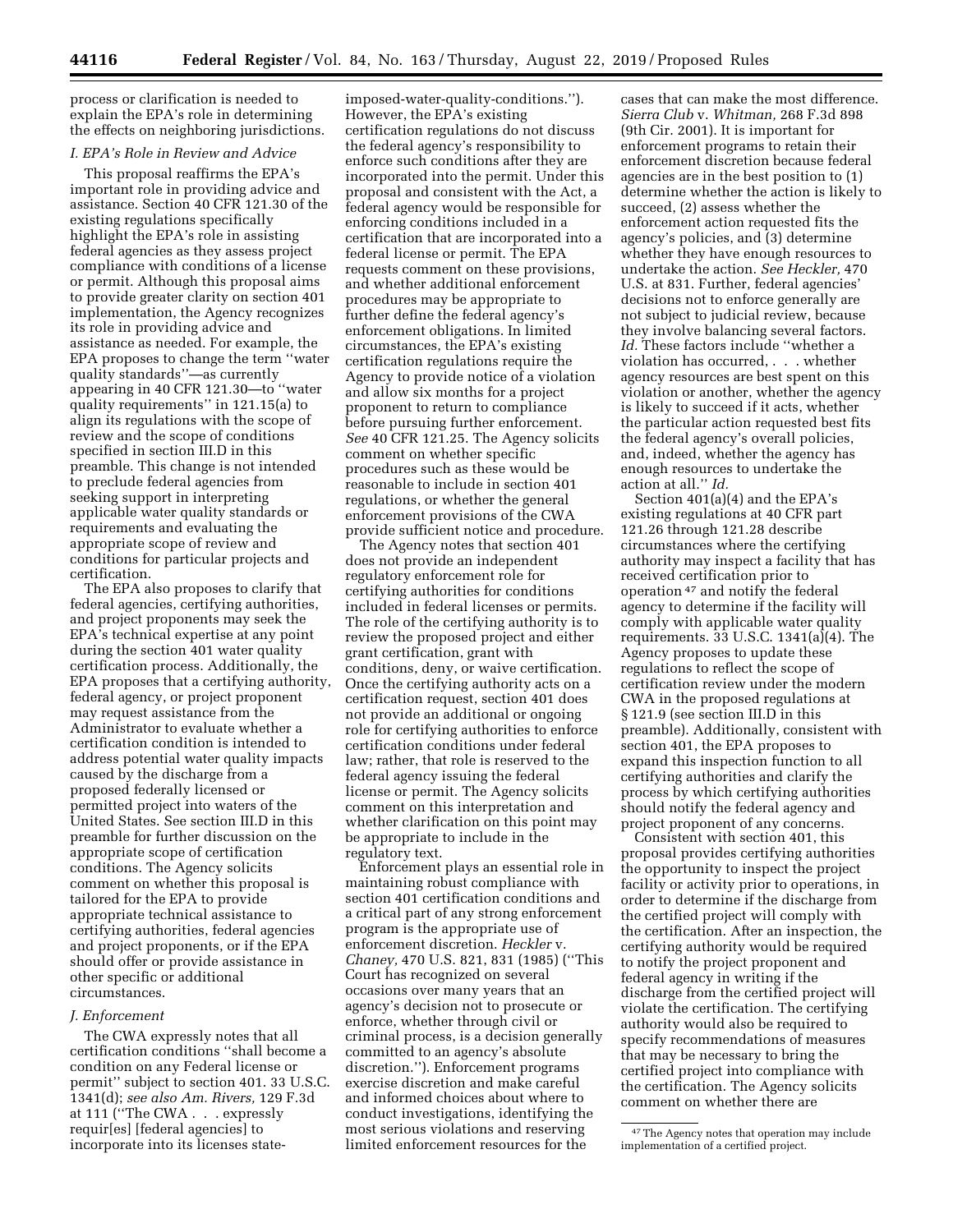additional procedures or clarifications that would provide greater regulatory certainty for certifying authorities, federal agencies, and project proponents.

## *K. Modifications*

Section 401 does not provide an express oversight role for the EPA with respect to the issuance or modification of individual water quality certifications by certifying authorities, other than the requirement that the EPA provide technical assistance under section 401(b) and the limited role the EPA is expected to play for ensuring the protection of other states' waters under section 401(a)(2). However, the EPA's existing certification regulations provide the Agency a unique oversight role in the context of a modification to an existing water quality certification. 40 CFR 121.2(b). The EPA is proposing to remove this provision from the regulatory text as it is inconsistent with the Agency's role for new certifications. In the alternative, the Agency requests comment on whether it should maintain the existing oversight provision for certification modifications to provide a regulatory backstop for ensuring consistency with the CWA, given the relative infrequency of occurrence and the unique nature the circumstances giving rise to a modification request.

The Agency also solicits comment on the appropriate scope of the EPA's general oversight role under section 401, whether the EPA should play any role in oversight of state or tribal certifications or modifications, and, if so, what that role should be. The Agency also requests comment on the legal authority for a more involved oversight role in individual water quality certifications or modifications. In addition, in light of the statute's oneyear time limit for acting on a section 401 certification, the EPA solicits comment on whether and to what extent states or tribes should be able to modify a previously issued certification, either before or after the time limit expires, before or after the license or permit is issued, or to correct an aspect of a certification or its conditions remanded or found unlawful by a federal or state court or administrative body.

#### **IV. Economic Analysis**

Pursuant to Executive Orders 12866 and 13563, the Agency conducted an economic analysis to better understand the potential effects of this proposal on certifying authorities and project proponents. While the economic analysis is informative in the rulemaking context, the EPA is not relying on the analysis as a basis for this proposed rule. *See, e.g., Nat'l. Assn. of Homebuilders* v. *EPA,* 682 F.3d 1032, 1039–40 (D.C. Cir. 2012). The analysis is contained and described more fully in the document *Economic Analysis for the Proposed Clean Water Act Section 401 Rulemaking.* A copy of this document is available in the docket for this action.

Section 401 certification decisions have varying effects on certifying authorities and project proponents. The Economic Analysis provides a qualitative analysis of the current and proposed section 401 certification process to make the best use of limited information to assess the potential impacts of this proposed rule on project proponents and certifying authorities. Using the current practice as the baseline, the document assesses the potential impacts to certifying authorities and project proponents from the proposed revisions to the section 401 certification process. In particular, the Economic Analysis focuses on the proposed revisions to the time period for review, the scope of review, and the proposed process requirements applicable when the EPA is the certifying authority. The Economic Analysis explores these changes in more detail through four case studies.

This proposal will help certifying authorities, federal agencies, and project proponents understand what is required and expected during the section 401 certification process, thereby reducing regulatory uncertainty. The Economic Analysis concludes that improved clarity on the scope and reasonable period of time for certification review may make the certification process more efficient for project proponents and certifying authorities.

The Agency solicits comments on all aspects of the analysis, including assumptions made and information used, and requests any data that may assist the Agency in evaluating and characterizing the potential impacts of the proposed revisions to the section 401 certification process. The Agency also solicits comment on the utility of using case studies to inform the Agency's analysis, the utility of the specific case studies selected, and if there are other examples that could also serve as informative case studies.

## **V. Statutory and Executive Order Reviews**

Additional information about these statutes and Executive Orders can be found at *https://www.epa.gov/lawsregulations/laws-and-executive-orders.* 

## *A. Executive Order 13771: Reducing Regulation and Controlling Regulatory Costs*

Pursuant to Executive Order 13771 (82 FR 9339, February 3, 2017), this proposed rule is expected to be a deregulatory action. Although the proposed revisions in certain circumstances may limit the authority of some states and tribes relative to current practice, the Agency believes the net effect of the proposal on the certification process will likely be deregulatory. See *Economic Analysis for the Proposed Clean Water Act Section 401 Rulemaking* for further discussion about the potential effects of this rule.

## *B. Executive Order 12866: Regulatory Planning and Review; Executive Order 13563: Improving Regulation and Regulatory Review*

This action is a significant regulatory action that was submitted to the Office of Management and Budget (OMB) for review. Any changes made in response to OMB recommendations have been documented in the docket for this action. In addition, the Agency prepared an analysis of potential costs and benefits associated with this action. This analysis is contained in the document *Economic Analysis for the Proposed Clean Water Act Section 401 Rulemaking,* which is available in the docket and briefly summarized in section IV in this preamble. Because of the limitations in data availability and uncertainty in the way in which certifying authorities and project proponents may respond following a change in the section 401 certification process, the potential effects of the proposed rule are discussed qualitatively. While economic analyses are informative in the rulemaking context, the agencies are not relying on the economic analysis performed pursuant to Executive Orders 12866 and 13563 and related procedural requirements as a basis for this proposed action.

## *C. Paperwork Reduction Act*

The information collection activities in this proposed rule have been submitted for approval to the Office of Management and Budget (OMB) under the PRA. The Information Collection Request (ICR) document that the EPA prepared has been assigned EPA ICR number 2603.02 (OMB Control No. XXXX).

The information collected under section 401 is used by the certifying authorities for reviewing proposed projects for potential water quality impacts from discharges from an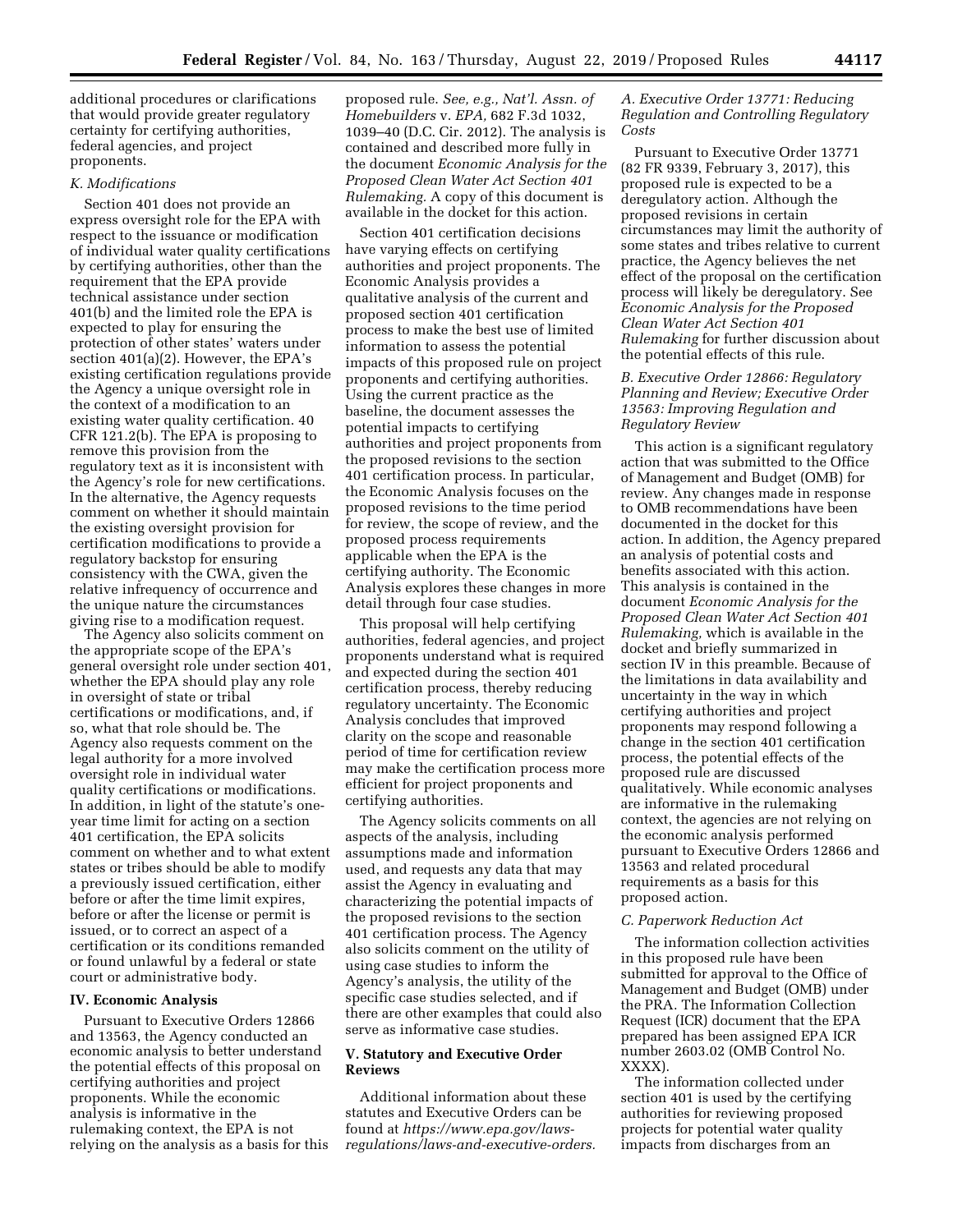activity that requires a federal license or permit, and by the EPA to evaluate potential effects on downstream or neighboring states and tribes. Except for when the EPA evaluates potential downstream impacts and acts as a certifying authority, information collected under section 401 is not directly collected by or managed by the EPA. The primary collection of information is performed by other federal agencies and states and tribes acting as certifying authorities. Information collected directly by the EPA under section 401 in support of the section 402 program is already captured under existing EPA ICR No. 0229.22 (OMB Control No. 2040).

The revisions in the proposed rule clarify the information project proponents must provide to request a section 401 certification, introduce a preliminary meeting requirement for project proponents where the EPA acts as the certifying authority. The proposed revisions also remove information requirements in the certification modification and 401(a)(2) contexts and provide additional transparency by identifying information necessary to support certification actions. The EPA expects these proposed revisions to provide greater clarity on section 401 requirements, reduce the overall preparation time spent by a project proponent on certification requests, and reduce the review time for certifying authorities. The EPA solicits comment on whether there are ways it can increase clarity, reduce the burden, or improve the quality or utility of the collection of information in general.

In the interest of transparency and public understanding, the EPA has provided here relevant portions of the burden assessment associated with the EPA's existing certification regulations. The EPA does not expect any measurable change in information collection burden associated with the proposed changes.

*Respondents/affected entities:* Project proponents, state and tribal reviewers (certifying authorities).

*Respondent's obligation to respond:*  Required to obtain 401 certification.

*Estimated number of respondents:*  41,000 per year.

*Frequency of response:* Per federal application.

*Total estimated burden:* 328,000 hours (per year). Burden is defined at 5 CFR 1320.3(b).

*Total estimated cost:* \$18,000,000 (per year).

An agency may not conduct or sponsor, and a person is not required to respond to, a collection of information

unless it displays a currently valid OMB control number. The OMB control numbers for the EPA's regulations in 40 CFR are listed in 40 CFR part 9.

Submit your comments on the Agency's need for this information, the accuracy of the provided burden estimates and any suggested methods for minimizing respondent burden to the EPA using the docket identified at the beginning of this rule. You may also send your ICR-related comments to OMB's Office of Information and Regulatory Affairs via email to *OIRA*\_ *submission@omb.eop.gov,* Attention: Desk Officer for the EPA. Since OMB is required to make a decision concerning the ICR between 30 and 60 days after receipt, OMB must receive comments no later than September 23, 2019. The EPA will respond to any ICR-related comments in the final rule.''

### *D. Regulatory Flexibility Act*

The Agency certifies that this action will not have a significant economic impact on a substantial number of small entities under the Regulatory Flexibility Act (RFA). In making this determination, the impact of concern is any significant adverse economic impact on small entities. An agency may certify that a rule will not have a significant economic impact on a substantial number of small entities if the rule relieves regulatory burden, has no net burden or otherwise has a positive economic effect on the small entities subject to the rule. Section 401 requires federal license or permit project applicants to request certification from the certifying authority. This action will provide project applicants with greater clarity and certainty on the contents of and procedures for a request for certification.

The Regulatory Flexibility Act (RFA) of 1980, as amended by the Small Business Regulatory Enforcement Fairness Act (SBREFA) of 1996, requires Federal agencies to consider the impact of their regulatory proposals on small entities, to analyze alternatives that minimize those impacts, and to make their analyses available for public comments. The RFA addresses three types of small entities: Small businesses, small nonprofits, and small government jurisdictions.

These entities have the following definitions under the RFA: (1) A small business that is a small industrial entity as defined in the U.S. Small Business Administration's size standards (see 13 CFR 121.201); (2) a small organization that is any not-for-profit enterprise that is independently owned and operated and is not dominant in its fields; or (3) a small governmental jurisdiction that is a government of a city, county, town, school district, or special district with a population of less than 50,000.

The RFA describes the regulatory flexibility analyses and procedures that must be completed by federal agencies unless they certify that this rule, if promulgated, would not have a significant economic impact on a substantial number of small entities. This certification must be supported by a statement of factual basis, such as addressing the number of small entities affected by the proposed action, expected cost impacts on these entities, and evaluation of the economic impacts.

These revisions to section 401 do not establish any new requirements directly applicable to regulated entities. This rule may impact states and authorized tribes that implement section 401 in the form of administrative burden and cost. States and tribes are not small entities under the RFA. As such, this rule will not result in impacts to small entities.

# *E. Unfunded Mandates Reform Act*

This proposed rule does not contain an unfunded mandate of \$100 million or more as described in the Unfunded Mandates Reform Act of 1995 (UMRA), 2 U.S.C. 1531–1538. The action imposes no enforceable duty on any state, local or tribal governments or the private sector. The proposed rule does not contain regulatory requirements that significantly or uniquely affect small governments.

#### *F. Executive Order 13132: Federalism*

The Agency consulted with state and local government officials, or their representative national organizations, during the development of this action as required under the terms of Executive Order 13132 (64 FR 43255, August 10, 1999). On April 24, 2019, the Agency initiated a 30-day Federalism consultation period prior to proposing this rule to allow for meaningful input from state and local governments. The kickoff Federalism consultation meeting occurred on April 23, 2019; attendees included intergovernmental associations and other associations representing state and local governments. Organizations in attendance included: National Governors' Association, U.S. Conference of Mayors, National Conference of State Legislatures, the Environmental Council of States, National League of Cities, Council of State Governments, National Association of Counties, National Association of Towns and Townships, Association of Clean Water Administrators, Western States Water Council, Conference of Western Attorneys' General, Association of State Wetland Managers, and Western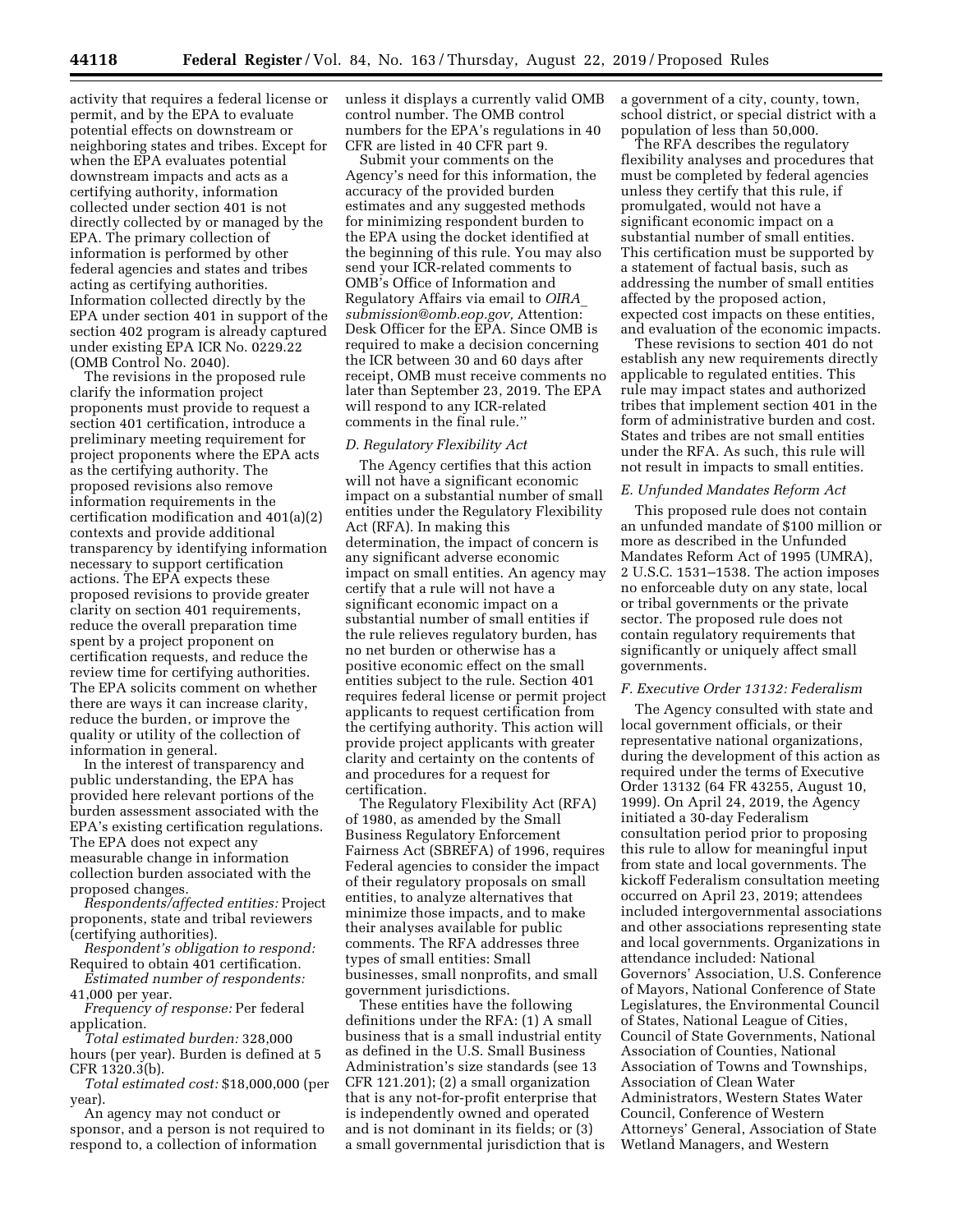Governors Association. Additionally, one in-person meeting was held with the National Governors' Association on May 7, 2019. The Agency also held an informational webinar for states and tribes on May 8, 2019. At the webinars and meetings, the EPA provided a presentation and sought input on areas of section 401 that may require clarification, including timeframe, scope of certification review, and coordination among project proponents, certifying authorities, and federal licensing or permitting agencies. See section II.C in this preamble for more information on outreach with states prior to federalism consultation. Letters and webinar attendee feedback received by the agency before and during Federalism consultation may be found on the preproposal recommendations docket (Docket ID No. EPA–HQ–OW–2018– 0855). These webinars, meetings, and letters provided a wide and diverse range of interests, positions, and recommendations to the Agency. See section II.C in this preamble for a summary of recommendations.

This action may change how states administer the section 401 program. Under the technical requirements of Executive Order 13132, the Agency has determined that this proposed rule may not have federalism implications, but believe that the requirements of the Executive Order have been satisfied in any event.

## *G. Executive Order 13175: Consultation and Coordination With Indian Tribal Governments*

The Agency consulted with tribal officials during the development of this action to permit meaningful and timely tribal input, consistent with the EPA Policy on Consultation and Coordination with Indian Tribes. The EPA initiated a tribal consultation and coordination process before proposing this rule by sending a ''Notification of Consultation and Coordination'' letter dated April 22, 2019, to all 573 Federally recognized tribes. The letter invited tribal leaders and designated consultation representatives to participate in the tribal consultation and coordination process. The Agency held two identical webinars on this action for tribal representatives on May 7 and May 15, 2019. The Agency also presented on this action at the Region 9 Regional Tribal Operations Committee Spring meeting on May 22, 2019. Additionally, tribes were invited to two webinars for states, Tribes, and local governments on April 17, 2019 and May 8, 2019. Tribes and tribal organizations sent 14 preproposal recommendation letters to the agency as part of the consultation

process. All tribal and tribal organization letters and webinar feedback may be found on the preproposal recommendations docket (Docket ID No. EPA–HQ–OW–2018– 0855). The Agency met with three Tribes at the staff-level. See the section II.C on ''Pre-proposal engagement'' for a summary of recommendations.

This action may change how tribes with TAS for section 401 administer the section 401 program, but will not have an administrative impact on tribes for whom EPA certifies on their behalf. The proposal will not impose substantial direct compliance costs on federally recognized tribal governments nor preempt tribal law.

*H. Executive Order 13045: Protection of Children From Environmental Health and Safety Risks* 

This action is not subject to Executive Order 13045 (62 FR 19885, April 23, 1997) because the environmental health or safety risks addressed by this action do not present a disproportionate risk to children.

*I. Executive Order 13211: Actions Concerning Regulations That Significantly Affect Energy Supply, Distribution, or Use* 

This action is not a ''significant energy action'' as defined in Executive Order 13211 (66 FR 28355, May 22, 2001), because it is not likely to have a significant adverse effect on the supply, distribution, or use of energy.

*J. National Technology Transfer and Advancement Act* 

This proposed rule does not involve technical standards.

## *K. Executive Order 12898: Federal Actions To Address Environmental Justice in Minority Populations and Low-Income Populations*

The human health or environmental risks addressed by this action will not have potential disproportionately high and adverse human health or environmental effects on minority populations, low income populations, and/or indigenous populations, as specified in Executive Order 12898 (59 FR 7629, February 11, 1994).

## **List of Subjects in 40 CFR Part 121**

Environmental protection, Administrative practice and procedure, Intergovernmental relations, Water pollution control.

Dated: August 8, 2019. **Andrew R. Wheeler,**  *Administrator.* 

■ For the reasons set forth in the preamble, the EPA proposes to revise 40 CFR part 121 as follows:

# **PART 121—STATE CERTIFICATION OF ACTIVITIES REQUIRING A FEDERAL LICENSE OR PERMIT**

Sec.

#### **Subpart A—General**

121.1 Definitions

### **Subpart B—Certification Procedures**

- 121.2 When certification is required<br>121.3 Scope of certification
- Scope of certification
- 121.4 Establishing the reasonable period of time
- 121.5 Action on a certification request
- 121.6 Effect of denial of certification
- 121.7 Waiver
- 121.8 Incorporation of conditions into the license or permit
- 121.9 Enforcement and compliance of certification conditions

### **Subpart C—Determination of Effect on Other States**

121.10 Determination of effects on neighboring jurisdictions

#### **Subpart D—Certification by the Administrator**

- 121.11 When the Administrator certifies
- 121.12 Pre-request procedures
- 121.13 Request for additional information
- 121.14 Notice and hearing

#### **Subpart E—Consultations**

121.15 Review and advice

**Authority:** 33 U.S.C. 1251 *et. seq.* 

#### **Subpart A—General**

### **§ 121.1 Definitions.**

(a) *Administrator* means the Administrator of the Environmental Protection Agency or the appropriate Regional Administrator to whom the Administrator has delegated Clean Water Act section 401 authority.

(b) *Certification* means a water quality certification issued in accordance with Clean Water Act section 401 and this part.

(c) *Certification request* means a written, signed, and dated communication from a project proponent to the appropriate certifying authority that:

(1) Identifies the project proponent(s) and a point of contact;

(2) Identifies the proposed project; (3) Identifies the applicable federal

license or permit;

(4) Identifies the location and type of any discharge that may result from the proposed project and the location of receiving waters;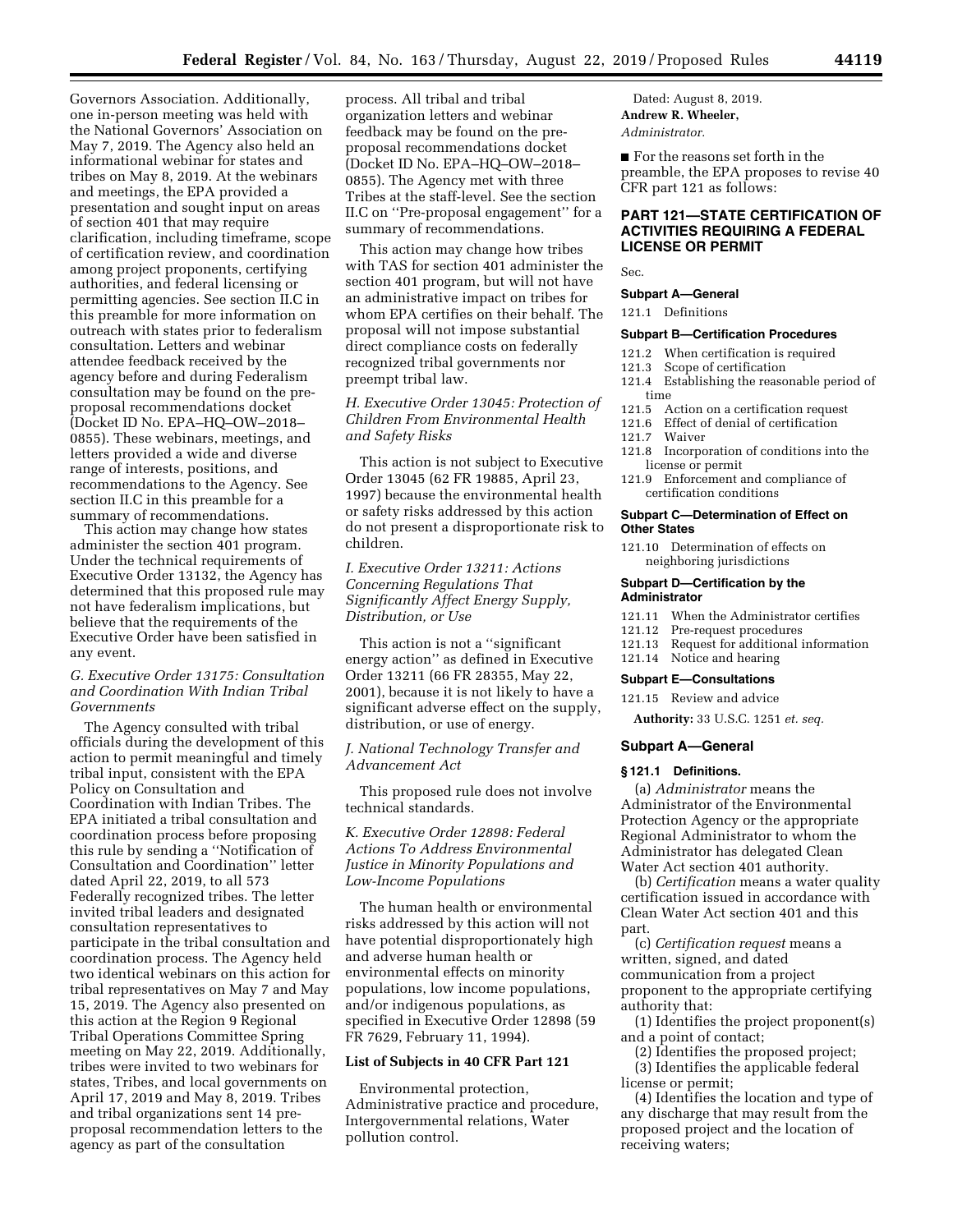(5) Includes a description of any methods and means proposed to monitor the discharge and the equipment or measures planned to treat or control the discharge;

(6) Includes a list of all other federal, interstate, tribal, state, territorial, or local agency authorizations required for the proposed project, including all approvals or denials already received; and

(7) Contains the following statement: '*The project proponent hereby requests that the certifying authority review and take action on this CWA 401 certification request within the applicable reasonable period of time.'* 

(d) *Certified project* means a proposed project that has received a Clean Water Act section 401 certification or for which the certification requirement has been waived.

(e) *Certifying authority* means the agency designated by law to certify compliance with applicable water quality requirements in accordance with Clean Water Act section 401.

(f) *Condition* means a specific requirement included in a certification that is within the scope of certification.

(g) *Discharge* for purposes of this part means a discharge from a point source into navigable waters.

(h) *Fail or refuse to act* means the certifying authority actually or constructively fails or refuses to grant or deny certification, or waive the certification requirement, within the scope of certification and within the reasonable period of time.

(i) *Federal agency* means any agency of the Federal Government to which application is made for a license or permit that is subject to Clean Water Act section 401.

(j) *License or permit* means any license or permit granted by an agency of the Federal Government to conduct any activity which may result in a discharge.

(k) *Neighboring jurisdictions* means any other state or authorized tribe whose water quality the Administrator determines may be affected by a discharge for which a certification is granted pursuant to Clean Water Act section 401 and this part.

(l) *Project proponent* means the applicant for a license or permit.

(m) *Proposed project* means the activity or facility for which the project proponent has applied for a license or permit.

(n) *Reasonable period of time* means the time period during which a certifying authority may act on a certification request, established in accordance with § 121.4.

(o) *Receipt* means the date that a certification request is documented as received by a certifying authority in accordance with applicable submission procedures.

(p) *Water quality requirements* means applicable provisions of §§ 301, 302, 303, 306, and 307 of the Clean Water Act and EPA-approved state or tribal Clean Water Act regulatory program provisions.

#### **Subpart B—Certification Procedures**

### **§ 121.2 When certification is required.**

Any applicant for a license or permit to conduct any activity which may result in a discharge shall provide the Federal agency a certification from the certifying authority in accordance with this part.

### **§ 121.3 Scope of certification.**

The scope of a Clean Water Act section 401 certification is limited to assuring that a discharge from a Federally licensed or permitted activity will comply with water quality requirements.

### **§ 121.4 Establishing the reasonable period of time.**

(a) The Federal agency shall establish the reasonable period of time categorically or on a case by case basis, which shall not exceed one year from receipt.

(b) Upon submittal of a certification request, the project proponent shall contact the Federal agency in writing to provide notice of the certification request.

(c) Within 15 days of receiving notice of the certification request from the project proponent, the Federal agency shall provide, in writing, the following information to the certifying authority:

(1) The applicable reasonable period of time to act on the certification request;

(2) The date of receipt of the certification request; and

(3) The date upon which waiver will occur if the certifying authority fails or refuses to act on the certification request.

(d) In establishing the reasonable period of time, Federal agencies shall consider:

(1) The complexity of the proposed project;

(2) The potential for any discharge; and

(3) The potential need for additional study or evaluation of water quality effects from the discharge.

(e) The Federal agency may modify an established reasonable period of time, but in no case shall it exceed one year from receipt.

(1) Any request by a certifying authority or project proponent to the Federal agency to extend the reasonable period of time shall be in writing.

(2) If the Federal agency agrees to modify the reasonable period of time, it shall notify the certifying authority and project proponent in writing.

(f) The certifying authority is not authorized to request the project proponent to withdraw a certification request or to take any other action for the purpose of modifying or restarting the established reasonable period of time.

### **§ 121.5 Action on a certification request.**

(a) Any action to grant, grant with conditions, or deny a certification request must be within the scope of certification and completed within the established reasonable period of time. Alternatively, a certifying authority may expressly waive the certification requirement.

(b) If the certifying authority determines that the discharge from a proposed project will comply with water quality requirements it may issue a certification. If the certifying authority cannot certify that the discharge from a proposed project will comply with water quality requirements, it may deny or waive certification.

(c) Any grant of certification shall be in writing and shall include a statement that the discharge from the proposed project will comply with water quality requirements.

(d) Any grant of certification with conditions shall be in writing and shall for each condition include, at a minimum:

(1) A statement explaining why the condition is necessary to assure that the discharge from the proposed project will comply with water quality requirements;

(2) A citation to federal, state, or tribal law that authorizes the condition; and

(3) A statement of whether and to what extent a less stringent condition could satisfy applicable water quality requirements.

(e) Any denial of certification shall be in writing and shall include:

(1) The specific water quality requirements with which the proposed project will not comply;

(2) A statement explaining why the proposed project will not comply with the identified water quality requirements; and

(3) The specific water quality data or information, if any, that would be needed to assure that the discharge from the proposed project complies with water quality requirements.

(f) If the certifying authority determines that no water quality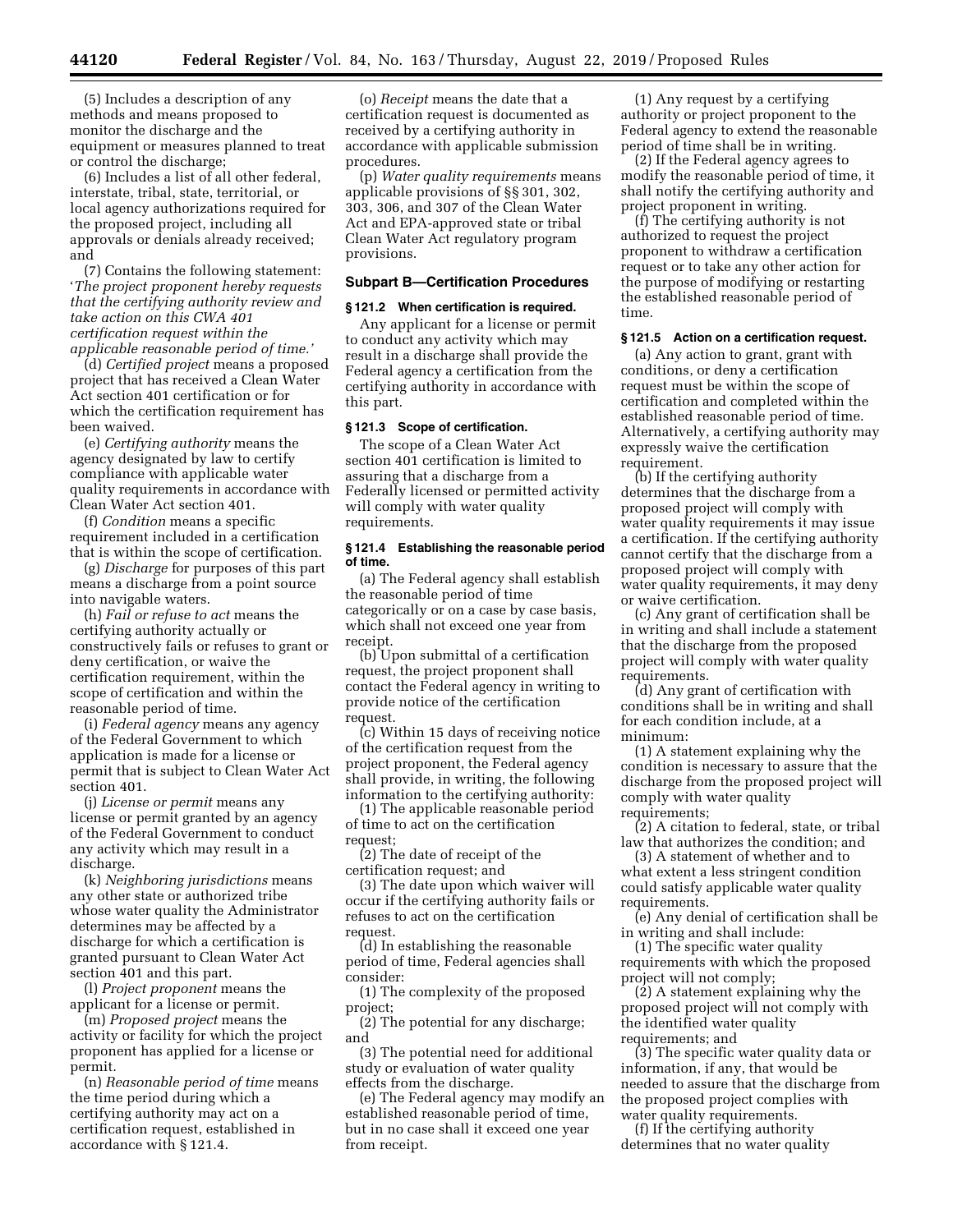requirements are applicable to the waters receiving the discharge from the proposed project, the certifying authority shall grant or waive certification.

## **§ 121.6 Effect of denial of certification.**

(a) A certification denial shall not preclude a project proponent from submitting a new certification request, in accordance with the substantive and procedural requirements of this part.

(b) Where a Federal agency determines that a certifying authority's denial satisfies the requirements of Clean Water Act section 401 and §§ 121.3 and 121.5(e), the Federal agency must provide written notice of such determination to the certifying authority and project proponent, and the license or permit shall not be granted.

(c) Where a Federal agency determines that a certifying authority's denial did not satisfy the requirements of Clean Water Act section 401 and §§ 121.3 and 121.5(e), the Federal agency must provide written notice of such determination to the certifying authority and indicate which provision(s) of Clean Water Act section 401 and this part the certifying authority failed to satisfy.

(1) If the Federal agency receives the certifying authority's certification decision prior to the end of the reasonable period of time, the Federal agency may offer the certifying authority the opportunity to remedy the identified deficiencies in the remaining period of time.

(2) If the certifying authority does not provide a certification decision that satisfies the requirements of Clean Water Act section 401 and this part by the end of the reasonable period of time, the Federal agency shall treat the certification in a similar manner as waiver.

#### **§ 121.7 Waiver.**

(a) The certification requirement for a license or permit shall be waived upon:

(1) Written notification from the certifying authority to the project proponent and the Federal agency that it expressly waives its authority to act on a certification request; or

(2) The certifying authority's failure or refusal to act on a certification request.

(b) If the certifying authority fails or refuses to act, the Federal agency shall provide written notice to the Administrator, certifying agency, and project proponent that waiver has occurred. This notice must be in writing and include the notice that the Federal agency provided to the certifying authority pursuant to § 121.4(c).

(c) A written notice of waiver from the Federal agency shall satisfy the project proponent's requirement to obtain a certification.

(d) Upon issuance of a written notice of waiver, the Federal agency may issue the license or permit.

### **§ 121.8 Incorporation of conditions into the license or permit.**

(a) All conditions that satisfy the definition of § 121.1(f) and meet the requirements of § 121.5(d) shall be incorporated into the license or permit and shall be federally enforceable.

(1) If the Federal agency determines that a condition does not satisfy the definition of § 121.1(f) and meet the requirements of § 121.5(d), such condition shall not be incorporated into the license or permit. The Federal agency must provide written notice of such determination to the certifying authority and indicate which conditions are deficient and why they do not satisfy provisions of this part.

(2) If the Federal agency receives a certification with conditions that do not satisfy the definition of § 121.1(f) and the requirements of § 121.5(d) prior to the end of the reasonable period of time, the Federal agency may notify the certifying authority and provide an opportunity in the remaining period of time for the certifying authority to remedy the deficient conditions. If the certifying authority does not remedy the deficient conditions by the end of the reasonable period of time, the Federal agency shall not incorporate them in the license or permit.

(b) The license or permit must clearly identify any conditions that are based on the certification.

## **§ 121.9 Enforcement and compliance of certification conditions.**

(a) The certifying authority, prior to the initial operation of a certified project, shall be afforded the opportunity to inspect the proposed discharge location for the purpose of determining if the discharge from the certified project will comply with the certification.

(b) If the certifying authority, after an inspection, determines that the discharge from the certified project will violate the certification, the certifying authority shall notify the project proponent and the Federal agency in writing, and recommend remedial measures necessary to bring the certified project into compliance with the certification.

(c) The Federal agency shall be responsible for enforcing certification conditions that are incorporated into a federal license or permit.

# **Subpart C—Determination of Effect on Other States**

### **§ 121.10 Determination of effects on neighboring jurisdictions.**

(a) Upon receipt of a federal license or permit application and the related certification, the Federal agency shall notify the Administrator.

(b) Within 30 days of receipt of the notice provided by the Federal agency, the Administrator at his or her discretion may determine that the discharge from the certified project may affect water quality in a neighboring jurisdiction. In making this determination and in accordance with applicable law, the Administrator may request copies of the certification and the federal license or permit application.

(c) If the Administrator determines that the discharge from the certified project may affect water quality in a neighboring jurisdiction, the Administrator shall notify the affected neighboring jurisdiction, the certifying authority, the Federal agency, and the project proponent, and the federal license or permit may not be issued pending the conclusion of the processes in this paragraph and paragraph (d) of this section.

(1) Notification from the Administrator shall be in writing, dated, identify the materials provided by the Federal agency, and inform the affected neighboring jurisdiction that it has 60 days to notify the Administrator and the Federal agency, in writing, whether it has determined that the discharge will violate any of its water quality requirements, object to the issuance of the federal license or permit, and request a public hearing from the Federal agency.

(2) Notification of objection from the neighboring jurisdiction shall be in writing, shall identify the receiving waters it determined will be affected by the discharge and the specific water quality requirements it determines will be violated by the certified project, and state whether the neighboring jurisdiction requests a hearing.

(d) If the affected neighboring jurisdiction requests a hearing in accordance with this paragraph, the Federal agency shall hold a public hearing on the affected neighboring jurisdiction's objection to the license or permit.

(1) The Federal agency shall provide the hearing notice to the Administrator at least 30 days before the hearing takes place.

(2) At the hearing, the Administrator shall submit to the Federal agency its